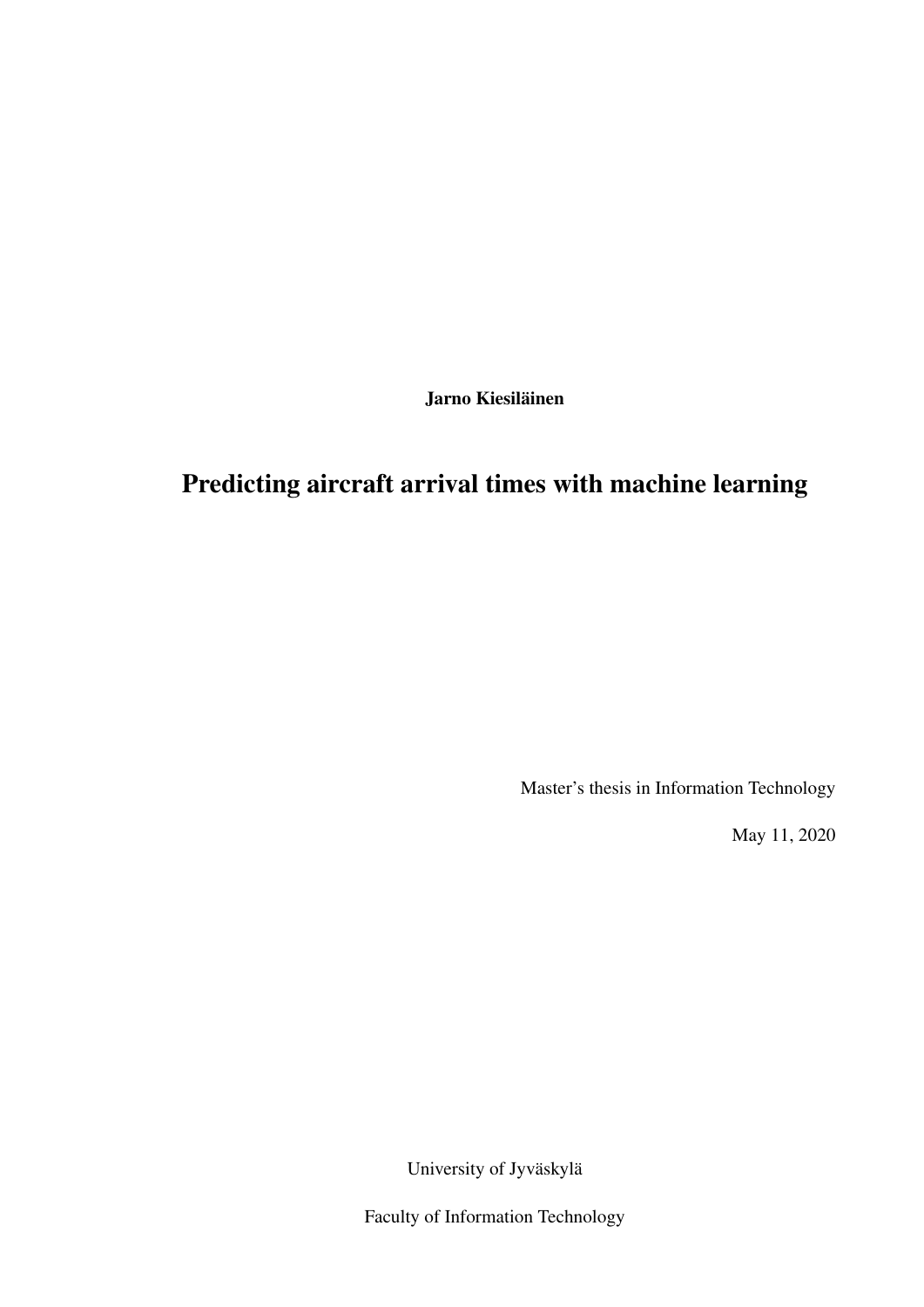Author: Jarno Kiesiläinen

Contact information: jarno.e.kiesilainen@student.jyu.fi

Supervisors: Ilkka Pölönen, and Hannu-Heikki Puupponen

Title: Predicting aircraft arrival times with machine learning

Työn nimi: Ilma-alusten saapumisaikojen ennustaminen koneoppimismenetelmin

Project: Master's thesis

Study line: Computational sciences

Page count: 58+2

Abstract: This Master's Thesis studies the viability of using aircraft flight, flight plan and weather data with machine learning to predict aircraft travel time.

Keywords: machine learning, time prediction, air travel data, weather data, open data, boosting, neural network, random forest, support-vectors, regression

Suomenkielinen tiivistelmä: Tässä Pro Gradu -tutkielmassa tutkitaan lentokoneiden matkaajan ennustamista lentodatan, lentosuunnitelmien, säädatan ja koneoppimisen avulla.

Avainsanat: koneoppiminen, ajan ennustus, ilmailu data, säädata, avoin data, boosting, neuroverkot, satunnaiset metsät, tukivektori, regressio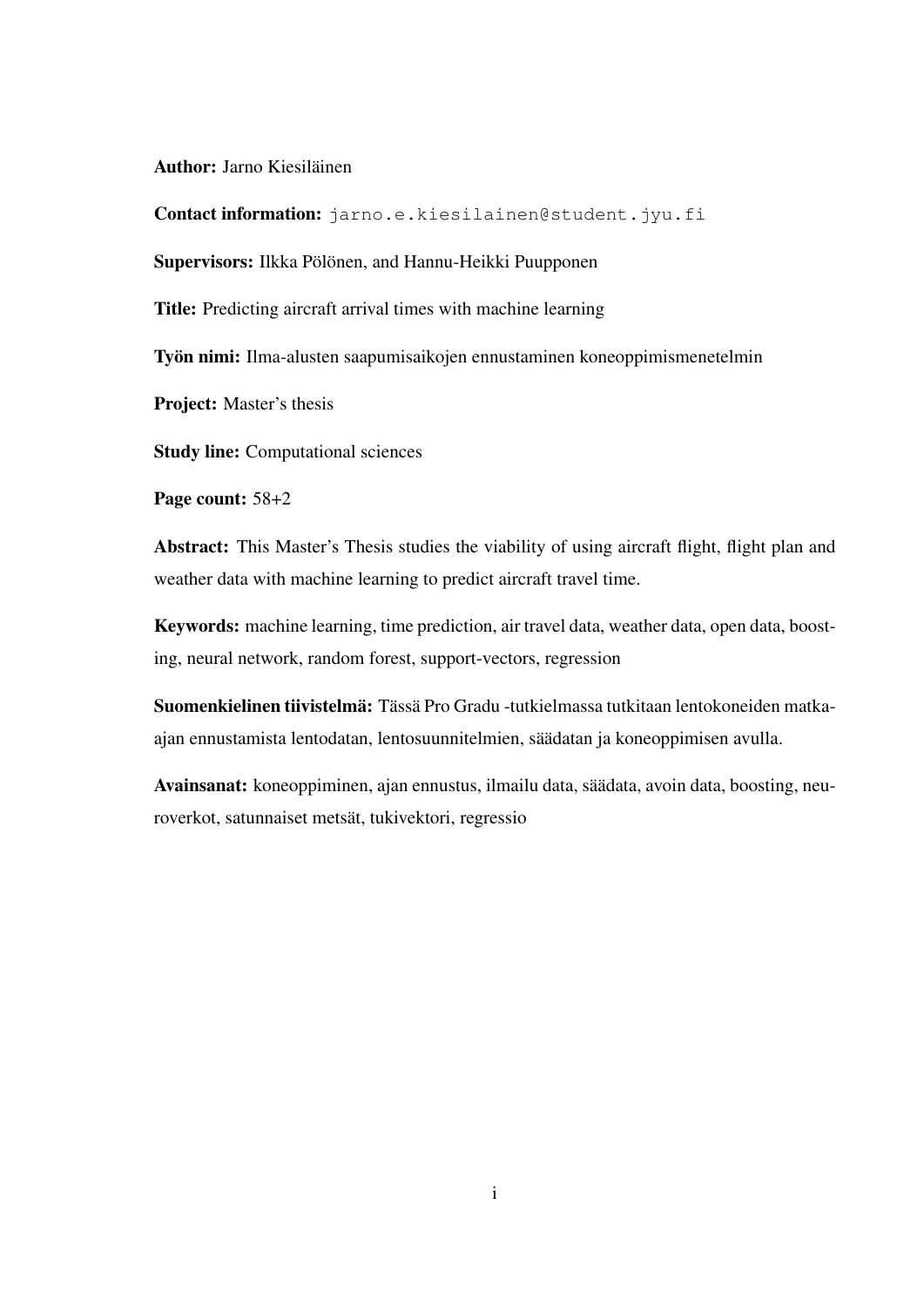# Preface

At first I would like to thank my supervisors for their patience and assistance during this project, while the research questions had to be adapted against the availability of usable data sets. Further, I would like to extend my gratitude to the three data sources that were utilized in the thesis. Especially, *ADS-B Exchange* for allowing me to use their data free of charge. And finally, I would like to thank my family and friends for their help and motivation while I was working on this thesis.

Jyväskylä May 11, 2020

Jarno Kiesiläinen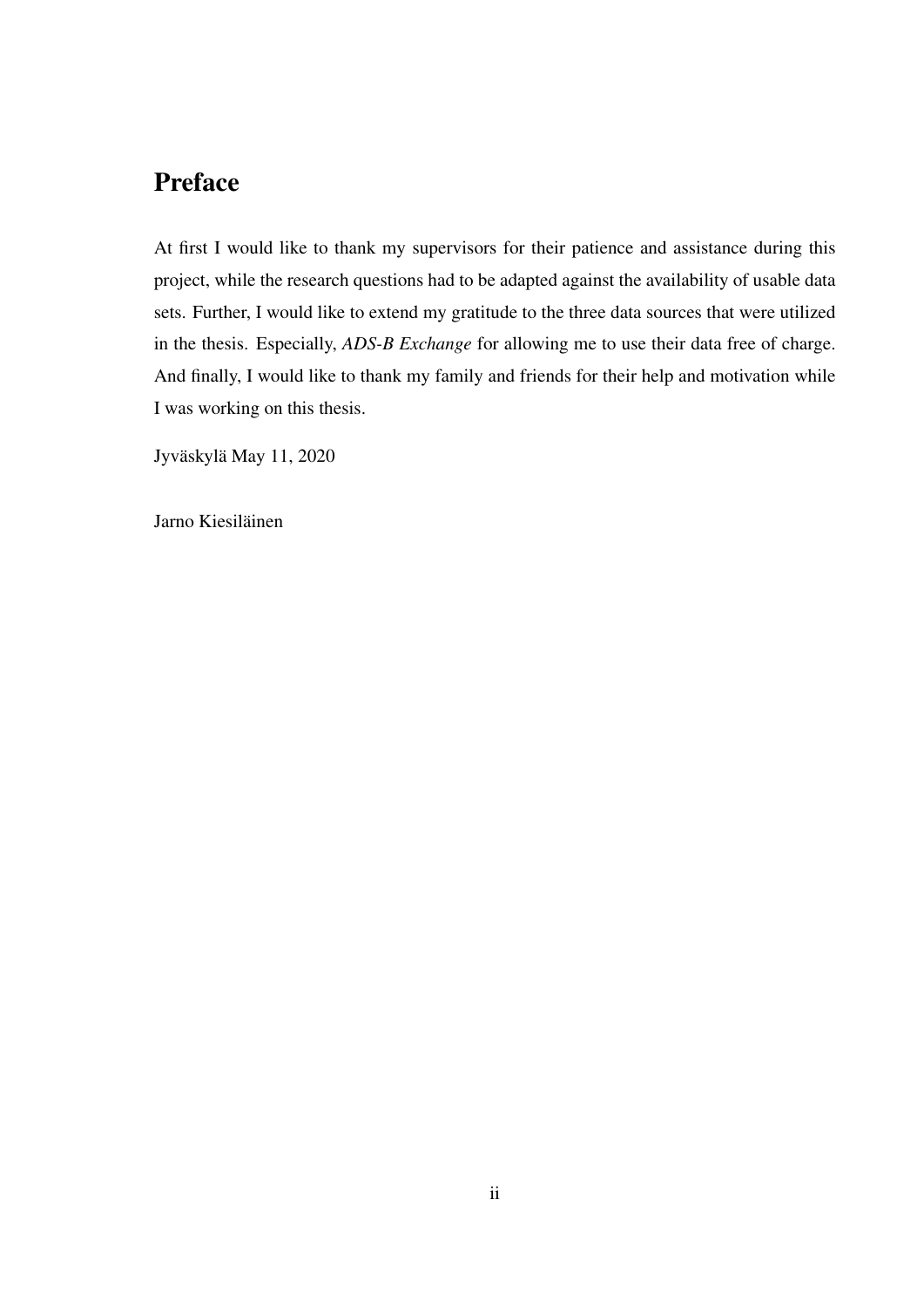# **Glossary**

| AI            | Artificial intelligence.                                           |
|---------------|--------------------------------------------------------------------|
| <b>ANN</b>    | Artificial neural network                                          |
| API           | Application programming interface.                                 |
| Flight plan   | Proposed route plan for aircraft flight.                           |
| FMI           | Finnish Meteorological Institute.                                  |
| <b>JSON</b>   | JavaScript Object Notation.                                        |
| MAE           | Mean absolute error.                                               |
| ReLU          | Rectified linear unit. Type of activation function used in artifi- |
|               | cial neural networks.                                              |
| <b>SVM</b>    | Support-vector machine.                                            |
| <b>SVR</b>    | Support-vector regression.                                         |
| <b>WGS 84</b> | World Geodetic System 1984, standard earth centric coordi-         |
|               | nate system and coordinate system used by GPS.                     |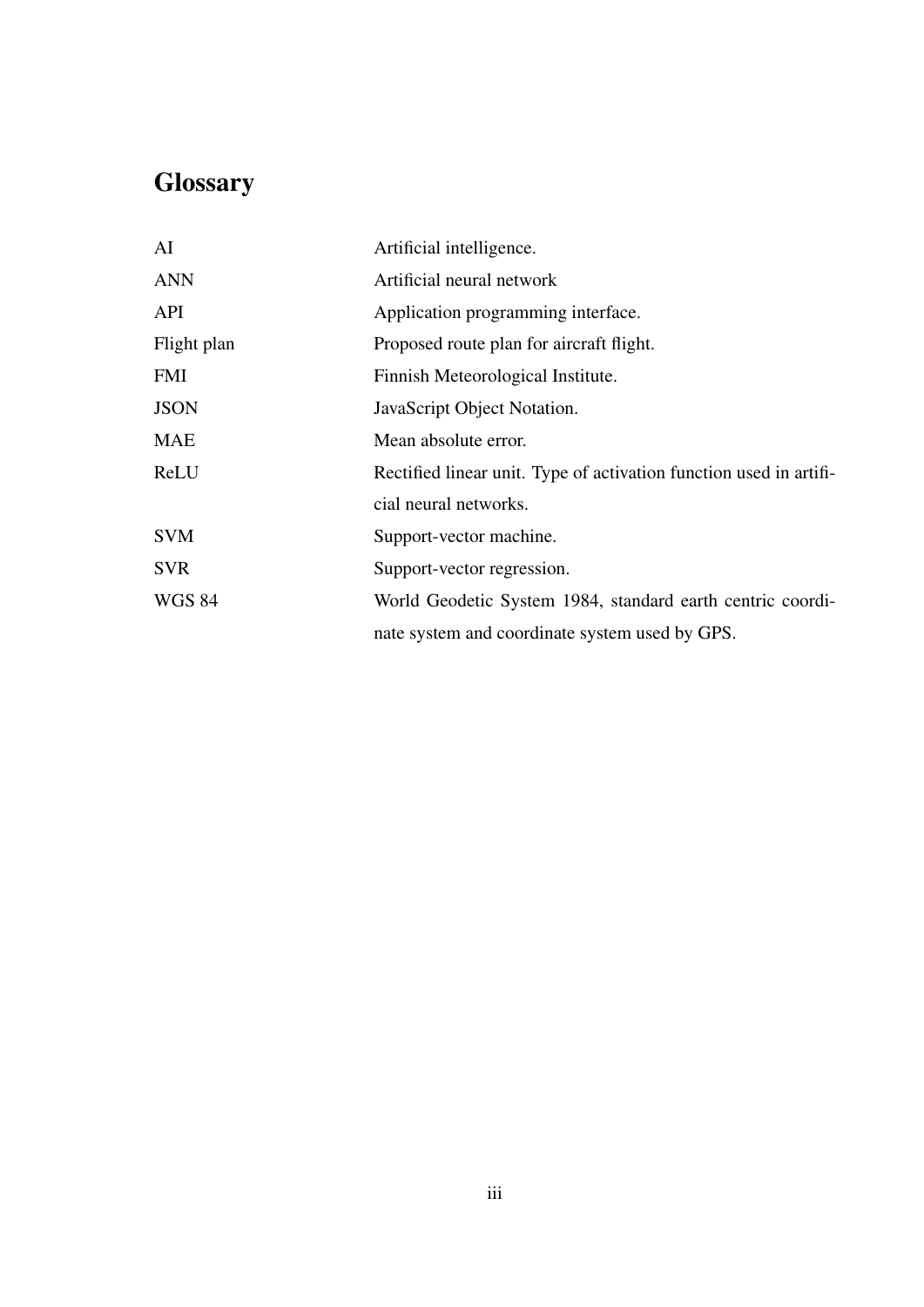# List of Figures

| Figure 1. A simplified diagram of a neuron with four inputs and a single output connection. 8 |  |
|-----------------------------------------------------------------------------------------------|--|
| Figure 2. A graph of an artificial neural network with seven inputs, three hidden layers      |  |
|                                                                                               |  |
|                                                                                               |  |
|                                                                                               |  |
| Figure 5. A sample flight plan search from the <i>Flight Plan Database</i> API. The query     |  |
|                                                                                               |  |
| Figure 6. A sample composite image of multiple radar precipitation maps from the              |  |
|                                                                                               |  |
| Figure 7. A visualization of flight plan selection for a flight from Amsterdam Airport        |  |
| Schiphol to Helsinki-Vantaa airport. Red polyline is formed from the flight ob-               |  |
| servations. Green polylines are flight plans with the same departure airport and              |  |
| destination airport as the flight data has and the circles are flight plan waypoints.         |  |
|                                                                                               |  |
|                                                                                               |  |
|                                                                                               |  |
| Figure 10. A heat map of time to the next waypoint in the horizontal axis and distance        |  |
|                                                                                               |  |
|                                                                                               |  |
|                                                                                               |  |

# List of Tables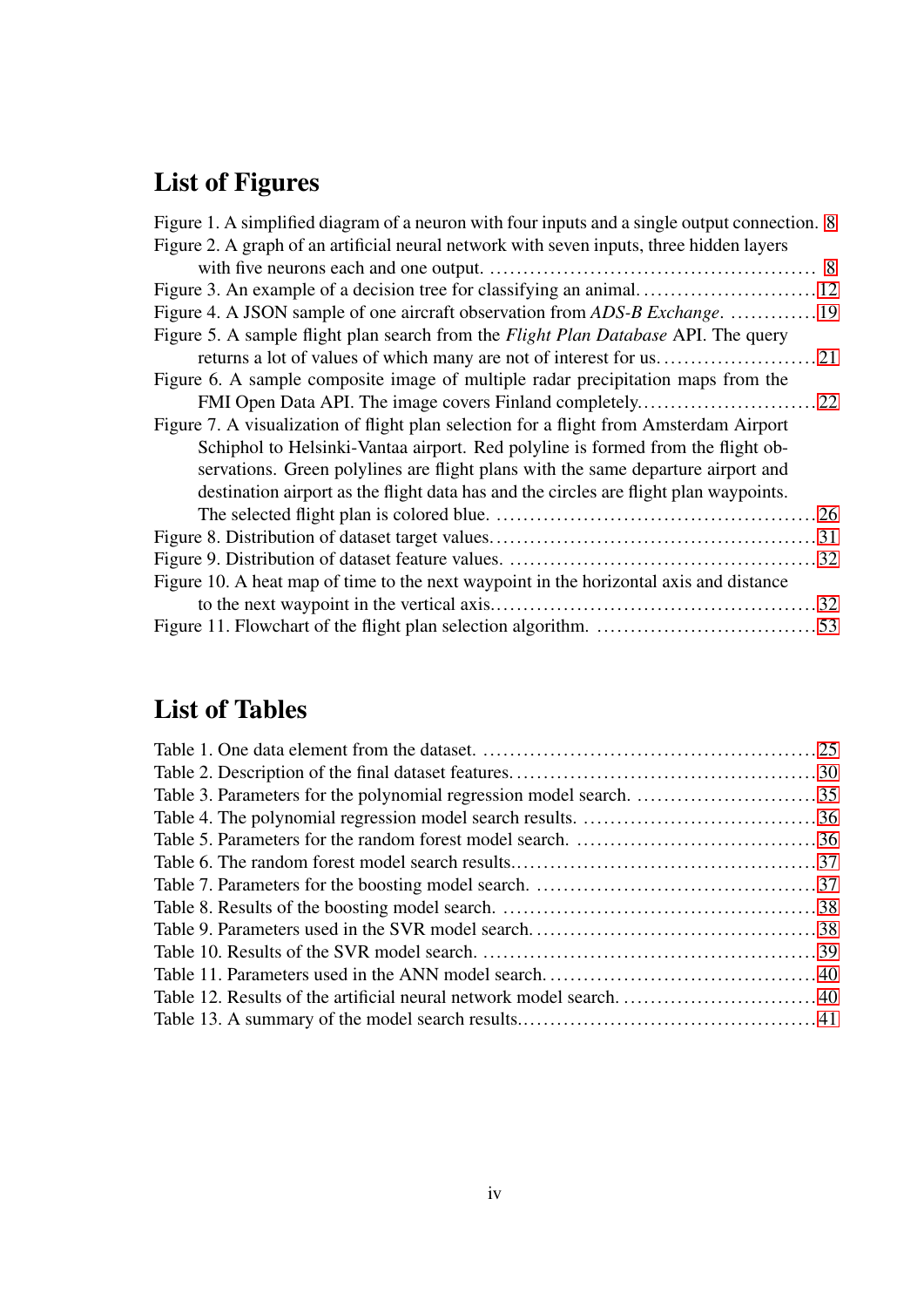# **Contents**

| $\mathbf{1}$   |     |  |
|----------------|-----|--|
|                | 1.1 |  |
|                | 1.2 |  |
| $\overline{2}$ |     |  |
|                | 2.1 |  |
|                | 2.2 |  |
|                | 2.3 |  |
|                |     |  |
|                |     |  |
|                |     |  |
|                |     |  |
|                | 2.4 |  |
|                |     |  |
|                |     |  |
|                |     |  |
| 3              |     |  |
|                | 3.1 |  |
|                |     |  |
|                |     |  |
|                |     |  |
|                |     |  |
|                | 3.2 |  |
|                |     |  |
|                |     |  |
|                |     |  |
|                |     |  |
|                |     |  |
|                |     |  |
|                |     |  |
|                | 3.3 |  |
| $\overline{4}$ |     |  |
|                | 4.1 |  |
|                | 4.2 |  |
|                | 4.3 |  |
|                | 4.4 |  |
|                | 4.5 |  |
|                | 4.6 |  |
| 5              |     |  |
|                | 5.1 |  |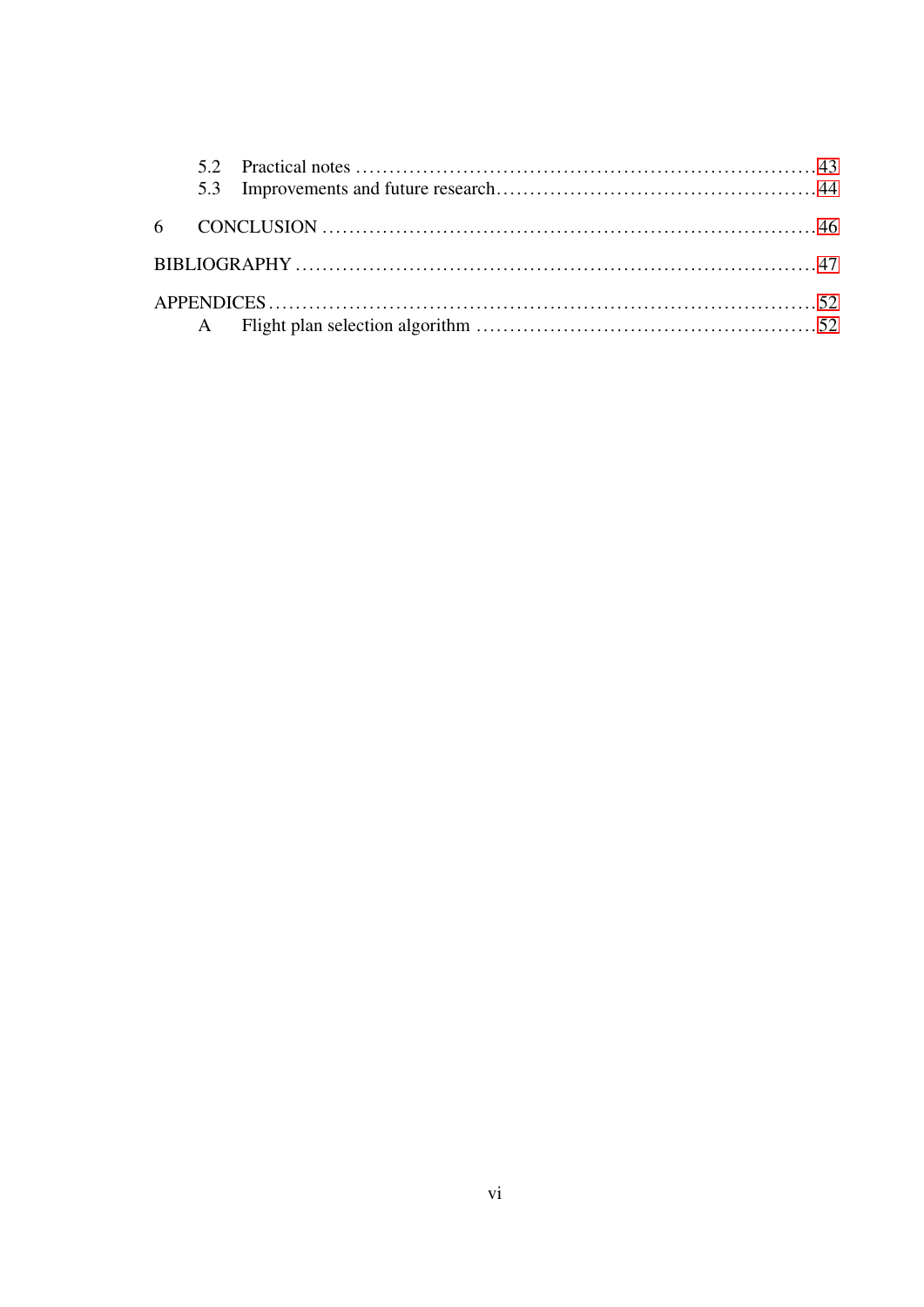## <span id="page-7-0"></span>1 Introduction

Ability to predict air traffic patterns is important for air traffic control and air space surveillance. Air traffic control is interested in making air traffic as efficient and safe as possible and air space surveillance is looking for unusual activity in the surveyed air space. Improved aircraft traffic prediction would allow airspace surveillance to better focus on interesting events, expending less effort on regular and normal traffic, therefore, increasing safety.

The growing amounts of available data have driven the rise of machine learning and artificial intelligence. Machine learning can be a very useful tool for many problems like data mining, automation, outlier detection and analytics. It is used in multiple applications, like for example web searches, drug discovery, advertising, manufacturing and many others. Machine learning has therefore become a part of many information systems (Witten and Frank [2005;](#page-57-0) Domingos [2012\)](#page-54-0).

Machine learning has been applied to many aviation tasks like trajectory and aircraft climb prediction (Leege, Paassen, and Mulder [2013;](#page-56-0) Alligier, Gianazza, and Durand [2015\)](#page-53-1) and Finnish defense forces technology strategy concludes that information systems have a very central role or even the most important role in the defensive capabilities of the armed forces. Systems for decision making and data mining are included in the most critical technologies to be developed by the Finnish Defense Forces (Puolustusvoimat [2012\)](#page-56-1). Could machine learning and historical data be used to make better aircraft travel time predictions?

## <span id="page-7-1"></span>1.1 Research problem and questions

The novel work done in the course of this thesis are the feature extraction from the selected data sources and the use of this data to estimate aircraft travel times. The feature extraction is interesting because multiple data sources are used in combination to produce features such as weather along the aircraft travel route. Also the travel times are estimated to other route waypoints than just the final destination. The work is split into three parts, data collection, feature extraction and evaluation of the four machine learning methods for the travel time estimation. Following research questions have been identified as the most relevant for this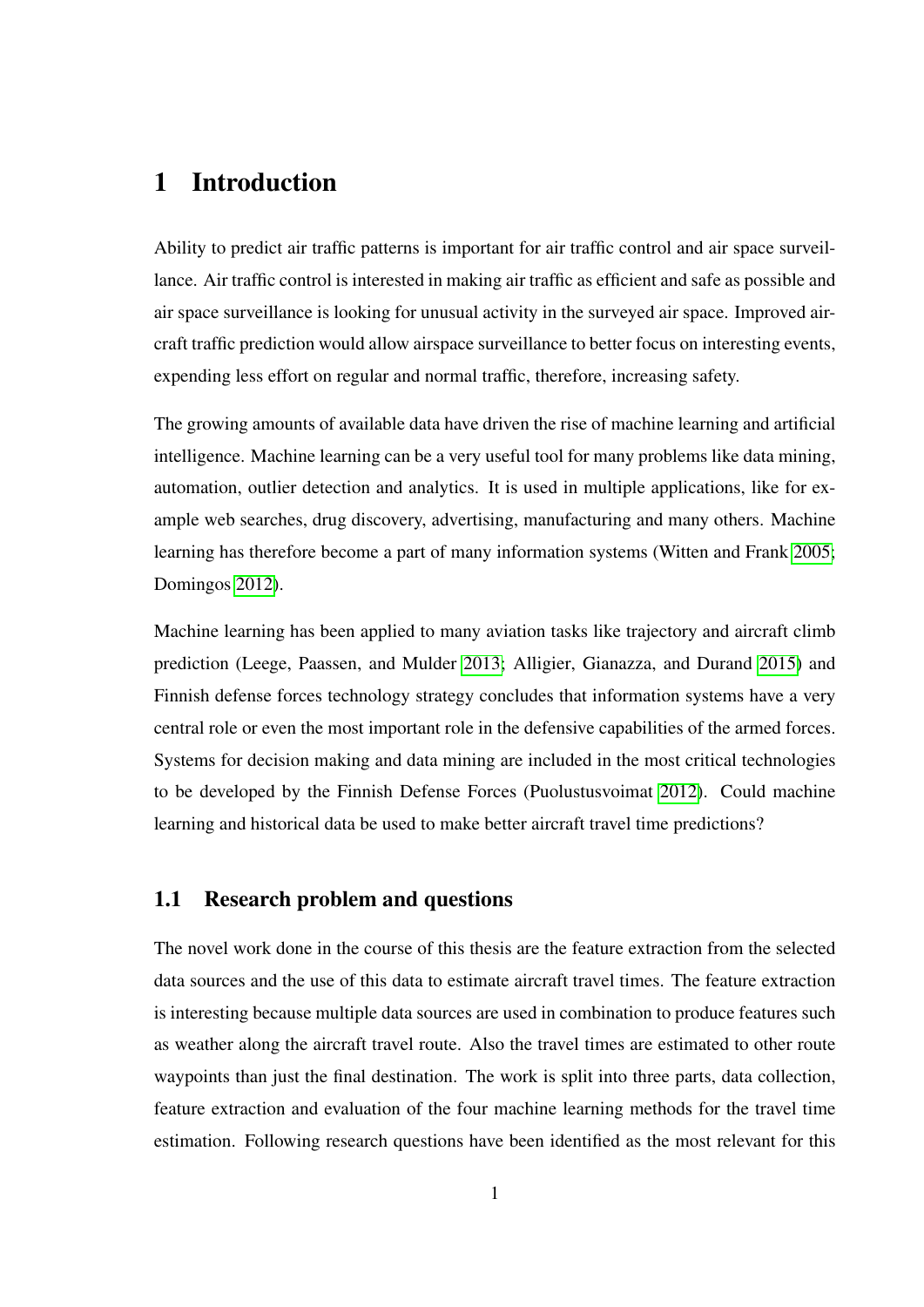thesis:

- 1. Can aircraft travel times be reliably predicted from the available information?
- 2. How to preprocess and combine very different kinds of data from multiple sources?
- 3. How to vectorize the data for machine learning methods and what features to select?
- 4. Which machine learning methods could work best for this type of problem?

## <span id="page-8-0"></span>1.2 Structure of the thesis

The first chapter contains an introduction to the application area of this thesis and the motivation for the work. The main research questions are also found in this chapter.

Chapter [2](#page-9-0) introduces machine learning in general. It contains an overview of different approaches and uses of machine learning methods, common problems faced in machine learning and a short history of artificial intelligence and research in this field. The chapter also describes the details of the machine learning methods used in the empirical part of the thesis.

Chapter [3](#page-24-0) is about the dataset that was created for this thesis. The first part of the chapter is about the open data sources and the data collection process. The second part describes, how the preprocessing steps were used for the collected data to transform and combine it to be used by the machine learning methods to make predictions.

The [4t](#page-39-0)h chapter has a description of the model search method and the model comparison methods. Also the model search parameters and results of the four methods, boosting, SVR, ANN and random forest method are presented in this chapter.

The last chapter has discussion and reflection on the work done in this thesis. An interpretation of the model search results and details about the practical implementation of the empirical research task are included. Concluding, remarks about future research ideas and improvements for the work done in this thesis are discussed.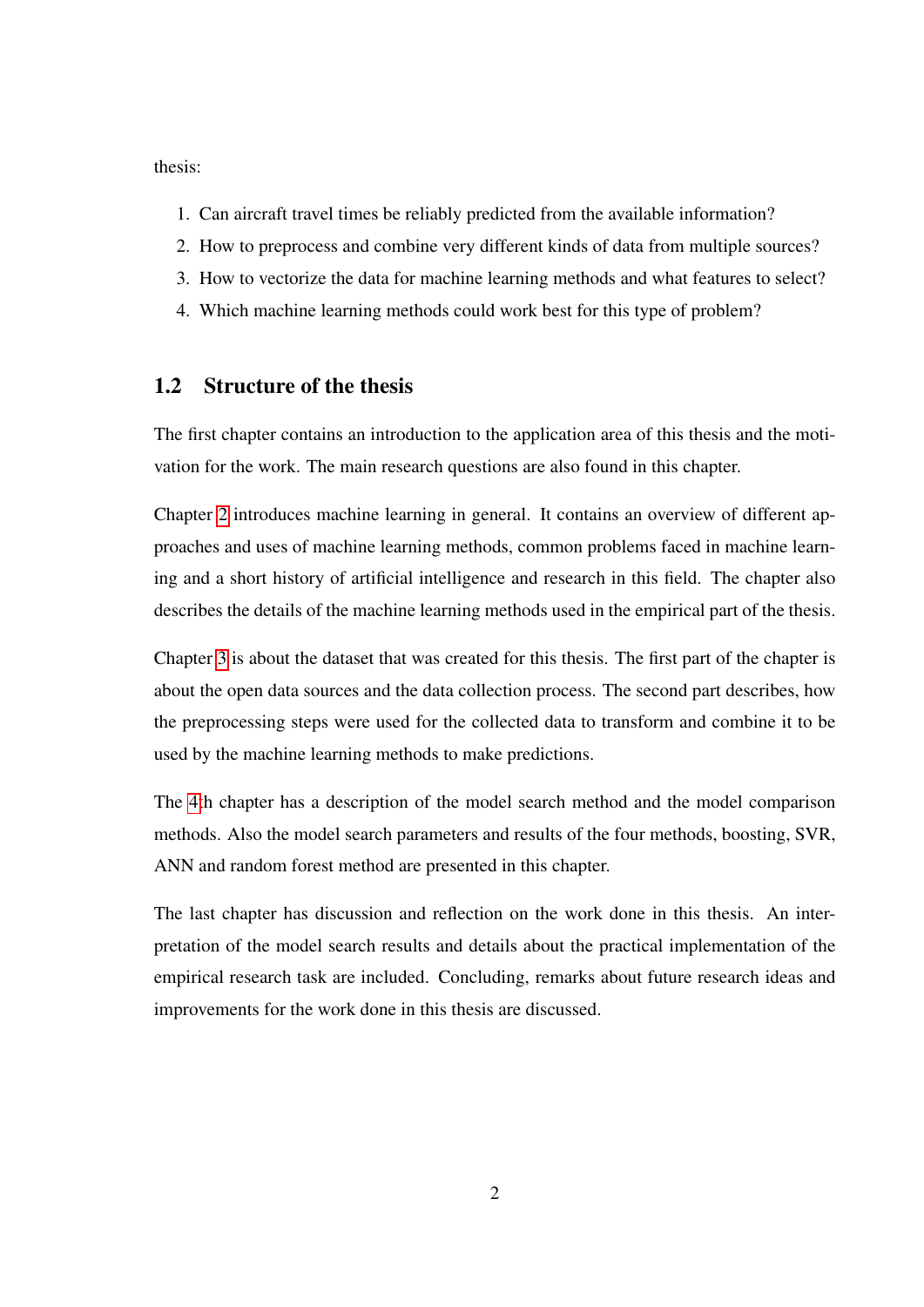## <span id="page-9-0"></span>2 Machine learning and artificial intelligence

Artificial intelligence (AI) is tightly tied to machine learning. Most AI-systems use one or multiple machine learning methods as parts of their implementation (Bini [2018\)](#page-53-2). There is not a single clear-cut definition of artificial intelligence but generally artificial intelligence tries to build entities that can understand and manipulate an environment that is more complicated than the entities themselves are.

Artificial intelligence is often measured by comparing it to human intelligence when performing specific tasks. Arguably the most famous test of machine intelligence is the Turing test invented by Alan Turing in the 1950s. The test's idea is very simple: a human questioner asks questions in written form and the machine answers them in text. After questioning the machine passes the test if the human cannot tell whether the respondent is human or a machine. This test is not interested in how artificial intelligence works internally but just if its behavior is sufficiently close to human behavior and that it can fool the human. Another way of approaching AI is to mimic the way humans think but it would require us to understand how the brain works or at least how humans think. The third approach is through rationality with rational rules that are set to achieve the best result in the task (Russell and Norvig [2009\)](#page-56-2).

The first actual limited work on artificial intelligence was done in the 1940s like Donald Hebb's rule for updating and modifying connections between neurons nowadays called Hebbian learning and McCulloh's and Pitts' work "A Logical Calculus of the Ideas Immanent in Nervous Activity". Research on artificial intelligence started more prominently in the 1950s with the influential figures like John McCarthy and Alan Turing. A single considerable step in AI was when Arthur Samuel wrote a checkers program that was able to learn and improve its gameplay by playing against human and machine opponents. AI research continued to develop gradually as applications like stock price prediction and playing poker emerged. Some applications like machine language translation stayed elusive targets and in the late 1980's skepticism and lack of merits of artificial intelligence resulted in significantly less research funding in AI. This period of slower research was called *the AI Winter*. Two things can be generally be seen after the 1980s in successful AI methods: solid mathematical theory behind the method and an increasing amount of data to create robust models (Russell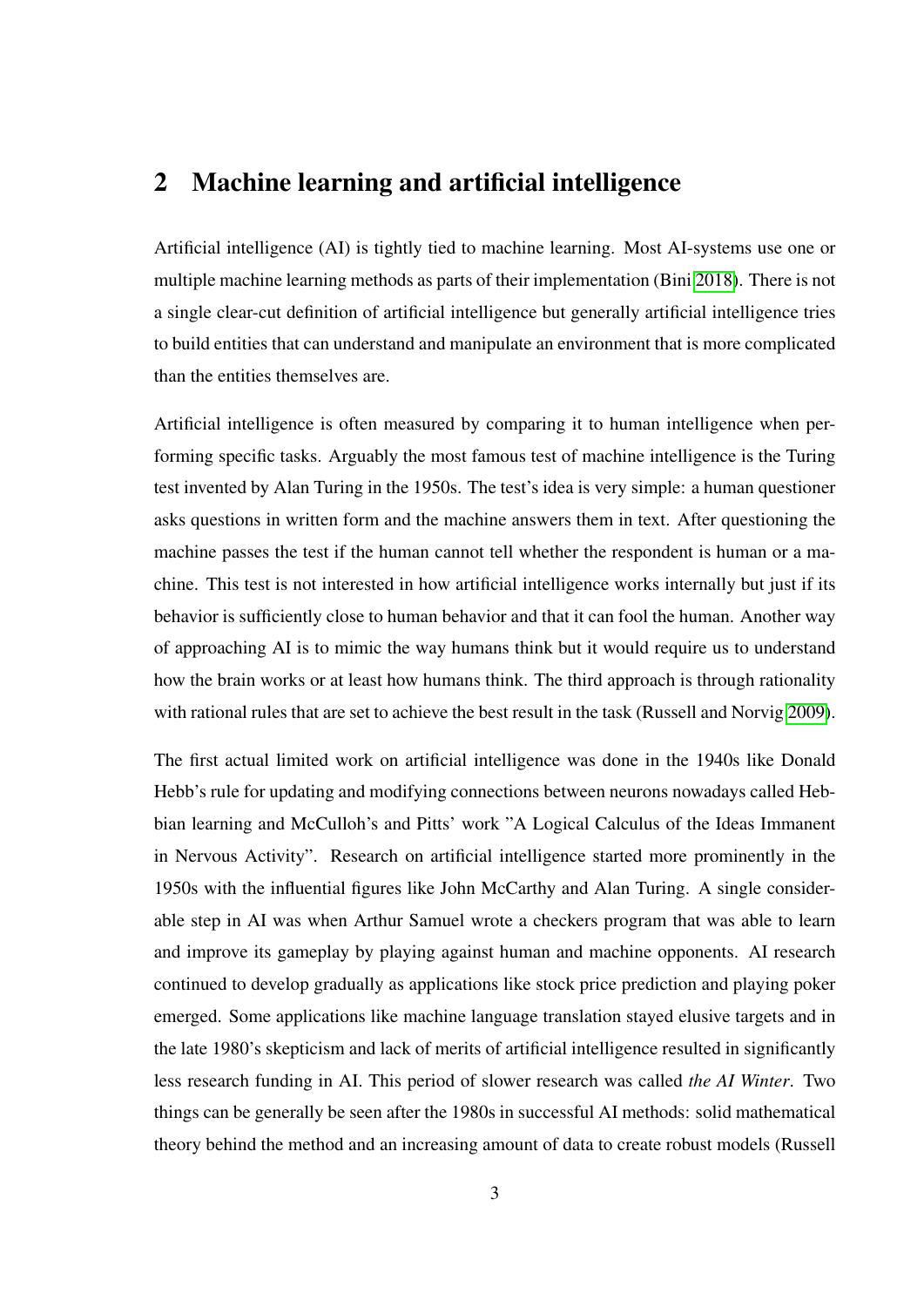and Norvig [2009;](#page-56-2) Buchanan [2006;](#page-54-1) McCordyck [2004\)](#page-56-3).

In the late 90s interest in AI increased with the growth of computing power and AI found use in narrow applications like data mining and Web bots. With the renewed interest in AI researchers started to look again into more general intelligence. This resulted in a realization that AI sub-fields like speech or image recognition in themselves are not enough but a multidisciplinary approach that can take uncertainties to account is required. One longstanding goal of AI research is Human-level AI which is inspired by Herbert Simon's words: "machines that think, that learn and that create" (Simon and Newell [1958\)](#page-57-1). Another goal or research sub-field of AI is Artificial General Intelligence (AGI). The target of the AGI research is to find a universal agent or algorithm that can learn any task in any environment. Artificial General Intelligence is related closely to Human-level AI as "any task in any environment" can be thought to be any task that a human can learn. Still, most research and application of AI are in narrow applications like autonomous driving cars or drug discovery (Russell and Norvig [2009;](#page-56-2) McCordyck [2004\)](#page-56-3).

Especially now that most AI systems use machine learning methods, the quality and amount of the input data is very important. Most of AI and machine learning research history the focus has been in the algorithms and methods but it has been shown that a good algorithm with a modest amount of data will perform worse than a mediocre algorithm with a lot of data (Domingos [2012;](#page-54-0) Russell and Norvig [2009;](#page-56-2) Buchanan [2006;](#page-54-1) McCordyck [2004\)](#page-56-3).

In machine learning the goal is to find a model based on available data that generalizes the studied phenomena so that the model can be used to make predictions with new samples of data. Witten and Frank [\(2005\)](#page-57-0) describe learning in the machine learning context as: "Things learn when they change their behavior in a way that makes them perform better in the future". This definition is not based on knowledge like learning is usually understood but in performance which is more appropriate in the computing context. Most machine learning methods are based on an iterative automatic process of improving the model's performance where different performance metrics can be used to measure the model's learning progression. This automatic model generation phase of machine learning and data mining is usually referred as "training" the model. Training is probably a more accurate description of what happens in these methods as it implies a repetitive process that does not necessarily include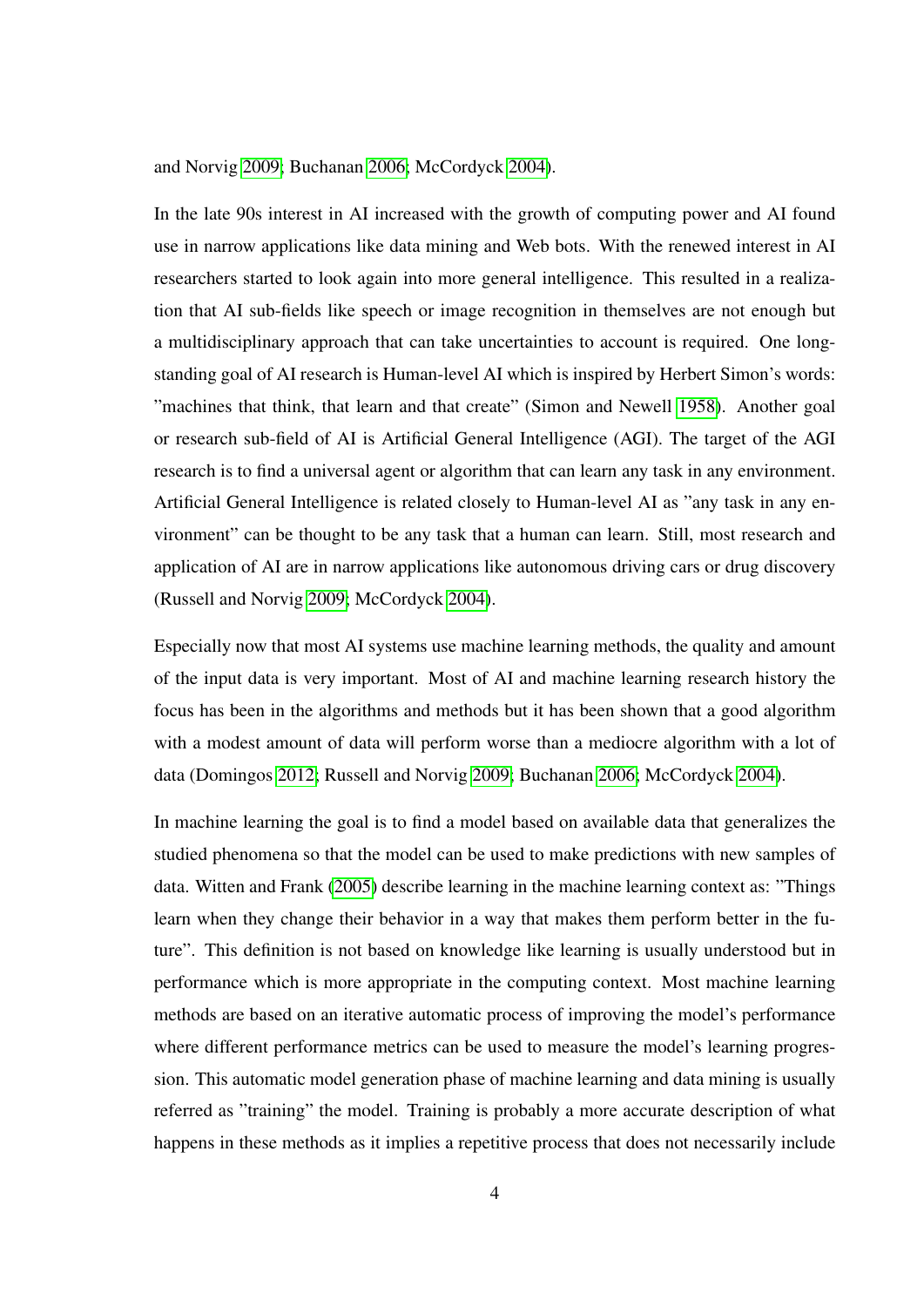thinking like learning does.

### <span id="page-11-0"></span>2.1 Types of machine learning

Machine learning can be divided into three groups by their learning type: supervised, unsupervised and reinforcement learning. The goal of supervised learning is to create a model that can produce input-output pairs based on known examples. Generally this task is called classification if the outputs are discrete values like labels or classes and regression if at least one of the output values is continuous (Bishop [2006\)](#page-54-2). These training values are used to train a model to make predictions for input values with unknown outputs. Four supervised methods selected to be tested in the thesis are described in more detail in section [2.3.](#page-13-0)

Ensemble methods (sometimes called committees) are a subset of supervised methods. In ensemble methods multiple different learners are combined to make predictions that are much better than the learners could make on their own. The results are often aggregated by some method to produce one prediction. A common example of an ensemble method is boosting, where a collection of weak predictions is improved with new weak predictions in iterations called boosts (Bishop [2006;](#page-54-2) Liaw and Wiener [2002;](#page-56-4) Drucker [1997;](#page-54-3) Polikar [2012\)](#page-56-5).

In unsupervised learning the correct labels for input values are unknown and the learning algorithm is used to discover hopefully useful classes from the dataset. An example of unsupervised learning is clustering methods where the idea is to partition the data points to nonempty disjoint clusters which are taken to be the classes of the dataset. Since the sample's location in the feature space relative to other samples is the only information available, the distance metric that is used is a very important parameter in clustering methods. Clustering methods are often used in data exploration and data discovery to gain insights into how the data is structured (Zaki and Wagner Meira [2014\)](#page-57-2).

In the third kind of learning, reinforcement learning, the model is trained by reinforcement signals given by an outside system. This usually done by a system that measures the learner's performance and it is up to the learner to discover how to produce better results. Instead of looking for correct input-output pairs the focus is on the performance of the model. Generally there are two different approaches. Some search techniques and genetic models search the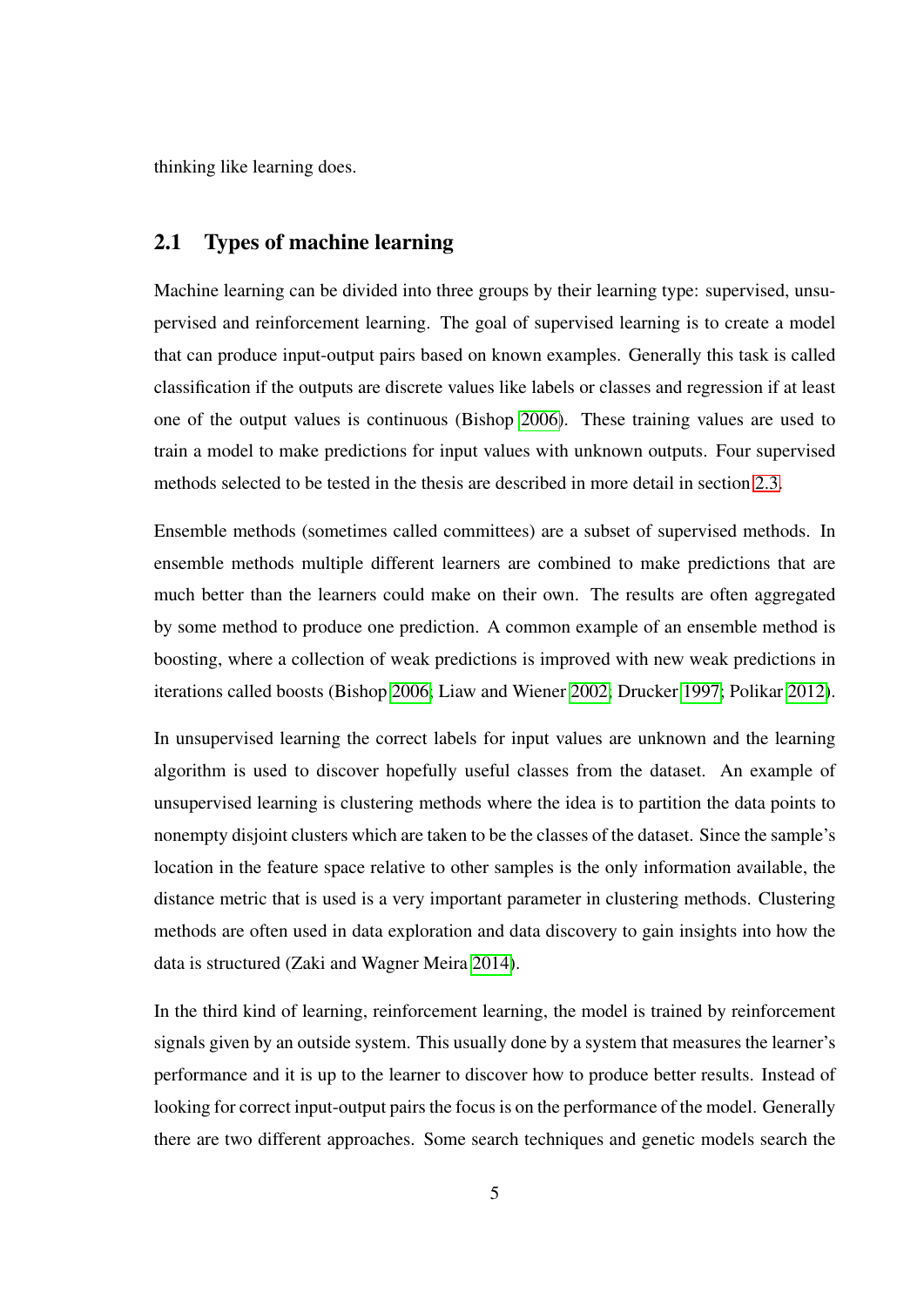model space to find models or individuals that perform better. The other approach is to use statistics and dynamic programming techniques to evaluate the utility of actions that can be taken to improve the model. An important concept of reinforcement learning is "exploration vs. exploitation". As model evaluation is often expensive it can be thought of as the cost of the learning process. This means that the algorithm has to decide if to "explore" and find new solutions or to "exploit" and improve current solutions (Kaelbling, Littman, and Moore [1996;](#page-55-0) Kotsiantis [2007\)](#page-56-6).

## <span id="page-12-0"></span>2.2 Regression

In this thesis the objective of the machine learning system is to predict the time an aircraft will take to reach its next waypoint. This means that the machine learning problem is a regression problem and not a classification problem as the targets are not discrete values. Regression analysis is part of statistical modeling and an important tool in many applications for estimating relationships within data. By creating a regression model one can use regression for prediction and this is exactly what some machine learning methods do.

Simplest kind of regression model is a linear regression model. The simple linear regression model is a line that has the form of  $\beta_0 + \beta_1 x = y$  where  $\beta_0$  and  $\beta_1$  are the estimator variables. The line represents the relationship between the variables *x* and *y*. In a two-dimensional case if one knows a sample value of *x* and not the value of *y* the model can be used to estimate the value of *y*. The estimator variables  $\beta_0$  and  $\beta_1$  are found by minimizing a cost function with known  $x_i, y_i$  pairs. Probably the most popular type of cost function is the ordinary least-squares:

$$
\min_{\beta_0, \beta_1} \sum_{i=1}^n \left[ y_i - (\beta_0 + \beta_1 x_i) \right]^2.
$$
 (2.1)

Geometrically in two dimensions, this means that the regressions residuals  $y_i - (\beta_0 + \beta_1 x_i)$ i.e. the vertical distances from the regression line to the actual *y*-values are minimized (Weisberg [2005;](#page-57-3) Bishop [2006\)](#page-54-2).

Since most parameters have a more complicated relationship than can be linearly modeled, the obvious next step is to move to polynomial and other non-linear models. The *n*th degree two-dimensional polynomial model is  $y = \beta_0 + \beta_1 x + \beta_2 x^2 + \ldots + \beta_n x^n$ . Polynomial regres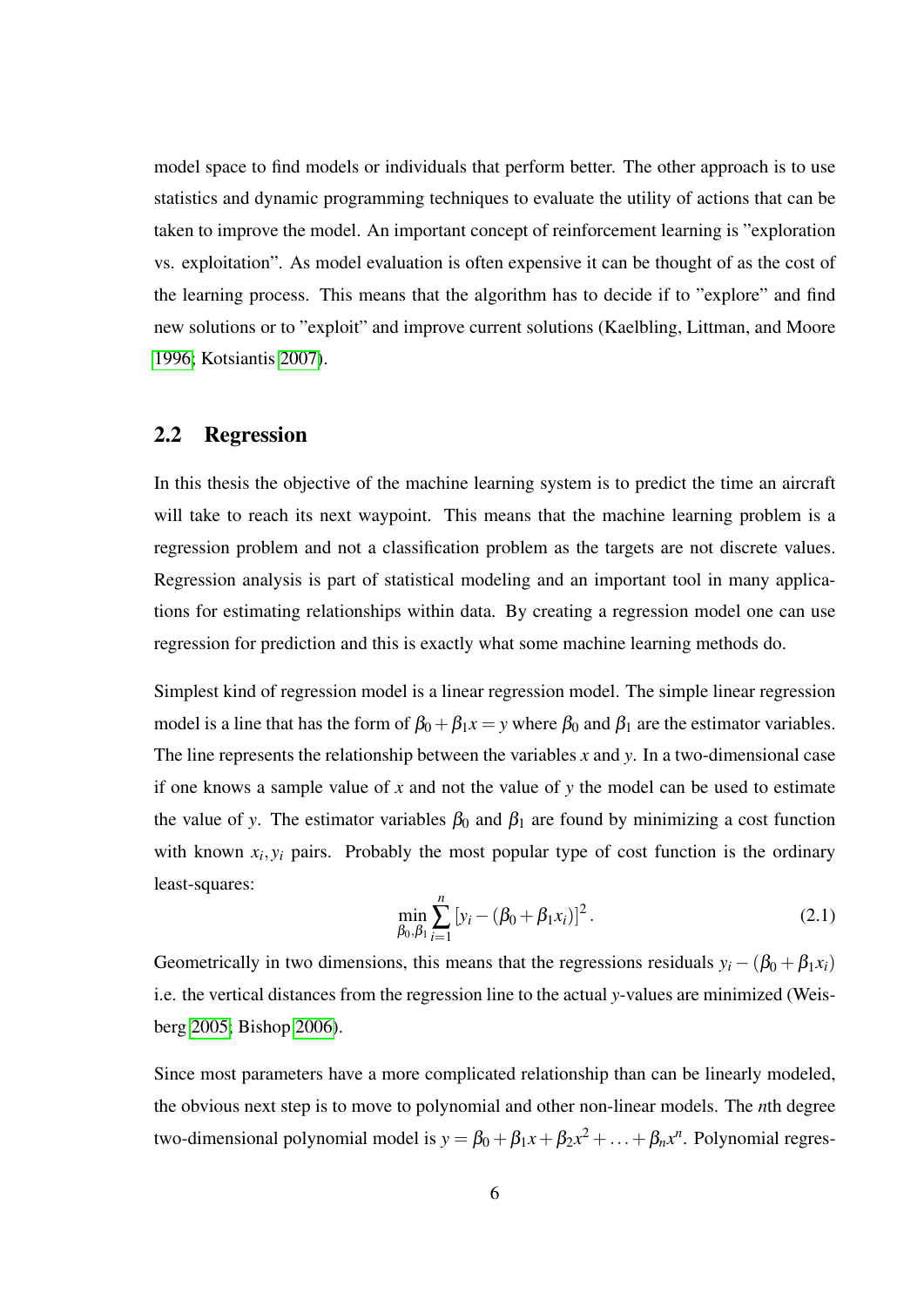sion can model much more complicated relationships in the data and a polynomial model with a high enough degree can fit perfectly to all training data. This means that polynomial regression is prone to overfitting especially if one uses higher-order polynomials (Weisberg [2005\)](#page-57-3).

## <span id="page-13-0"></span>2.3 Machine learning methods

Four different popular machine learning methods were selected to be tested in this thesis: artificial neural networks, support vector regression and two ensemble methods called random forests and boosting. In this section the basic principles of the chosen methods are detailed.

The following notation is used in the descriptions of the machine learning methods. *y* or  $y_i$  refers to the target value belonging to the input data element **x** or  $\mathbf{x}_i$ . *f* or  $f_i$  is the predicted value produced by a prediction model where the target value was  $y$  or  $y_i$ . Vector variables are marked with bold typeface like x, compared to scalars with normal typeface like *x*.

#### <span id="page-13-1"></span>2.3.1 Artificial neural networks

Original inspiration for neural networks comes from the structure of our brains. Our brains are a network of interconnected neurons that have the ability to organize so that they can perform computations. Current artificial neural networks (ANN) are magnitudes of simpler than the network in our brain but some key concepts remain the same. ANNs are constructed with artificial neurons and the simplest and most popular (artificial) neuron has inputs, output, sum junction and an activation function. The inputs are collected to a single value with the sum junction which is usually a weighted sum. The summed input is then given to the activation function which is the output of the neuron. An overview of this structure is displayed in figure [1.](#page-14-0) When choosing an activation function one has to make sure that its derivative is available since it is required in the network training. The simplest type of activation function is of course the identity function but rectified linear unit (ReLU) and sigmoid functions are generally seen to perform better in practice (Glorot, Bordes, and Bengio [2011;](#page-55-1) Haykin [2009\)](#page-55-2).

Commonly neurons are organized to layers where the neuron's inputs are only connected to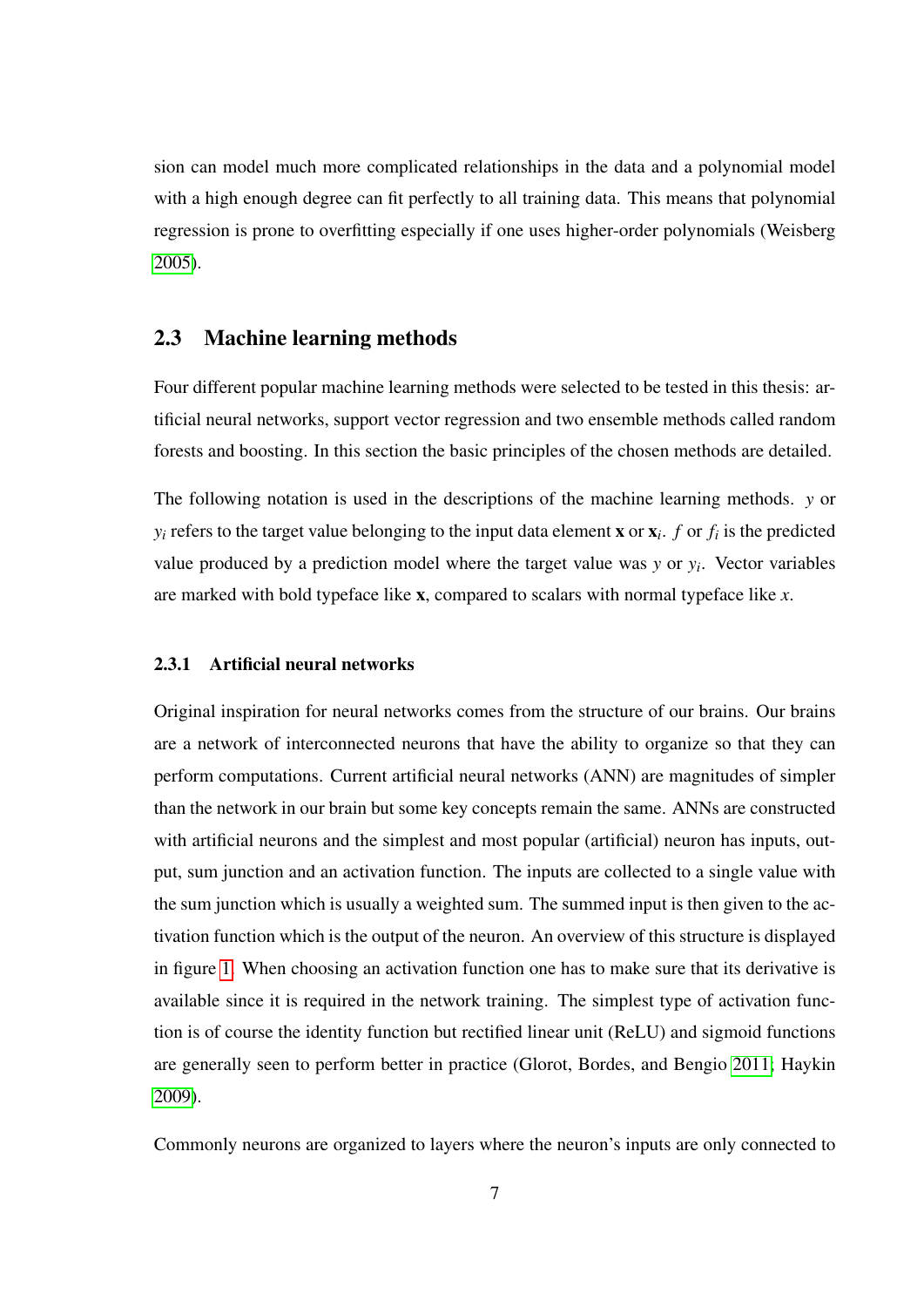

<span id="page-14-0"></span>Figure 1. A simplified diagram of a neuron with four inputs and a single output connection.

the outputs of the previous layer. A layer is said to be fully connected if all neurons in a layer are connected to all neurons of the adjacent layers and partially connected if some of the connections are missing. A graph of a fully connected neural network is portrayed in figure [2.](#page-14-1) One type of ANN is the feed-forward network where layers are connected to one direction so that none of the connections form loops. Opposed to feed-forward networks in concurrent neural networks layers can form loops that allow the network to have a "memory" so temporal relations existing between the inputs can be accounted like for example with audio or video data (Haykin [2009\)](#page-55-2).



<span id="page-14-1"></span>Figure 2. A graph of an artificial neural network with seven inputs, three hidden layers with five neurons each and one output.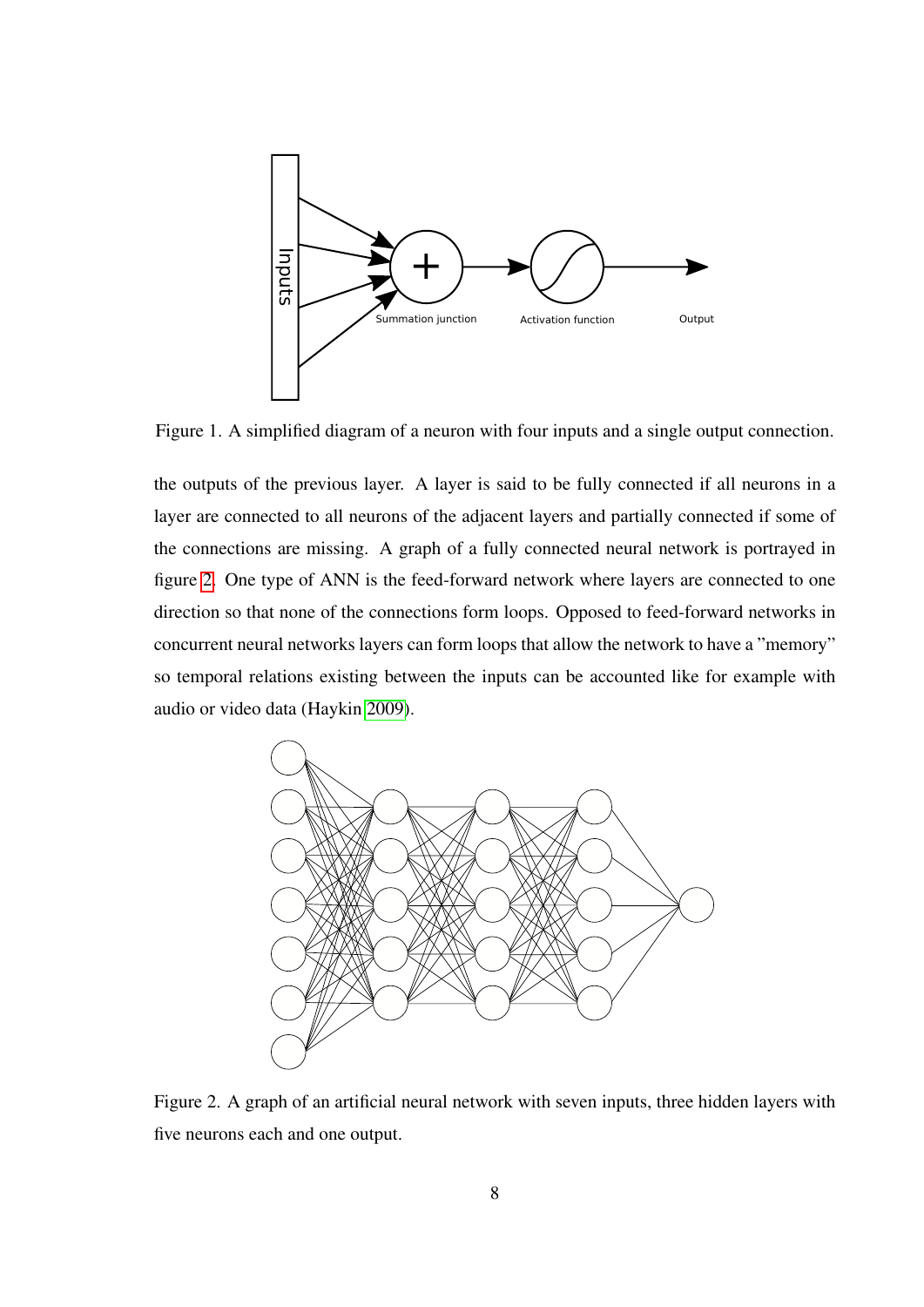Training neural networks is done by an algorithm called backpropagation. The idea of backpropagation is to first do a forward pass with a training data sample to find the error of the network for that sample. Then, using the error gradient the weights of the neurons can be adjusted toward correct values in reverse order. This is called the backward pass and these two passes are executed multiple times to train the network.

Defining a single neuron the input of neuron *j* in layer *l* is:

<span id="page-15-0"></span>
$$
v_j^{(l)}(n) = \sum_i w_{ji}^{(l)}(n) f_i^{(l-1)}(n),
$$
\n(2.2)

where  $w_{ji}^{(l)}(n)$  is the weight corresponding to output of *i*th neuron in layer  $l-1$ ,  $f_i^{(l-1)}$  $\int_{i}^{\mathfrak{e}(l-1)}(n)$  is the output of neuron *i* in layer  $l-1$  and *n* is the iteration number. Note that the first layer is the input layer where  $f_i^{(1)}$  $x_i^{(1)}(n) = x_i^j$  $\frac{j}{i}$ , where  $x_i^j$  $i_i$  is the *i*th value of the training data element  $\mathbf{x}_j$ . The final output of the neuron *j* then is:

<span id="page-15-1"></span>
$$
f_j^{(l)}(n) = \varphi_j(v_j(n)),
$$
\n(2.3)

where  $\varphi$  is the activation function of the neuron. Since the outputs of neurons of the previous layer are required for calculating the neuron's output, the output values of the neurons have to be computed a layer at the time from the first hidden layer to final network output layer. This is called the forward pass of the network.

In the backwards pass the weights of the neurons are adjusted with gradient descent. Weights are updated with the delta rule:

<span id="page-15-3"></span>
$$
w_{ji}^{(l)}(n+1) = w_{ji}^{(l)}(n) + \alpha \left[ \Delta w_{ji}^{(l)}(n-1) \right] + \eta \delta_j^{(l)}(n) f_i^{(l-1)}(n), \qquad (2.4)
$$

in which *l* is the layer number, *j* the neuron number, *i* the neuron number of the previous layer,  $\delta_i^{(l)}$  $j^{(l)}(n)$  are the local error gradients of the network,  $\alpha$  is momentum constant and  $\eta$  is the learning-rate. Momentum constant is usually a positive value used to control the feed-back loop of the weight change. Learning rate is used to slow the gradient descent and limit oscillation. Small learning rate makes the training steady and predictable but also raises the computation cost since more iterations are required for the network to converge (Haykin [2009\)](#page-55-2). For the output layer the gradient can be calculated with the error signal and the derivative of the activation function:

<span id="page-15-2"></span>
$$
\delta_j^{(L)}(n) = e_j^{(L)}(n)\varphi'\left(v_j^{(L)}(n)\right),\tag{2.5}
$$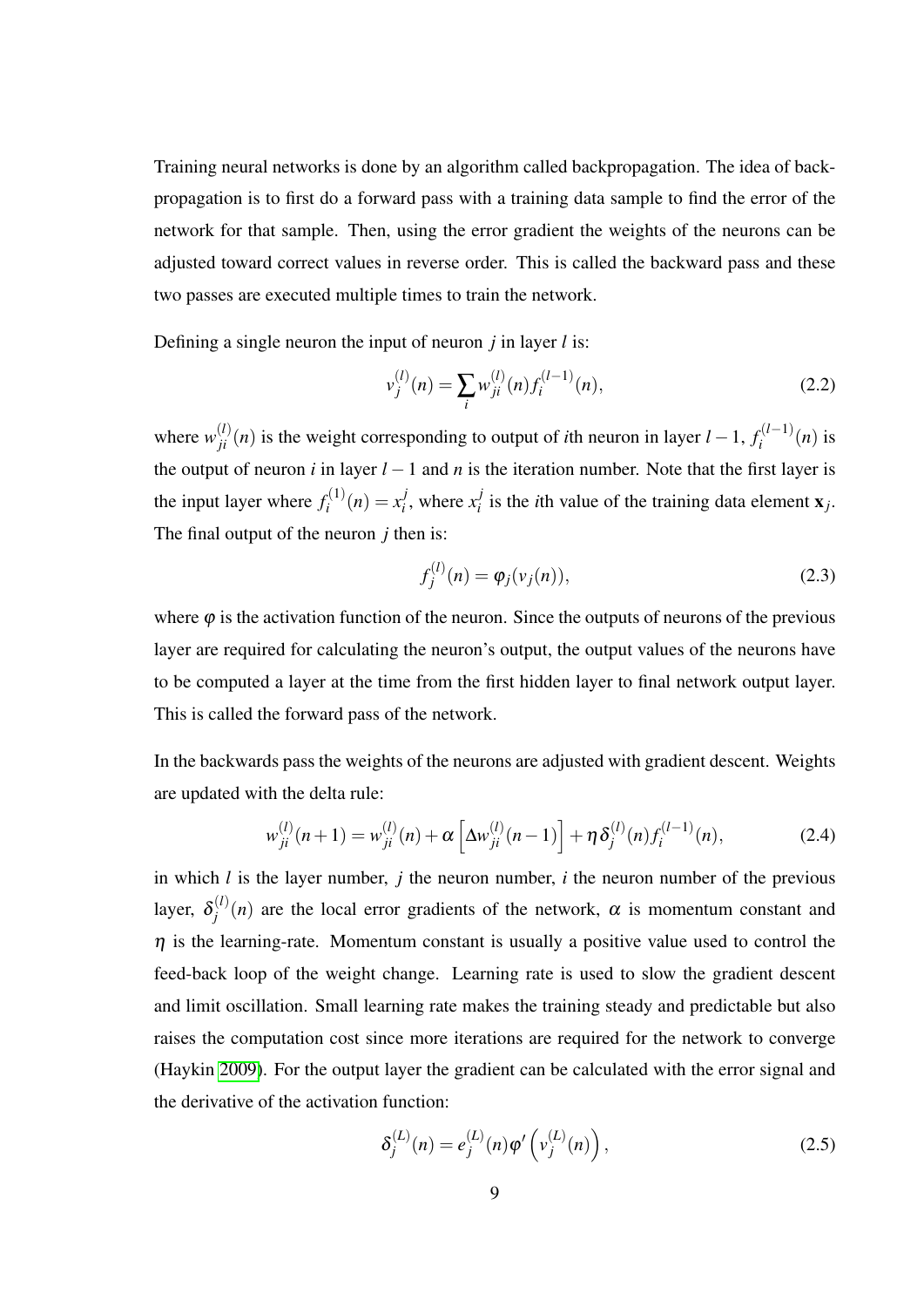where  $e_i^{(L)}$  $j_j^{(L)}(n) = y_j - f_j^{(L)}$  $j^{(L)}(n)$  in which the  $y_j$  is the target output and for the hidden layers the local gradients of the next layer are required:

<span id="page-16-1"></span>
$$
\delta_j^{(l)}(n) = \varphi_j'\left(v_j^{(l)}(n)\right) \sum_k \delta_k^{(l+1)}(n) w_{kj}^{(l+1)}(n). \tag{2.6}
$$

This leads to the backward pass as the new weights have to be calculated in the direction from the last layer to the first layer. Steps of the training for a single training data element are listed in the algorithm [1.](#page-16-0) The steps of the algorithm should be repeated for all of the training data (Haykin [2009\)](#page-55-2).

<span id="page-16-0"></span>**Algorithm 1** Steps of backpropagation training for one training data element  $x_i$  without dropout.

- 1. Calculate the network output  $f_i$  for the data element  $\mathbf{x}_i$  with the equations [2.2](#page-15-0) and [2.3.](#page-15-1)
- 2. Calculate the gradient for the output layer with equation [2.5.](#page-15-2)
- 3. Update the weights of the output layer with the equation [2.4.](#page-15-3)
- 4. For each of the hidden layers:
	- (a) Calculate the gradient with equation [2.6.](#page-16-1)
	- (b) Update the weights with equation [2.4.](#page-15-3)

Dropout is a technique that can be applied to a neural network in the training phase. The idea of the dropout is to disable a neuron randomly with a configurable probability during a training iteration. This has been shown to increase the network performance because in essence it makes the network structure change for every iteration. Thus the final network is an ensemble of many different learners (Ba and Frey [2013\)](#page-53-3).

Artificial neural networks have an exceptionally high number of hyper-parameters. The structure of the network is one parameter that has an infinite number of possible structures in the number of layers and neurons. This is made even more difficult by the fact that many of the parameters can be different for each layer or neuron. Each neuron could in principle have a different activation function or dropout probability.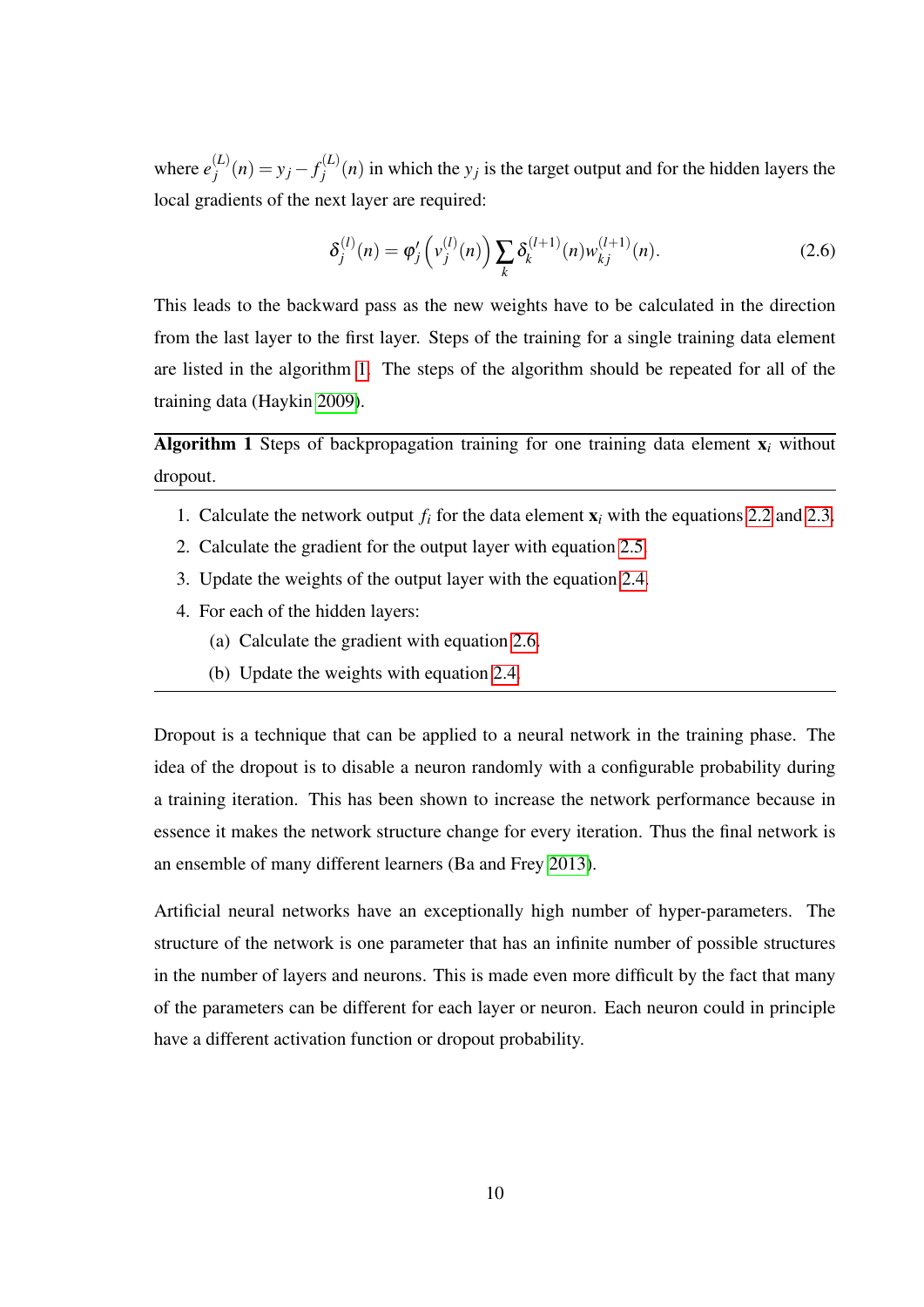#### <span id="page-17-0"></span>2.3.2 Boosting

Boosting is an ensemble method. In boosting the classification or regression is based on an ensemble of weak learners that are trained one by one consecutively. The boosting algorithm used in this thesis is a modified version of the AdaBoost algorithm introduced by Freund and Schapire [\(1997\)](#page-55-3). In every iteration training data is weighted so that training of new learners is prioritized to the data elements that had the largest error with the previous learners. The training data is selected with replacement meaning that some of the data elements can appear multiple times or not at all in a training set for a learner. Weak learners can be any type of regression machines but the usual choices are regression decision trees and neural networks (Friedman [2001\)](#page-55-4). New learners are trained until the loss value of the latest learner trained is over a threshold. Then predictions can be made for new unknown data with the ensemble regression machine. To make a prediction each weak learner gives its prediction for the data element. Then a weighted median of the predictions is chosen as the result (Drucker [1997;](#page-54-3) Bishop [2006\)](#page-54-2).

The regression boosting algorithm defined by Drucker [\(1997\)](#page-54-3) is as follows:

- 1. Assign initial weights  $w<sub>i</sub> = 1$  for the data samples.
- 2. Repeat steps 3 to 7 until  $\bar{L} > \frac{1}{2}$  $\frac{1}{2}$  ( $\overline{L}$  defined in equation [2.8\)](#page-17-1).
- 3. Select *n* samples where each sample has probability  $p_i = \frac{w_i}{\sqrt{N}}$  $\frac{w_i}{\sum_{i=1}^{N} w_i}$  of being selected.
- 4. Grow a regression decision tree with the selected training data.
- 5. Make predictions  $\hat{f}_i$  with the regression tree for all of the training data.
- 6. Calculate measure of confidence for the new tree

$$
\beta_t = \frac{\bar{L}}{1 - \bar{L}},\tag{2.7}
$$

where the average loss is

<span id="page-17-1"></span>
$$
\bar{L} = \sum_{i=1}^{n} L_i p_i \tag{2.8}
$$

and loss for single data sample is

$$
L_i = \frac{|\hat{f}_i - y_i|^2}{\sup_{i \in \{1...N\}} |\hat{f}_i - y_i|^2}.
$$
 (2.9)

7. Update weights  $w_i = w_i \beta_i^{1-L_i}$  for the training data.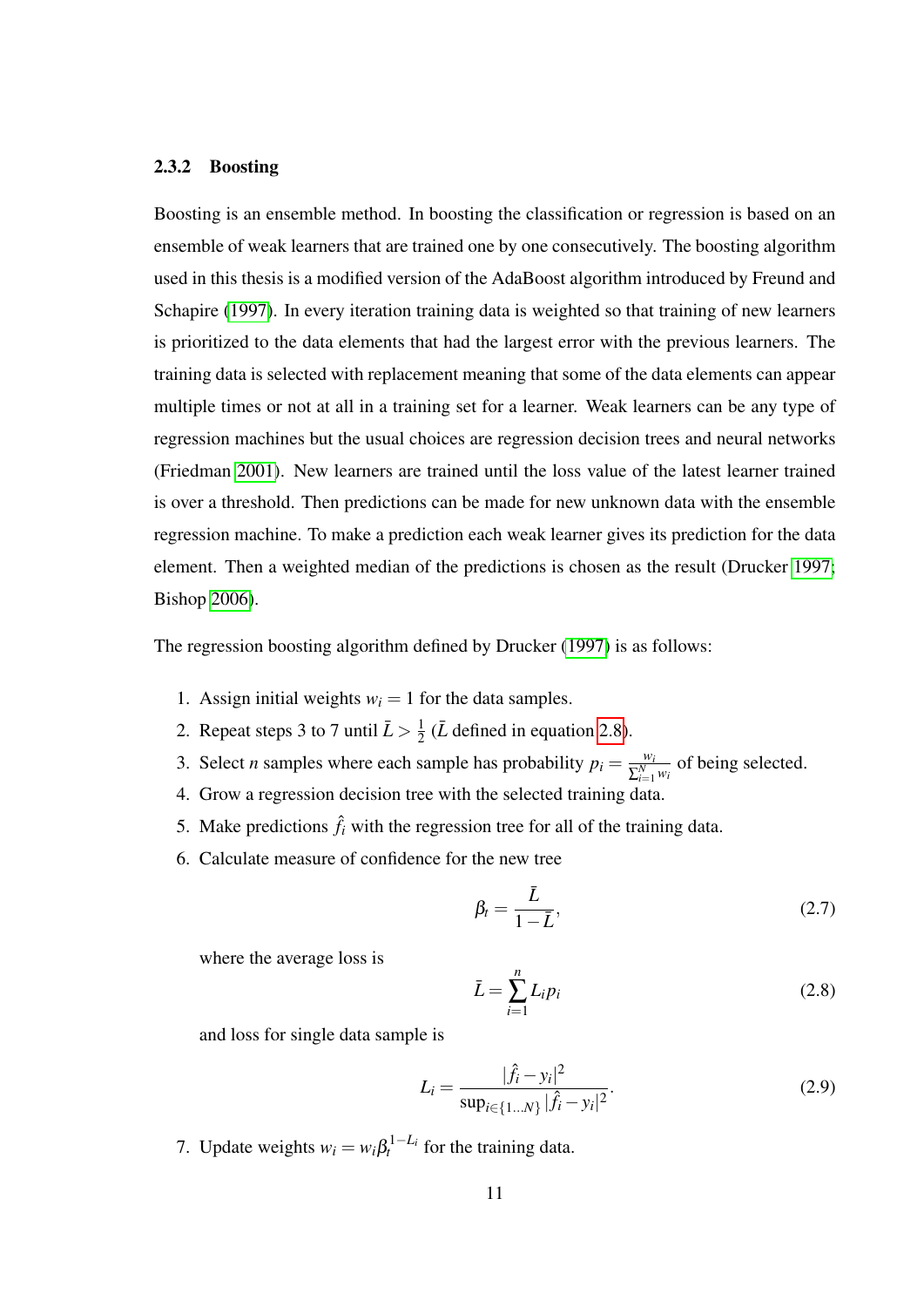Additional learning rate parameter can also be introduced during the training phase. This parameter scales the contribution of each new learner. The algorithm results in *T* regression machines. To make a cumulative prediction  $f_i$  with the ensemble calculate the weighted median

<span id="page-18-2"></span>
$$
f_i = \inf \left\{ \hat{f}_t : \sum_{i: \hat{f}_i \leq \hat{f}_i} \log \left( \frac{1}{\beta_i} \right) \geq \frac{1}{2} \sum_{i=1}^T \log \left( \frac{1}{\beta_i} \right) \right\}.
$$
 (2.10)

To interpret the weighted median sort the predicted values  $\hat{f}_i$  from smallest to largest. Then sum the items  $\log\left(\frac{1}{\beta}\right)$ β*i* ) in the order of the  $\hat{y}_i$ s until the inequality is satisfied. Then  $\hat{f}_t$  is the weighted median  $f_i$  that is the output of the model. Note that the weighted median is the regular median if the weights  $β<sub>i</sub>$  are all equal in the equation [2.10](#page-18-2) (Drucker [1997\)](#page-54-3).

#### <span id="page-18-1"></span>2.3.3 Random forests



<span id="page-18-0"></span>Figure 3. An example of a decision tree for classifying an animal.

Random forest is an ensemble learning method that combines multiple simpler learners. The learners are decision trees (hence the name forest) that are constructed with the help of training data. Decision trees are a tree structure used to recursively partition data based on hierarchical rules. Data is split on every node until it reaches a leaf node that represents the class label of the value (see figure [3](#page-18-0) for a simple example). Every internal node has at least two child nodes and a split rule that splits the input value to one of the child nodes. Even though decision trees can be created by hand with knowledge of the application area,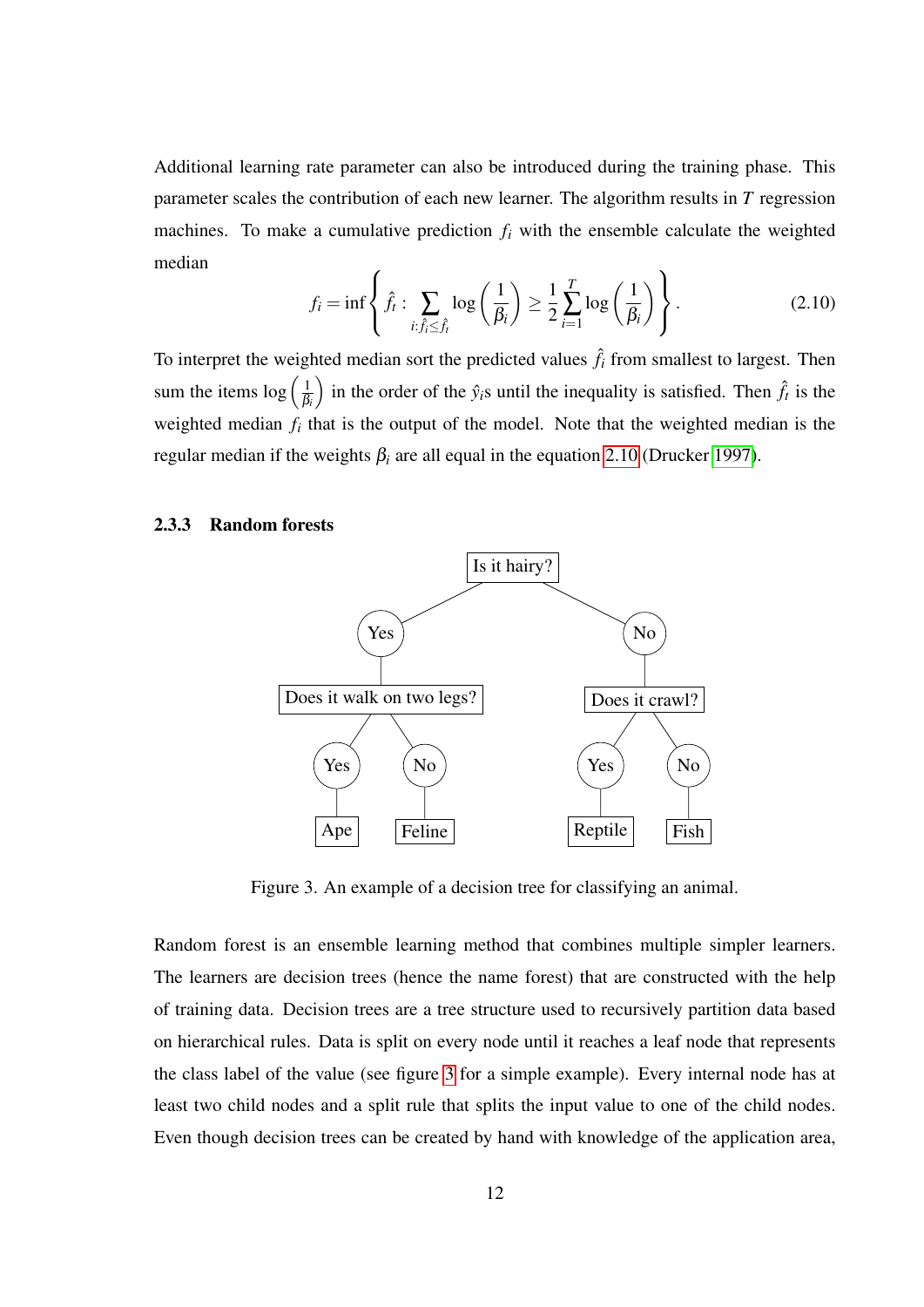automatic generation or automatic rule induction is used in machine learning. Decision trees can also be used for regression by replacing the class label with a constant value which in essence partitions the input space to discrete output values.

The ensemble tree learners are trained with a training algorithm called bagging (bootstrap aggregation). In bagging the training dataset is split randomly and the subsets are used to generate regression trees. Random forest augments this algorithm by adding another layer of randomness by selecting a random subset of features in every tree node rule induction. The steps of the algorithm are

- 1. Select *ntree* subsets from the training data.
- 2. For each subset grow a regression tree with *m* features used for rule induction in every node. Special case is when *m* is same as the number of features. Then the algorithm is the standard bagging algorithm.
- 3. To predict values of unknown data, average of the *ntree* trees predictions is taken.

To estimate the error of the random forest the training data elements that were not used for a single tree can be used to measure its error. The errors can be aggregated in the same way as the regression result to gain error rate for the random forest (Liaw and Wiener [2002;](#page-56-4) Breiman [2001\)](#page-54-4).

To grow the decision trees in the random forest method CART algorithm is used (Breiman et al. [1984\)](#page-54-5). The root node of the tree contains the training data subset and a binary split is always used in the nodes. In the original CART algorithm the tree is grown without stopping rule until no more splits can be made but some implementations have a max depth stopping rule. For selecting the splitting rule in a regression tree node the least-squares cost function can be used.

After the tree has been grown to maximum depth pruning can be performed. Pruning is done with a test dataset by minimizing the tree misclassification cost and the number of tree leaves. The objective function in pruning is

$$
Ra(T) = R(T) + a|T|,
$$
\n(2.11)

where  $R(T)$  is the training data misclassification cost and  $|T|$  is the number of leaf nodes in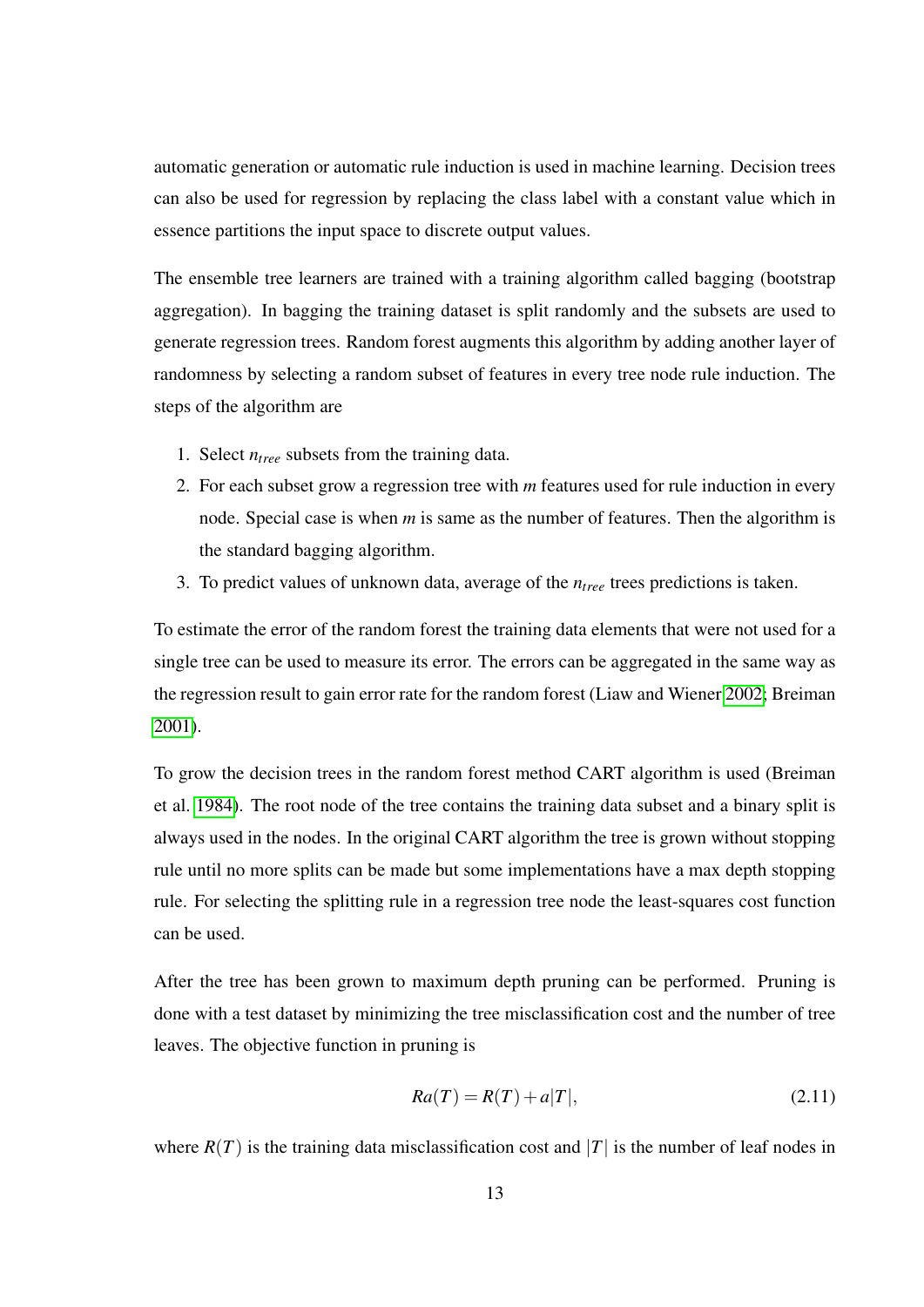the tree. The variable *a* can be chosen and it is used to control if to prioritize in misclassification cost or the size of the tree. Leaves are pruned from the tree one by one as long as the pruning objective improves (Steinberg [2009\)](#page-57-4).

#### <span id="page-20-0"></span>2.3.4 Support-vector regression

Support-vector regression (SVR) is based on Support-vector machines (SVM) (Cortes and Vapnik [1995;](#page-54-6) Drucker et al. [1996\)](#page-54-7). Support-vector machines are a binary classification method and SVR is an extension to the SVM that allows it to be used for regression. The principal idea of SVM is to find a hyperplane that maximally separates the two classes. A subset of data points from the training data is used to construct such a hyperplane. These points are called support-vectors giving the method its name. The original SVM finds a linear hyperplane to separate the classes but as it is not always possible to separate the classes linearly a soft error margin is introduced to allow some training samples to remain on the wrong side of the plane and kernel method can be used to transform the input space so that the classes become separable.

SVR takes this idea and applies it to regression. The objective function of SVR is

<span id="page-20-2"></span>
$$
U\sum_{j=1}^{N} L\left[y_j - F(\mathbf{x}_j, \mathbf{w})\right] + ||\mathbf{w}||^2, \qquad (2.12)
$$

where  $x_j$ s are the training sample vectors and  $y_j$ s their target values, *L* is the loss function and  $F$  is the representation of the SVR parametrized by vector  $w$ . The regularization term  $\|\mathbf{w}\|^2$  is added to the objective function to get better generalization since it promotes the use of all of the features. The constant term *U* is used to control the focus of the minimization to the loss function or the regularization term. The function  $f$  is usually defined as

<span id="page-20-1"></span>
$$
F(\mathbf{x}, \mathbf{w}) = \sum_{i=1}^{N} (\alpha_i^* - \alpha_i) K(\mathbf{x}, \mathbf{w}) + b,
$$
 (2.13)

where *N* is the number of training samples,  $\alpha_i^*$ ,  $\alpha_i$  and *b* are values to choose.

A method called "kernel trick" is often applied in support vector machines. It is useful when the data points are not linearly separable in the classification case or when linear regression can not approximate the data well enough. The idea of the kernel method is to transform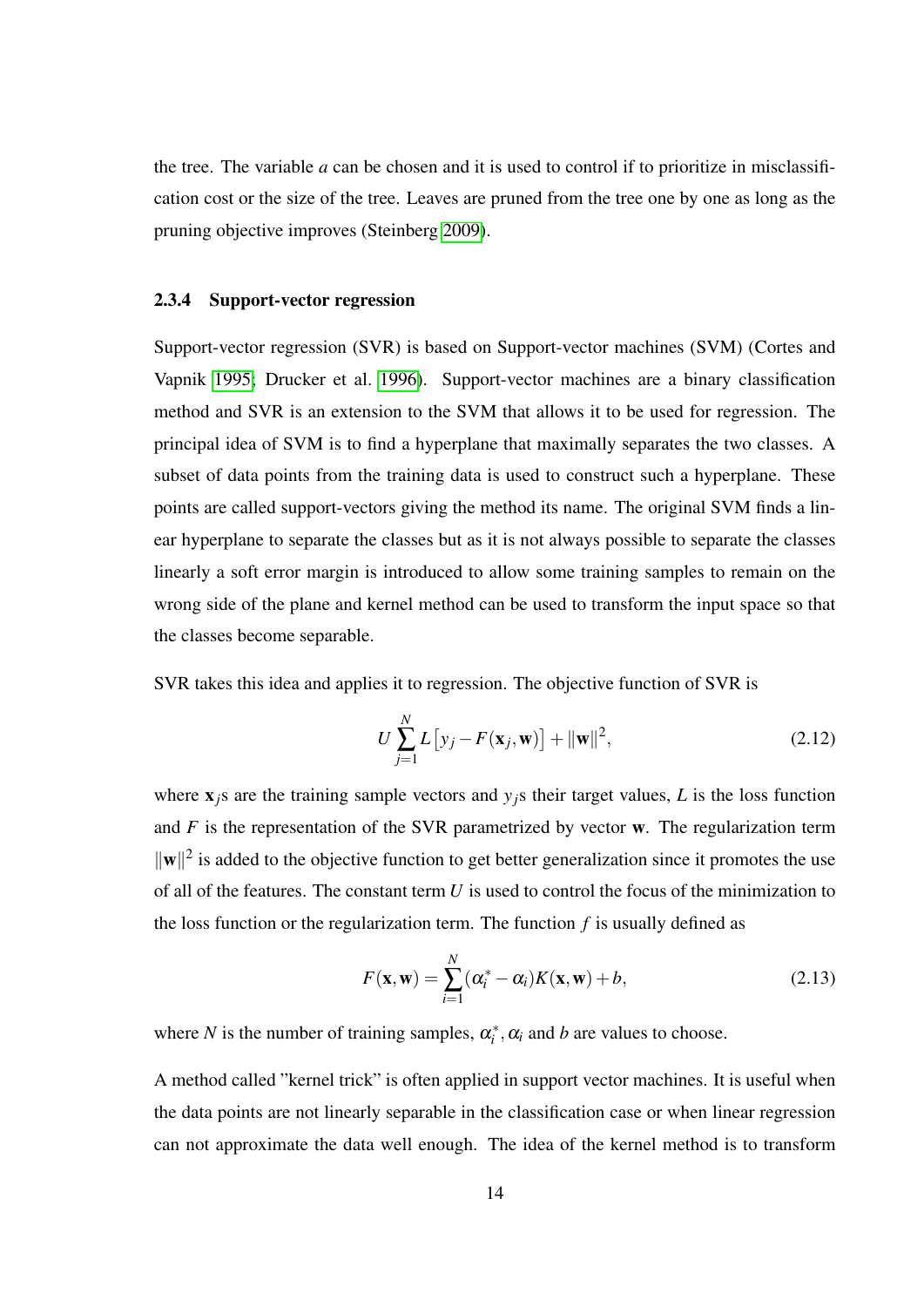the input data to a feature space in which the input data is linearly separable. In practice the actual input-feature space mapping is not required since solving the support-vector problem requires only the dot-product of the input vectors in the feature space. Therefore only a kernel function calculating the dot-product is required which is the function  $K$  in the equation [2.13](#page-20-1) (Hofmann [2006\)](#page-55-5). Generally four variations for the kernel function are used:

$$
K_{linear}(\mathbf{x}, \mathbf{w}) = \mathbf{x}^t \mathbf{w},\tag{2.14}
$$

$$
K_{polynomial}(\mathbf{x}, \mathbf{w}) = (\mathbf{x}^t \mathbf{w} + 1)^d, \tag{2.15}
$$

$$
K_{RBF}(\mathbf{x}, \mathbf{w}) = \exp\left(-\frac{\|\mathbf{x} - \mathbf{w}\|^2}{\sigma^2}\right),\tag{2.16}
$$

$$
K_{neutral}(\mathbf{x}, \mathbf{w}) = \tanh(\kappa \mathbf{x}^t \mathbf{w} + \theta), \tag{2.17}
$$

where  $\sigma$ ,  $\kappa$  and  $\theta$  are constants that can be chosen,  $(\cdot)^t$  signifies transpose and *d* is a polynomial exponent (Suykens and Vandewalle [1999\)](#page-57-5).

The function *L* in equation [2.12](#page-20-2) is the  $\varepsilon$ -error margin loss function that is used to define the soft-margin  $\overline{ }$ 

$$
L = \begin{cases} 0 & \text{if } |y_i - F(\mathbf{x}_i, \mathbf{w})| < \varepsilon \\ |y_i - F(\mathbf{x}_i, \mathbf{w})| - \varepsilon & \text{otherwise.} \end{cases}
$$
 (2.18)

In essence the loss function creates a band around the target values where the loss is zero. The problem is a quadratic programming problem and it ends in a solution where either or both of the  $\alpha_i, \alpha_i^*$  variable pair from the equation [2.13](#page-20-1) are zero. The training samples  $\mathbf{x}_i$ corresponding to non-zero  $\alpha_i$  or  $\alpha_i^*$  are called the support-vectors (Drucker et al. [1996\)](#page-54-7).

### <span id="page-21-1"></span><span id="page-21-0"></span>2.4 Challenges in machine learning

#### 2.4.1 Curse of dimensionality

Many classification and regression tasks can be seen as a curve-fitting problem. This means that the learner's good generalization of input-output pairs is just a good interpolation of the training data. To find a good decision boundary or an interpolation, a dense sample of the data is needed. In high dimensional data this is a problem as the number of dimensions increases, the volume of the space increases exponentially. Therefore more data is required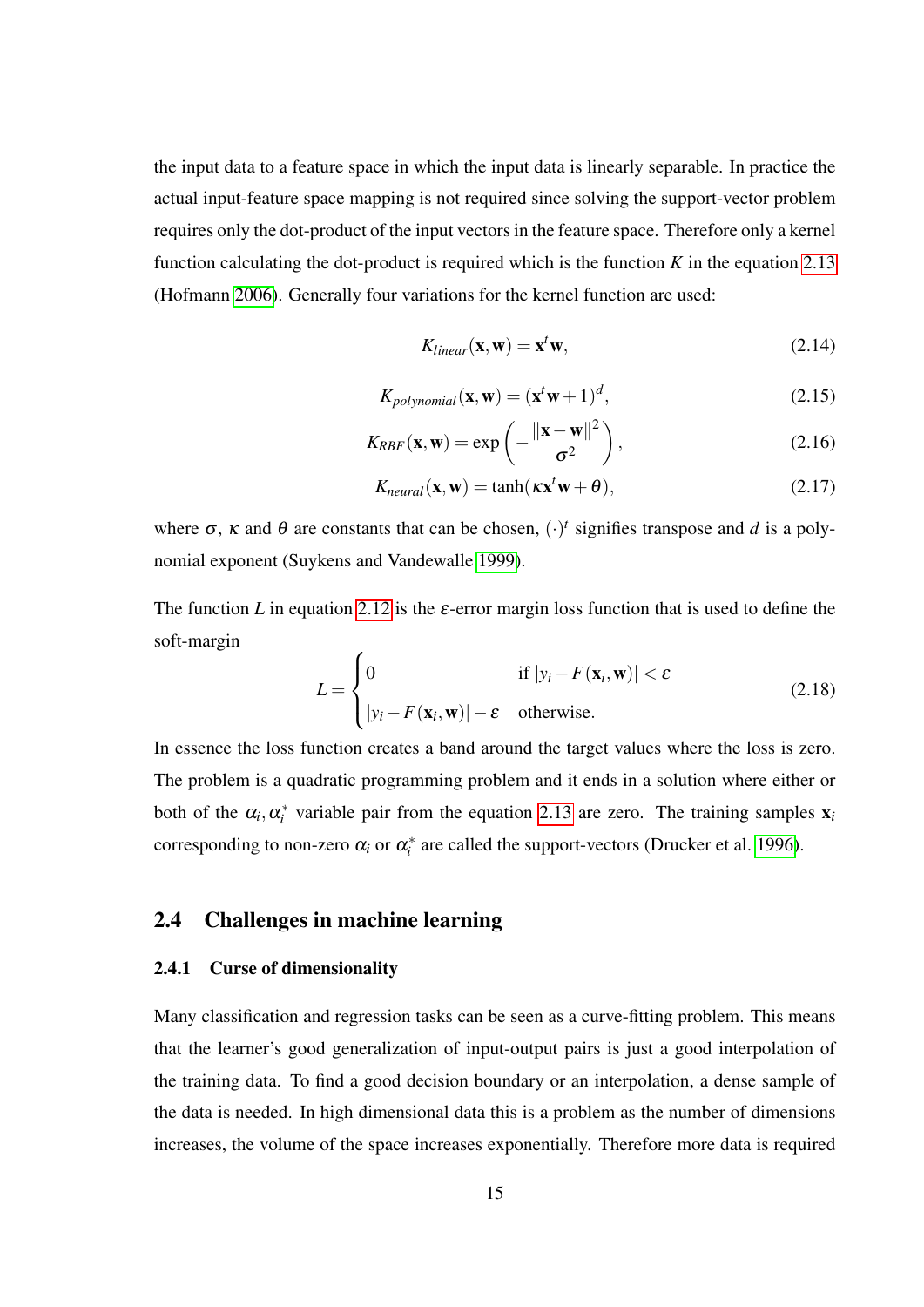for a dense training dataset. The three-dimensional intuition that we humans have does not work in higher dimensions. Phenomena like the "mass" of multivariate Gaussian distribution is increasingly more in a shell around the mean and not close to the mean like one is used to in lower dimensions. These effects mean that finding a good interpolation becomes difficult in high dimensions as any similarity-based reasoning does not work in the same fashion as they do in a lower-dimensional space. This phenomenon is called the curse of dimensionality and it is the main reason why one should try to limit the number of features, as finding good generalizations in lower dimensions is usually easier. Thankfully, in many applications the data is spread in the space non-uniformly, meaning that the data is close to some lowerdimensional manifold that can be taken advantage of when designing the learner (Domingos [2012;](#page-54-0) Haykin [2009;](#page-55-2) Kanevski, Pozdnoukhov, and Timonin [2009\)](#page-55-6).

#### <span id="page-22-0"></span>2.4.2 Hyper-parameters

The performance of many machine learning methods depend on parameters that have to be chosen by a human before training the model. For example the number of trees in the random forest or the kernel of the SVM method. These parameters are sometimes called hyperparameters. Selecting these parameters is often a difficult problem in itself since using grid search is often infeasible because training an individual classifier might take a significant amount of time and in methods with multiple hyper-parameters one might end up with a large number of combinations. Therefore many heuristics and methods have been devised for hyper-parameter selection. In this thesis the random grid search is used to find good hyper-parameters (Klein et al. [2016;](#page-55-7) Kanevski, Pozdnoukhov, and Timonin [2009;](#page-55-6) Bergstra and Bengio [2012\)](#page-53-4).

#### <span id="page-22-1"></span>2.4.3 Overfitting

A major problem with many supervised machine learning methods is overfitting. Overfitting happens when the model is fitted too close to the training data and the model performs exceptionally well when tested against the training data but much worse with samples outside the training set. This behavior is easiest to see with polynomial curve fitting. Fitting a lower order polynomial to a set of observations produces a simple predictor with some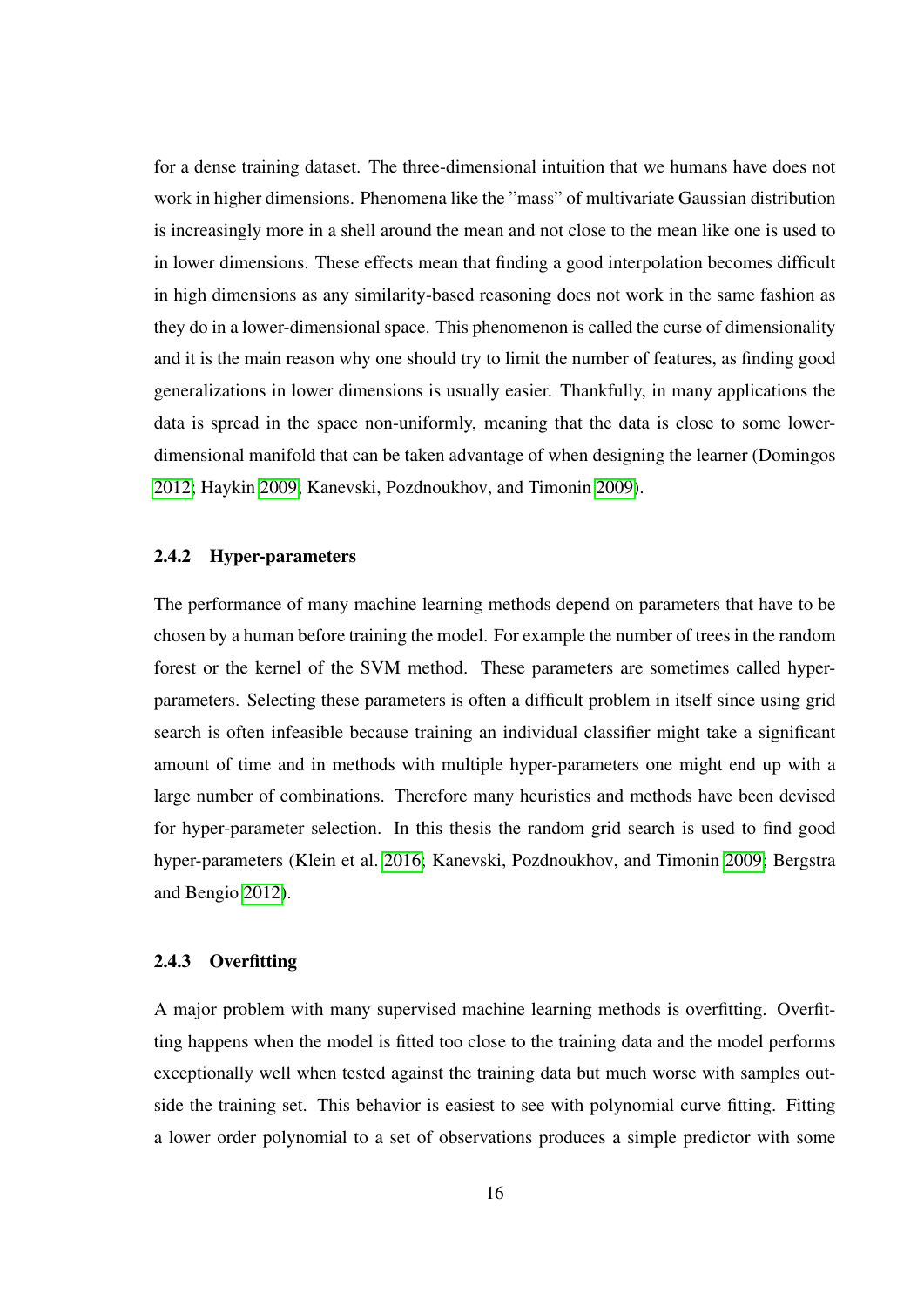error. Higher-order polynomial will allow the predictor to have a smaller error but will cause the curve to oscillate between the observations which usually does not reflect the underlying phenomenon being modeled. The problem boils down to selecting the number of parameters in the model. Increasing the number of parameters increases the fit of the model but Occam's razor suggests that you should use only what is necessary. The opposite of overfitting is underfitting. This is when the model fails to capture some of the effects that were supported by the data (Burnham and Anderson [2002;](#page-54-8) Bishop [2006;](#page-54-2) Haykin [2009;](#page-55-2) Kanevski, Pozdnoukhov, and Timonin [2009\)](#page-55-6).

A useful tool borrowed from statistics that can be used in the model selection is called crossvalidation. The idea of cross-validation is to randomly split the sample dataset into multiple parts: training datasets and validation datasets. The idea behind this split is to train or generate the model with the training set and then validate the model with data that was not used in the training. If the model starts to overfit we notice this by much better prediction accuracy in the training set compared to the validation set. If the training is iterated multiple times it is possible that the model starts to overfit to the validation set too and then a third test set can also be kept aside to test the final model (Haykin [2009;](#page-55-2) Bishop [2006\)](#page-54-2).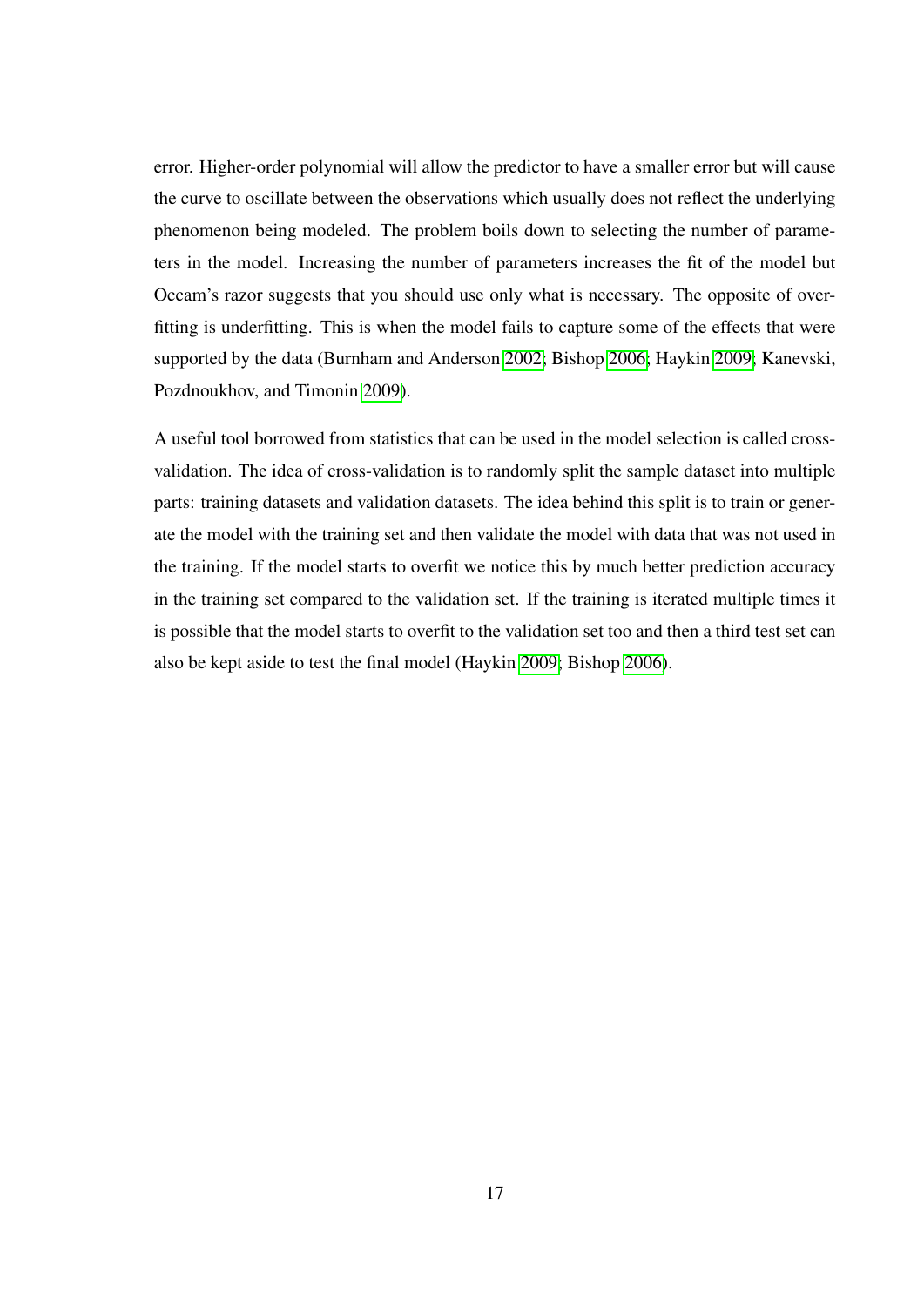## <span id="page-24-0"></span>3 The research dataset

The ideal dataset for this study would be one that has features generated only from data that would also be available for an air traffic surveillance system. This way the features could be calculated from the data live by the system and predictions could be made as soon as the data becomes available. The dataset produced for this thesis tries to follow this principle and the most significant deviation is the flight plan data, since no official flight plan data was available at the time of this thesis. A real surveillance system would of course have an access to official flight plans, but since such a source is not available, a service primarily intended to provide flight plans for flight simulators was used. This also leads to a need to associate flight plans with the flights. Association is not as reliable of a system as using the flight identification information which would be possible with official flight plan data.

An interesting direction also chosen for this thesis is the use of weather radar images along with the other flight information, even though forecasts and other more processed weather information would be available. The radar images were chosen as a data source because it is a relatively novel approach in this application and as such data could also be available in a real surveillance system.

### <span id="page-24-1"></span>3.1 The open data sources

Three data sources are used in this thesis: *ADS-B Exchange*, *Flight Plan Database* and *Finnish Meteorological Institute*'s open data API. All three data sources can be queried with HTTP (Hypertext Transfer Protocol) GET-method (Fielding et al. [1999\)](#page-55-8) with request URI that consists of the server name, a resource path and additional parameters like authentication. For example a request URI could be [https://api.flightplandatabase.](https://api.flightplandatabase.com/nav/airport/EFHK) [com/nav/airport/EFHK](https://api.flightplandatabase.com/nav/airport/EFHK) which would request server api.flightplandatabase.com for resource nav/airport/EFHK i.e. information about Helsinki-Vantaa international airport. *Finnish Meteorological Institute*'s API works without any authentication, *ADS-B Exchange* API requires an API key for all request and *Flight Plan Database* requires authentication for some special requests.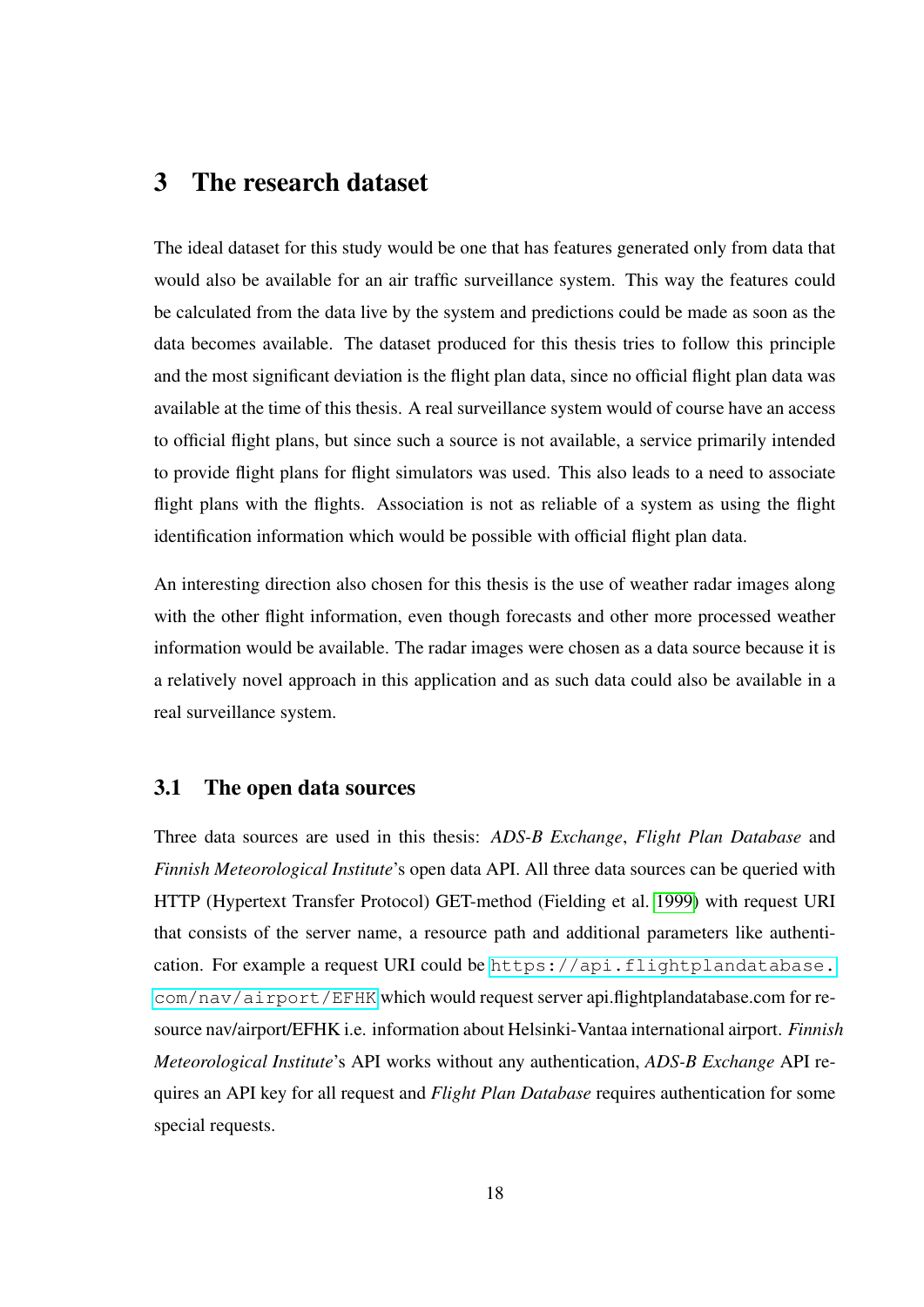#### <span id="page-25-1"></span>3.1.1 ADS-B Exchange

```
{
  "postime": "1573733981595", "icao": "4614A3",
  "reg": "OH-HVF", "type": "AS32", "wtc": "2",
  "spd": "80.8", "altt": "0", "alt": "750",
  "galt": "476", "talt": "", "lat": "60.27063",
  "lon": "24.975807", "vsit": "0", "vsi": "0",
  "trkh": "0", "ttrk": "", "trak": "192.1",
  "sqk": "0012", "call": "FNG200", "gnd": "0",
  "trt": "4", "pos": "1", "mlat": "0", "tisb": "0",
  "sat": "0", "opicao": "", "cou": "Finland",
  "mil": "0", "interested": "0", "dst": "6.15"
}
```
<span id="page-25-0"></span>Figure 4. A JSON sample of one aircraft observation from *ADS-B Exchange*.

The *ADS-B Exchange* service (<https://adsbexchange.com/>) is used as an aircraft flight information data source. ADS-B Exchange uses a community of people that host feeders with ADS-B receivers that listen to the SSR (secondary surveillance radar) reply pulses from aircraft and send them to ADS-B Exchange servers. Then on the server multilateration (Zhou, Jun Li, and Lamont [2012\)](#page-57-6) is used to calculate the position of the aircraft. The aircraft location along with other auxiliary information is then published on the website.

Aircraft data can be accessed through JSON API from the *ADS-B Exchange* web service. Data is requested with an HTTP GET -request. Multiple types of requests can be made to the service. For example one can request all aircraft known to the service, find all aircraft from a geographic location or search aircraft by tag like 'military'. Returned data is a single JSON object which has a list of aircraft information corresponding to the query. There are altogether 32 different features that might not all be present. The fields that are of interest in this thesis are of course the aircraft location fields: lat (latitude coordinate), lon (longitude coordinate) and  $a \perp t$  (aircraft altitude). Other important fields are the reg-field which is the aircraft tail number (i.e. the ICAO unique identifier), postime (time at which the plane was observed at the aforementioned coordinates) and the to and from fields which are the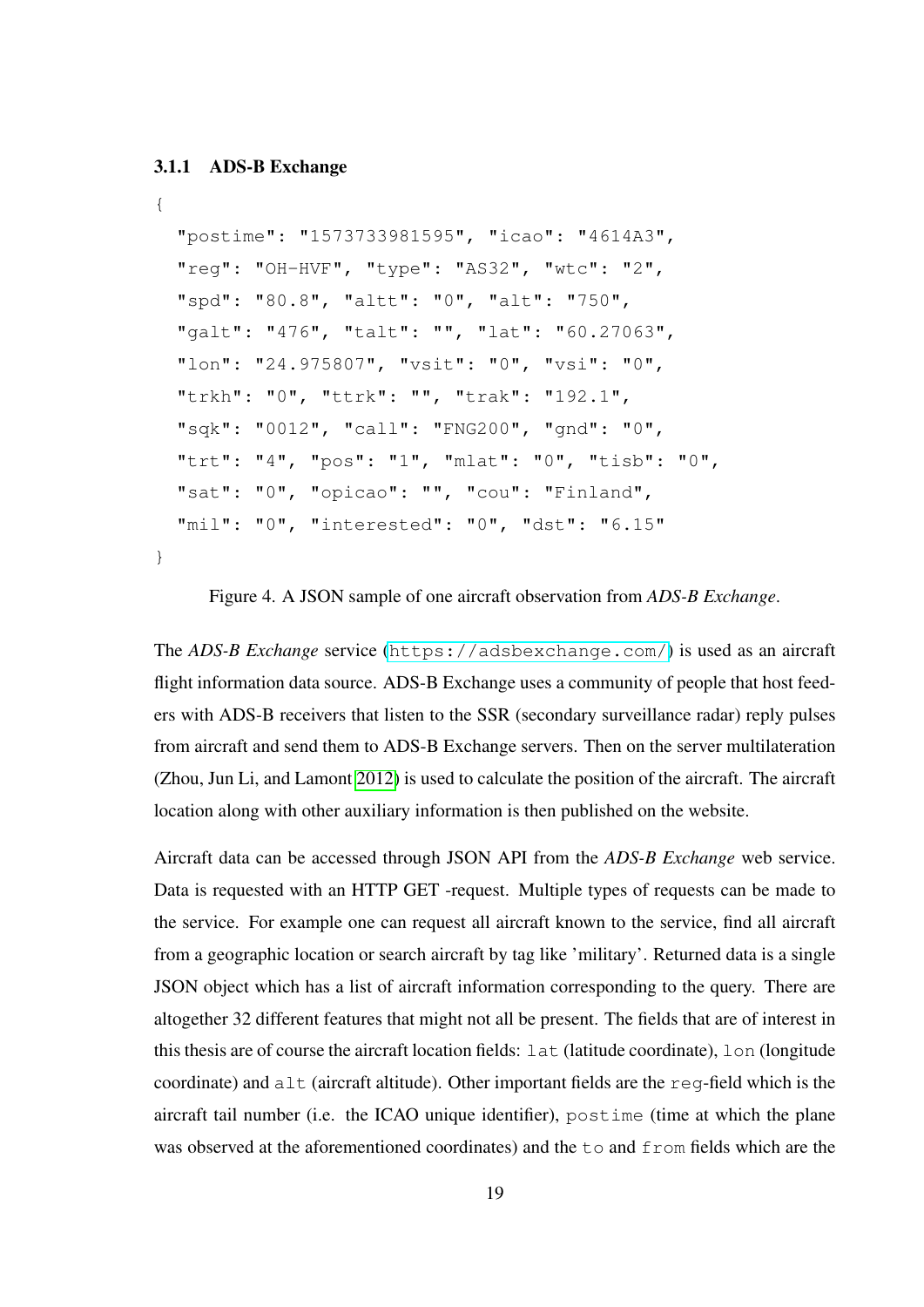departure and arrival airports and their ICAO codes. Latitude and longitude coordinates are in the WGS 84 (EPSG:4326) coordinate system and altitude is in feet. See a sample of the data in figure [4.](#page-25-0)

#### <span id="page-26-0"></span>3.1.2 Flightplan database

Flight plan is a document that indicates a proposed flight time and route for an aircraft. Flight plans are usually submitted to air traffic services well before the aircraft departs and they contain relevant information for the air traffic service authorities. For example aircraft identification, route, cruising speed and level, fuel endurance and others (International Civil Aviation Organization [2005\)](#page-55-9). Flight plans provide an initial guess for the timetable of the flight but since flight plans are often submitted hours before the actual flight departs and as weather, traffic and other causes affect the progress of the flight, flight plans are not reliable.

*Flight Plan Database* (<https://flightplandatabase.com/>) has a large collection of flight plans meant primarily for flight simulation use. For this reason most of the plans do not have any flight identification or time information. This presents a problem since one can not simply associate a flight plan to a flight with any unique identifier.

*Flight Plan Database* includes a JSON API. The API has multiple functions like submitting and editing flight plans but for this thesis the most useful function of the API is the flight plan search. The search has multiple parameters but here only two are needed: "toICAO" and "fromICAO". When looking for a flight plan for a flight we get the flight's departure and arrival airport's ICAOs and use those to search for flight plans. The results usually contain many flight plans but most of them are duplicates. Luckily the result JSON contains an "encodedPolyline" field which represents encoded polyline for the flight plan route. Because the route is the same for any duplicate plans present, also the "encodedPolyline" will be the same, so it can be used filter out the duplicates. Figure [5](#page-27-0) has a sample of a single flight plan returned from the API search query.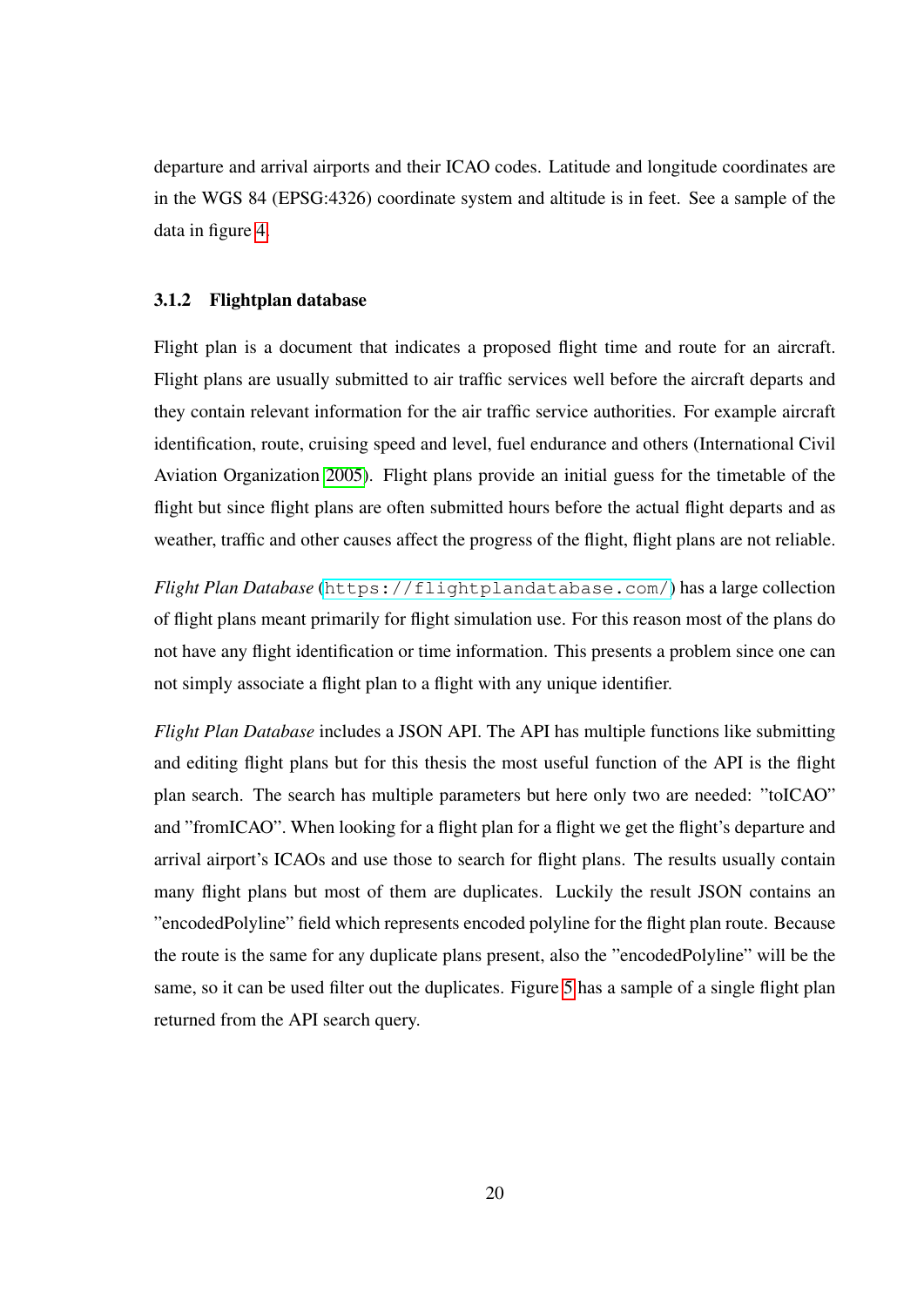```
{
 "createdAt": "2019-09-11T20:35:38.000Z",
 "cycle": {"id": 19, "ident": "FPD1909", "release": 9, "year": 19},
 "distance": 219.547516013406, "user": None, "waypoints": 5,
 "downloads": 3, "flightNumber": None,
 "encodedPolyline": "oucoJssjwC~tu@vazLf{a@rpbGjsi@v{aHzyv@n{xJ",
 "fromICAO": "EFHK", "fromName": "Helsinki Vantaa Intl",
 "id": 2202730, "likes": 0, "tags": ["generated"],
 "maxAltitude": 24900, "popularity": 1568752538,
 "toICAO": "ESSB", "toName": "BROMMA",
 "updatedAt": "2019-09-11T20:35:38.000Z",
 "route": {"nodes": [
  {"ident": "EFHK", "name": "Helsinki Vantaa Intl",
   "lat": 60.3172, "lon": 24.9633, "alt": 0,
   "type": "APT", "via": None},
  {"ident": "UMUGI", "name": None,
   "lat": 60.0372, "lon": 22.6947, "alt": 24900,
   "type": "FIX", "via": None},
  {"ident": "USITU", "name": None,
   "lat": 59.8586, "lon": 21.3658,"alt": 23200,
   "type": "FIX", "via": {"ident": "Y360", "type": "AWY-HI"}},
  {"ident": "LUPET", "name": None,
   "lat": 59.6403, "lon": 19.8764, "alt": 13100,
   "type": "FIX", "via": {"ident": "Y360", "type": "AWY-HI"}},
  {"ident": "ESSB", "name": "BROMMA",
   "lat": 59.3544, "lon": 17.9416,
  "alt": 0, "type": "APT", "via": None}
]}
}
```
<span id="page-27-0"></span>Figure 5. A sample flight plan search from the *Flight Plan Database* API. The query returns a lot of values of which many are not of interest for us.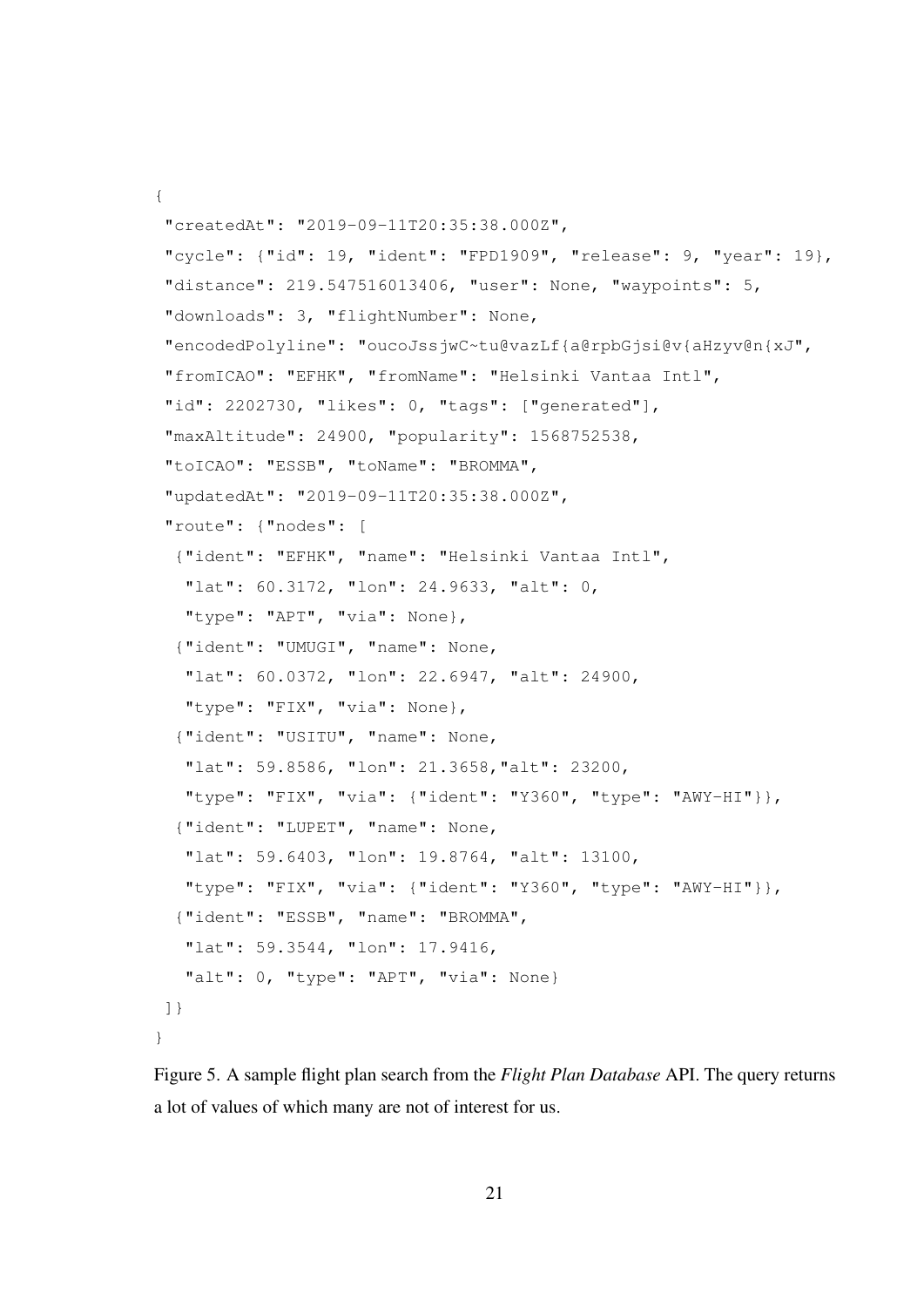#### <span id="page-28-1"></span>3.1.3 Finnish Meteorological Institute

Finnish Meteorological Institute (FMI) is a government facility responsible for producing weather services in Finland. FMI website provides an open data API ([https://en.](https://en.ilmatieteenlaitos.fi/open-data) [ilmatieteenlaitos.fi/open-data](https://en.ilmatieteenlaitos.fi/open-data)) with a lot of different services like current weather data and data provided by weather prediction models. In this thesis we are interested in the wind and precipitation data.

The API includes access to radar GeoTIFF images. There are images for radar reflectivity, rainfall intensity, precipitation, rain classification, cloud top height and radial velocity. For us the most interesting are the precipitation and radial velocity images. Radial velocity is a measure of wind towards the radar. Since velocity is measured from reflected radar pulses only radial movement of particles can be detected and orthogonal movement can not be measured. This also means that velocity can only be measured reliably when there are enough particles in the air like snow. There are multiple precipitation accumulation images for different time periods.

<span id="page-28-0"></span>

Figure 6. A sample composite image of multiple radar precipitation maps from the FMI Open Data API. The image covers Finland completely.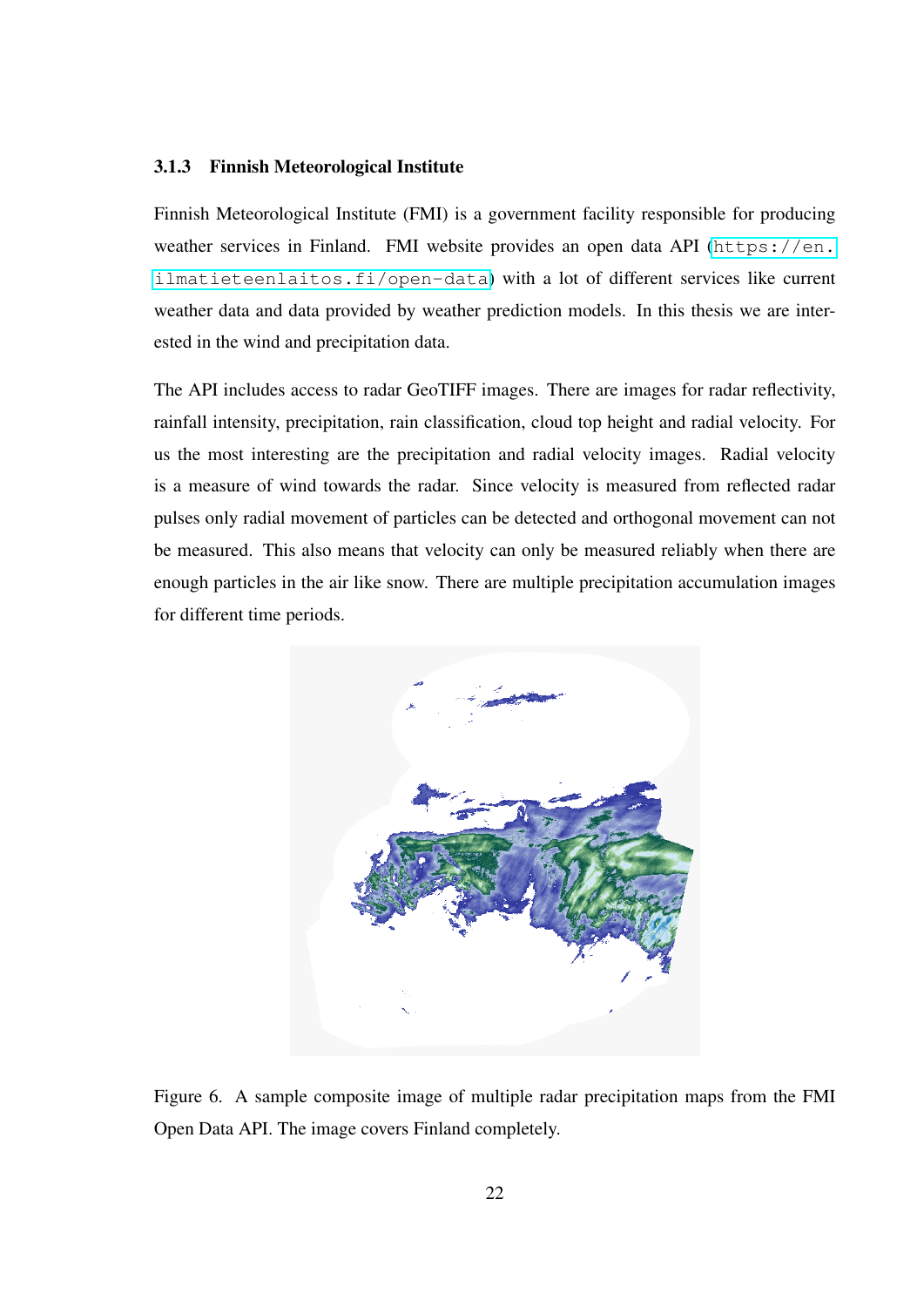#### <span id="page-29-0"></span>3.1.4 Data collection

The data is collected with a *Python* script in intervals of 30 seconds. Aircraft data is requested from the *ADS-B Exchange* API and weather radar data from the *Finnish Meteorological Institute*'s open data API. Aircraft data is requested from inside a circle around Southern Finland and appended to a JSON file. Because *ADS-B Exchange* does not directly track the aircraft but relies on user observations of the aircraft SSR reply pulses, the API can only provide the latest data that it has available. This means that even though the data is sampled at even intervals the actual observations are usually not from that exact moment.

The weather data is radar images from the *Finnish Meteorological Institute*'s open data API. The radar data is also requested every 30 seconds. The radar images are not updated every 30 seconds and therefore the images are hashed with the *sha256* hash algorithm. The hashes are used to check if two consecutive images from the same radar are the same image. If so the image is not stored to save the device disk space. Flight plans are not yet included at this point because the flight plans are assigned with a heuristic that is easier to apply after all the flight data has been collected.

## <span id="page-29-1"></span>3.2 Data generation

After all of the *ADS-B Exchange* -aircraft data and the weather images have been collected, the aircraft observation data is processed to flight objects. The flight objects contain multiple consecutive observations of an aircraft. Then based on the flight objects, flight plans are searched from the *Flight Plan Database* API and assigned to the flight objects.

The dataset generation is a relatively complex process and takes a lot of processor time. Therefore as soon as it can be deduced that a flight object cannot be processed to a dataset element it should be skipped. This means that flights that do not have a flight plan or if the flight does not reach any of the waypoints given in its plan it will be skipped. Also all observations that are far away from any of the radar maps are skipped since then no weather features could be generated.

The flight objects are split into sets of four consecutive observation samples. Each of these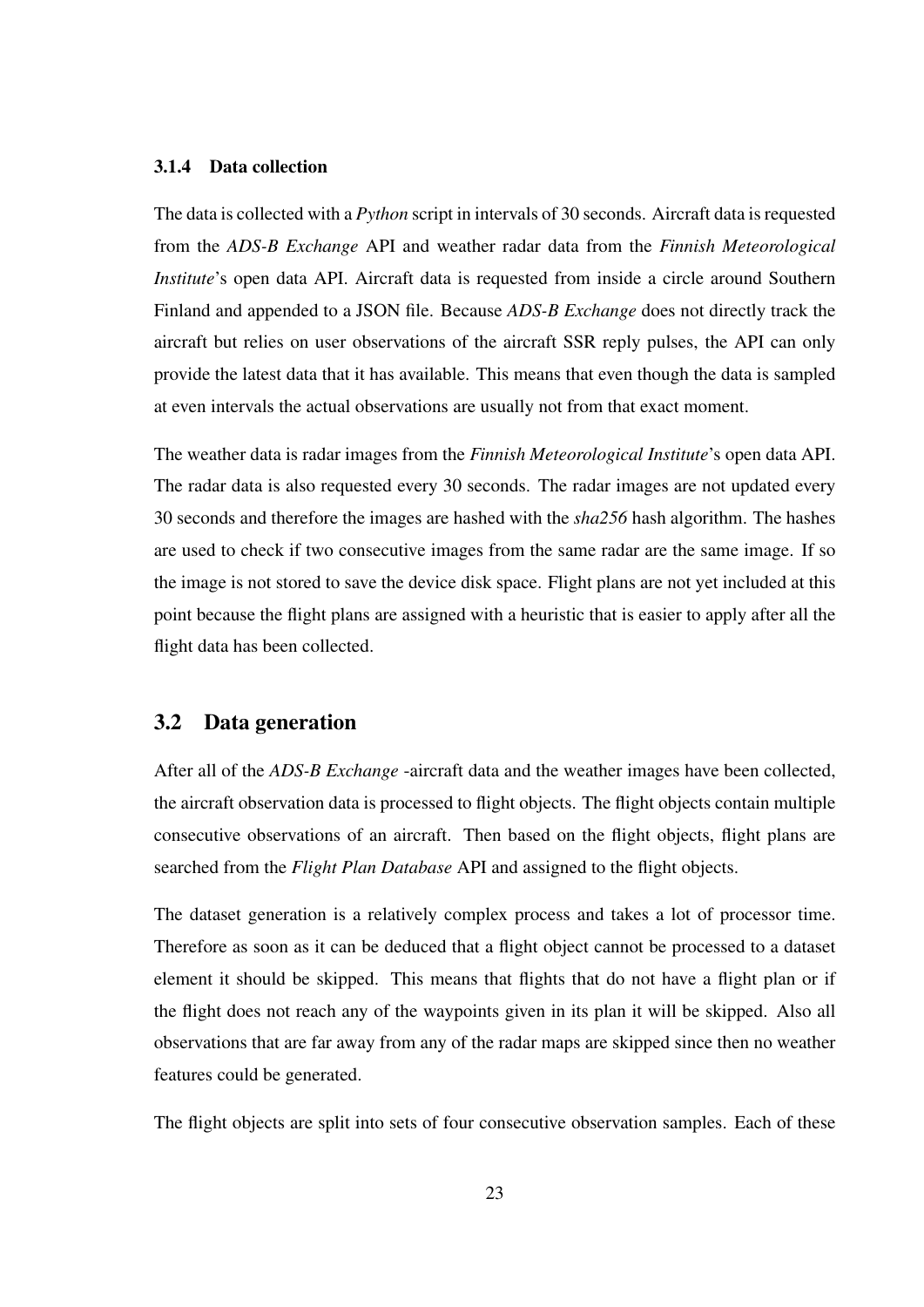sets of four are used to generate one dataset element. The general steps for generating a dataset element are the following:

- 1. Find the next waypoint that the aircraft will reach and calculate the time and distance to that waypoint.
- 2. Find radar maps that are the latest for the observation time.
- 3. Calculate precipitation and wind velocity value for the data element.
- 4. Calculate the median velocity for the aircraft during those four observations.
- 5. Calculate the time of day value (seconds since midnight).
- 6. Delta-encode the samples (for a description of delta encoding see [3.2.7\)](#page-36-1).

The input data for one data element includes a series of four observations from *ADS-B Exchange*, the locations of the waypoints of the selected flight plan and a list of radar images. Processing the weather data results in arrays of radar image pixel values. Sometimes multiple pixel arrays can result if the flight crosses multiple radar images. These values are converted to precipitation and wind values with the color map method (described in [3.2.5\)](#page-34-0). For precipitation the sum of the array values is given as the final result and for wind values their mean is used. The values of one random data element from the final dataset are listed in the table [1.](#page-31-0)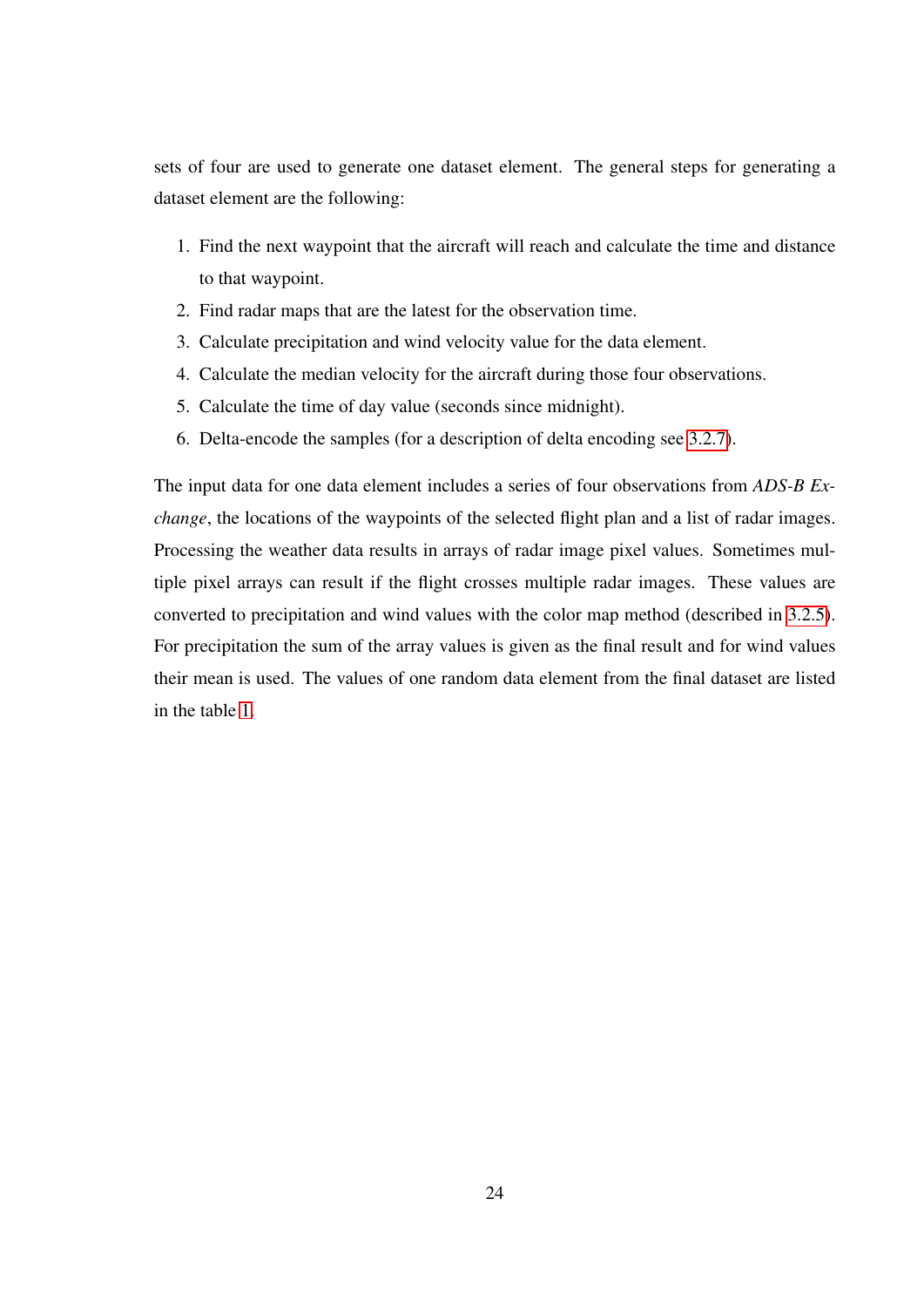| Description                                   | value             |
|-----------------------------------------------|-------------------|
| Time (ms) to the next waypoint (target value) | 1349681           |
| Distance (km) to the next waypoint            | 146.8259520486311 |
| Time of day in hours                          | 21.3167           |
| Mean of the wind speed along the route        | 2.001             |
| Sum of the precipitation values               | 0.0               |
| Mean velocity of the aircraft                 | 0.203512          |
| Wake turbulence class                         | $\overline{2}$    |
| Longitude                                     | 26.31015          |
| Latitude                                      | 58.907822         |
| Altitude                                      | 34075.0           |
| Milliseconds since January 1st 1970           | 1581189476062     |
| Longitude delta 1                             | $-0.065896$       |
| Latitude delta 1                              | 0.050494          |
| Altitude delta 1                              | $-1150$           |
| Time delta 1                                  | 32815             |
| Longitude delta 2                             | $-0.057867$       |
| Latitude delta 2                              | 0.044132          |
| Altitude delta 2                              | $-1025$           |
| Time delta 2                                  | 28503             |
| Longitude delta 3                             | $-0.051144$       |
| Latitude delta 3                              | 0.038778          |
| Altitude delta 3                              | $-900$            |
| Time delta 3                                  | 26654             |

<span id="page-31-0"></span>Table 1. One data element from the dataset.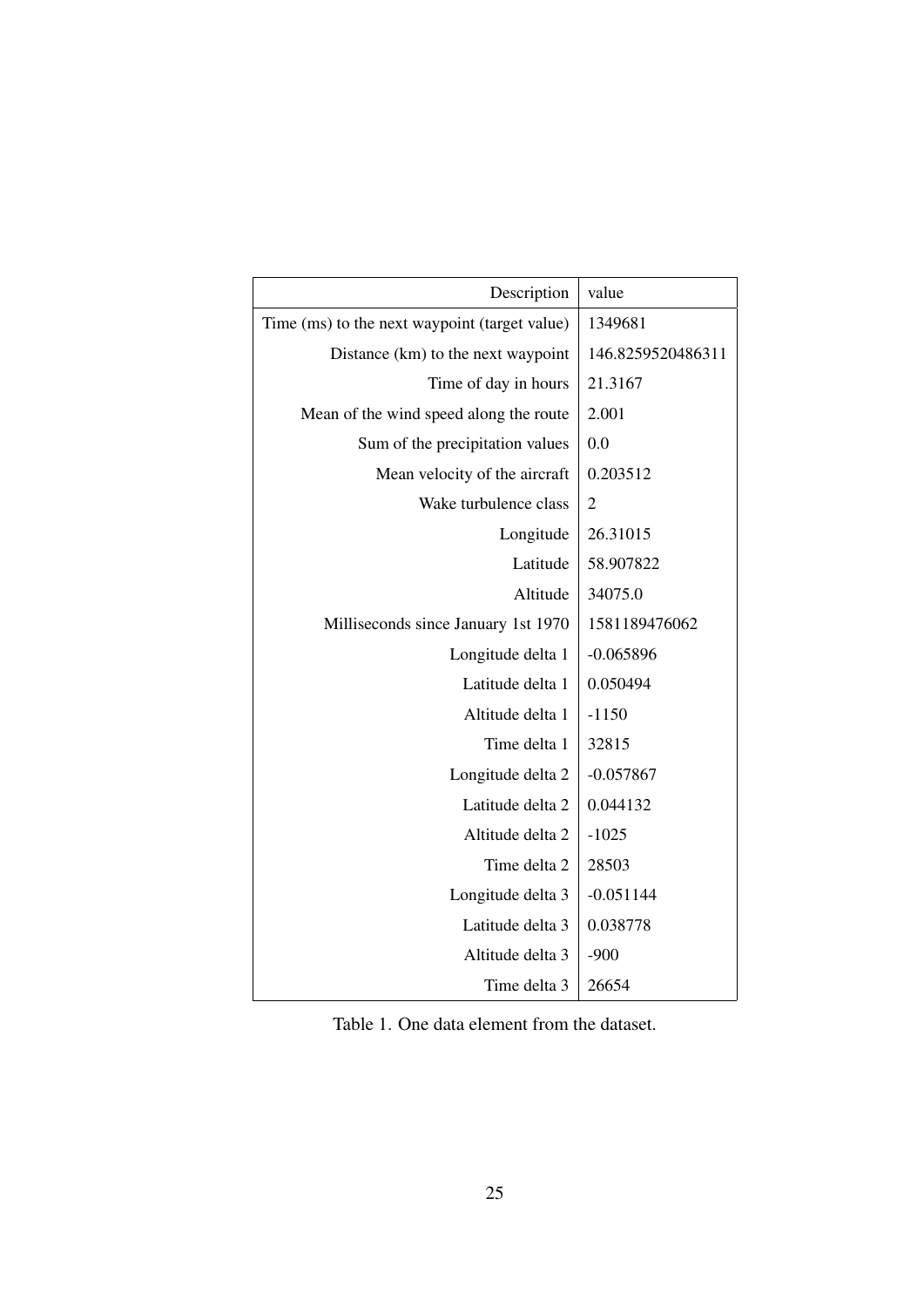#### <span id="page-32-1"></span>3.2.1 Selecting flights from observations

*ADS-B Exchange* API queries return a list of latest aircraft observations. To be useful in this research we need a time series of aircraft locations. This means that the list of observations has to be combined to form a time series. Since the ADS-B data contains the aircraft's unique tail number it is the easiest property to use to group the observations of the aircraft. If the recording covers a longer time the same aircraft can have easily flown multiple flights so further splitting by departure and destination has to be done. Even further some aircraft fly the same route often so the flight data has to be split if there is a long enough time between the observations meaning that they belong to different flight instances.



#### <span id="page-32-2"></span>3.2.2 Flight plan association

<span id="page-32-0"></span>Figure 7. A visualization of flight plan selection for a flight from Amsterdam Airport Schiphol to Helsinki-Vantaa airport. Red polyline is formed from the flight observations. Green polylines are flight plans with the same departure airport and destination airport as the flight data has and the circles are flight plan waypoints. The selected flight plan is colored blue.

When flight plans are submitted to the aviation authorities they have the aircraft's "tail number" i.e. the ICAO registration number included for connecting the actual aircraft and the proposed flight plan so that air traffic control does not have to guess which aircraft a flight plan is assigned to. *Flight Plan Database* does not have any identification information as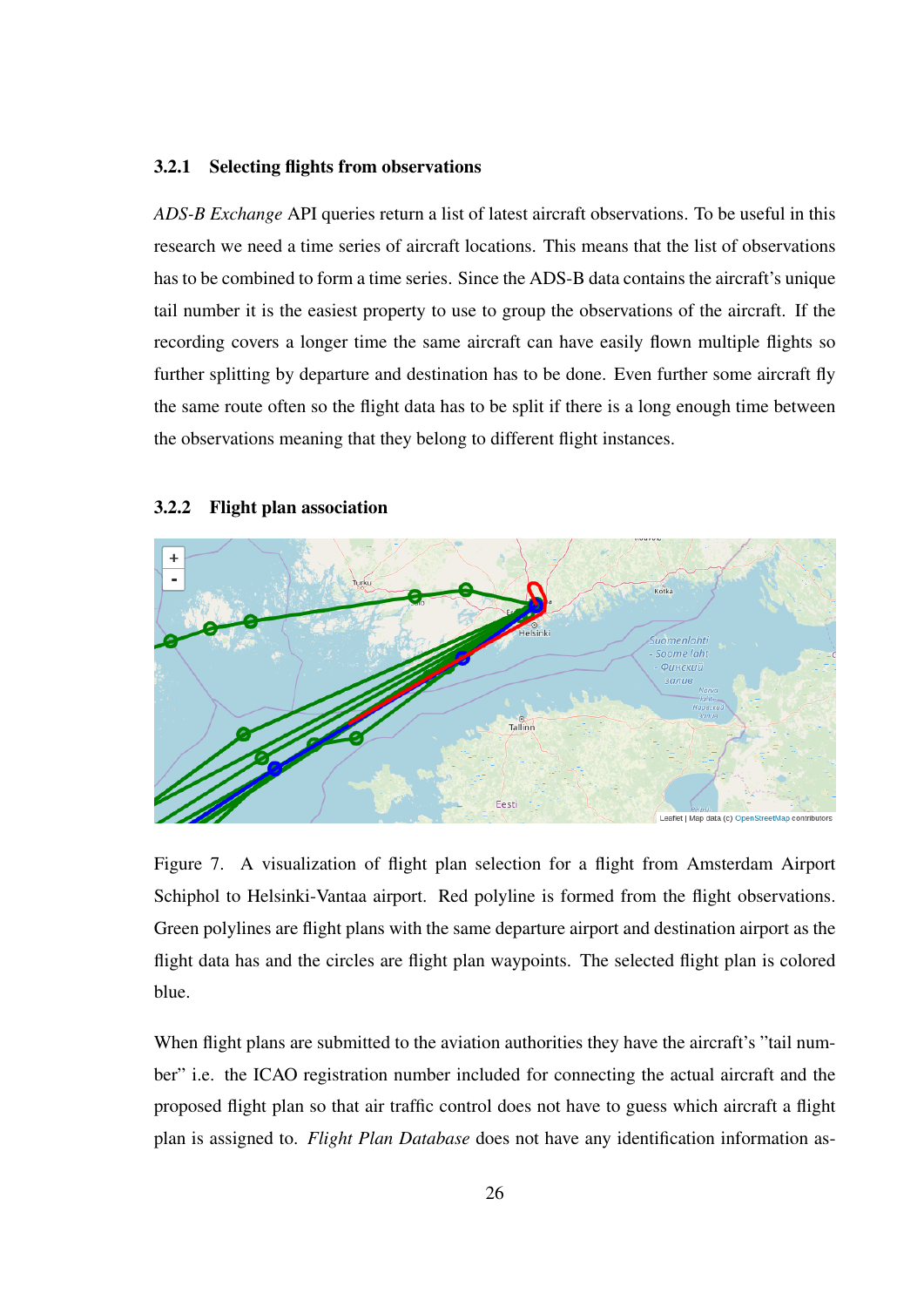signed to the flight plans even though the plans are real-world flight plans. This is because the data is supposed to be used for flight simulation and not for real aviation purposes so any real-time information is removed to discourage their use in real aviation. Therefore some heuristic has to be used to select a plausible flight plan for a flight from many possible plans. The heuristic selected in this thesis is to find the flight plan that is geometrically "closest" to the flight path. Closeness is measured by calculating the distance of the flight observations from the polyline defined by the flight plan.

The flight plan finding heuristic is defined in the algorithm [3](#page-58-1) (appendix [A\)](#page-58-0). In the algorithm, in equation [6.1](#page-58-2) the log of the distance is taken because aircraft do not always follow the line segments defined by the flight plan especially close to airports. Using the distance directly excessively punishes any aircraft departing too far away from the planned route. Without the log operation flight plan crossing the aircraft flight path gets selected over a plan running parallel to the flight path. Flight plan selection is illustrated in figure [7.](#page-32-0)

#### <span id="page-33-0"></span>3.2.3 Kinematic features

Multiple features are extracted from the aircraft observations and flight plans. The simplest feature is the distance from the aircraft's position to the next flight plan waypoint. The distance is calculated with the Haversine formula (see [3.2.4\)](#page-33-1). Another feature is the mean velocity of the plane for the last four observations. The mean velocity is calculated by summing the distances between the observations and dividing them with the total time. The distances are again calculated with the Haversine formula.

The third feature generated from the data is delta encoding (see subsection [3.2.7\)](#page-36-1) of the last four observations. Fourth feature, wake turbulence class, is taken directly from the *ADS-B Exchange* data. The wake turbulence class is a rough measure of how much air the aircraft displaces in its wake which is an indication of the aircraft's size.

#### <span id="page-33-1"></span>3.2.4 Haversine formula

Haversine formula is an important equation used originally in naval navigation to find one's position. If two positions on a sphere are known the formula can be used to calculate the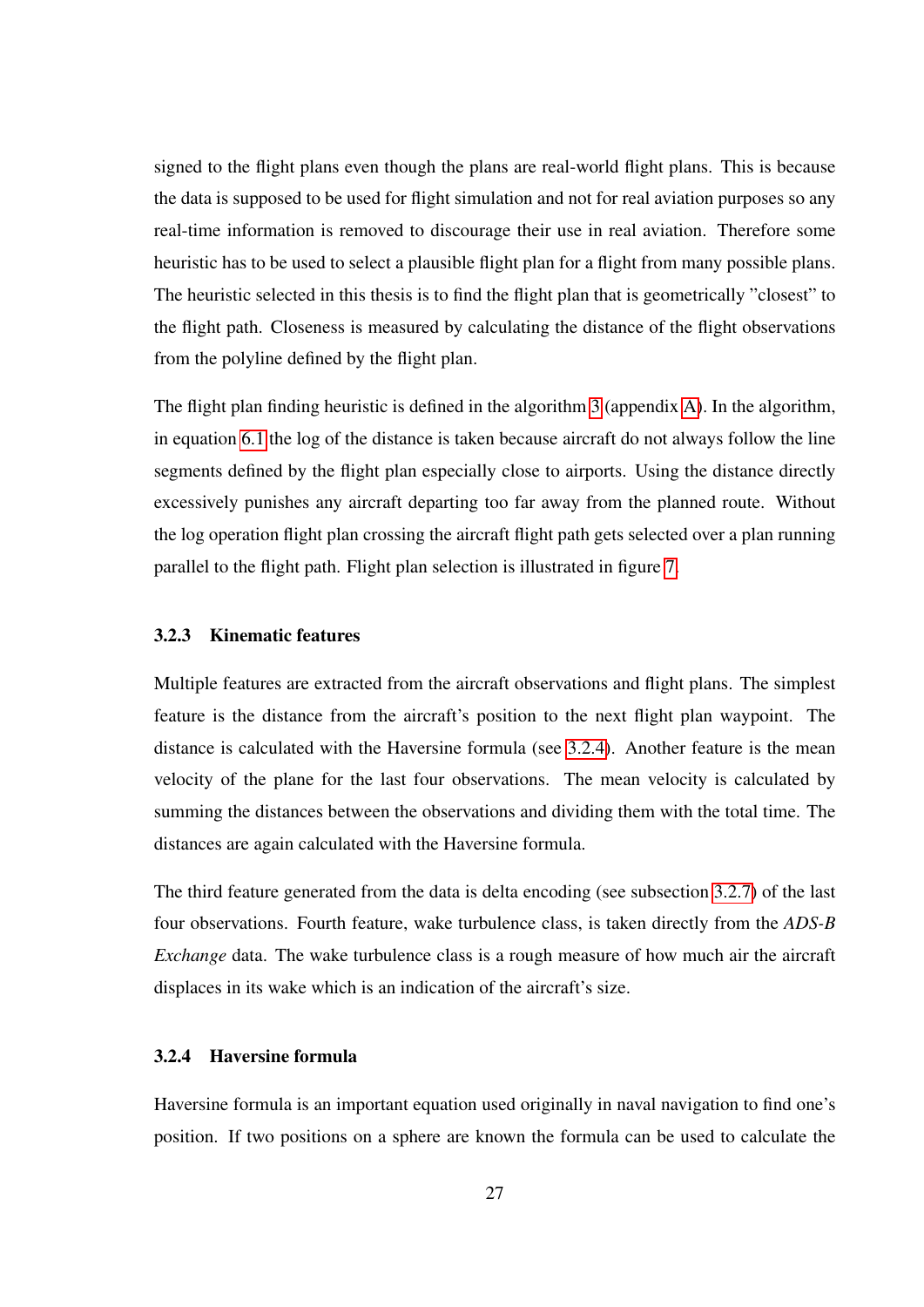great circle distance of the two points. The great circle means the circle that is found with the cross-section of a sphere and a plane that goes through the center point of the sphere. This is useful because calculating the norm of the difference of two polar coordinates does not produce a distance on the sphere surface like it does on a flat surface.

The derived Haversine formula for distance is as follows:

$$
d = 2r \arcsin\left(\sqrt{\sin^2\left(\frac{\varphi_2 - \varphi_1}{2}\right) + \cos(\phi_1)\cos(\phi_2)\sin^2\left(\frac{\lambda_2 - \lambda_1}{2}\right)}\right),\tag{3.1}
$$

where  $\lambda_1, \lambda_2, \varphi_1, \varphi_2$  are longitude and latitude of the two points, *d* is the distance and *r* is the radius of the sphere which is the mean radius of the earth in this thesis (Alam et al. [2016;](#page-53-5) Chopde and Nichat [2013;](#page-54-9) Brummelen [2013\)](#page-54-10).

#### <span id="page-34-0"></span>3.2.5 Weather features

The GeoTIFF format images retrieved from the *Finnish Meteorological Institute* are not directly available as the values that the radar measured but a color mapped image so the values have to be converted to real floating-point values. The image data is a  $768 \times 768$ array of color map index values. The color values can be matched with the color bar index provided with the API giving one the actual value for any of the index values. The radial data has a range of negative 48 m/s to positive 48 m/s of radial velocity and the precipitation map has values ranging from 0 mm of rainfall to 250 mm of rainfall.

Wind velocity and precipitation are selected from the radar images with a line algorithm. The aircraft observation location and the next waypoint location are connected with a line. This line is then rasterized to the radar image coordinates with the Bresenham algorithm to gain a list of radar image indexes. If any of the points are within bounds of the radar image the values at the points are stored. Then a sum or a mean of those values is used as the feature.

#### <span id="page-34-1"></span>3.2.6 Bresenham algorithm

An algorithm is needed for selecting values from weather radar images. A line rendering algorithm called the Bresenham algorithm is selected for this task because it is a simple way to get grid points connecting the aircraft and the next waypoint. The algorithm works in two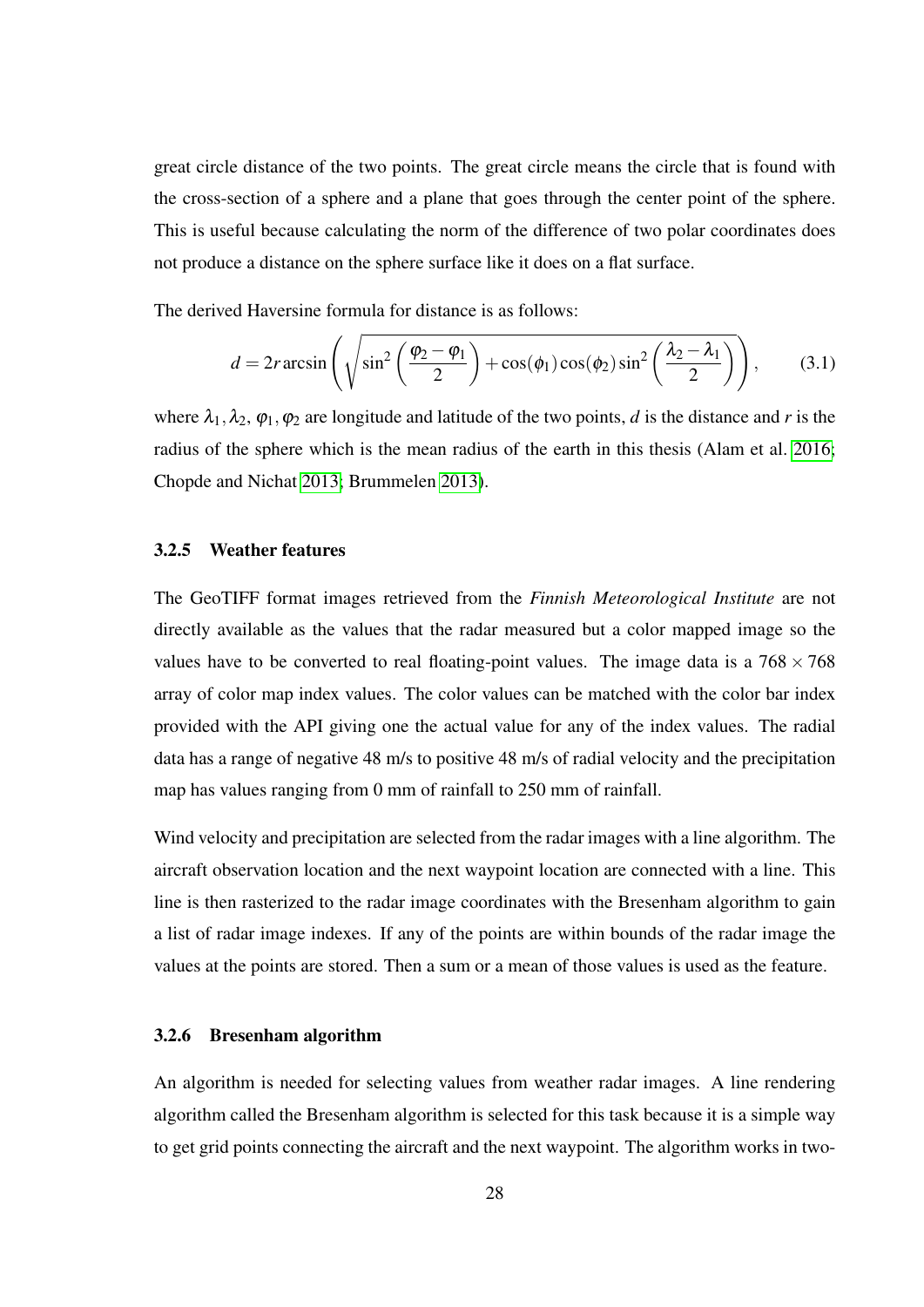<span id="page-35-0"></span>Algorithm 2 The Bresenham algorithm to draw a line from  $(x_0, y_0)$  to  $(x_1, y_1)$ .

- 1. Calculate the deltas:  $d_x = x_1 x_0$  and  $d_y = y_1 y_0$ .
- 2. Set  $y_i = 1$
- 3. If  $d_y < 0$ : Set  $y_i = -1$  and  $d_y = -d_y$ .
- 4. Set  $D = 2d_y d_x$  and  $y = y_0$
- 5. Let  $P = \emptyset$  be a set containing the pixel coordinates.
- 6. For *x* from  $x_0$  to  $x_1$  do:
	- 7. Add (*x*, *y*) to *P*.
	- 8. If  $D > 0$ : Set  $y = y + y_i$  and  $D = D 2d_x$ .
	- 9. Set  $D = D + 2d_v$ .
- 10. Return List of pixel coordinates *P*.

dimensional integer space by stepping values over one axis and deciding if to move along the axis or diagonally to the next pixel. Depending on the slope of the line either *x*- or the *y*-axis is stepped (Pitteway and Watkinson [1980;](#page-56-7) Wright [1990\)](#page-57-7).

The Bresenham algorithm is described in algorithm [2.](#page-35-0) The default version of the algorithm only handles gradients between -1 and 1 but if one swaps the *x* and *y* all gradients are possible. Vertical and horizontal gradients should also be checked before as in those cases the pixel array is easy to generate.

The algorithm has a single deficiency in this application. Since the coordinates are sphere surface coordinates a line between two points is not always the shortest route. The shortest route is always along a great circle of the sphere and the error between a Cartesian line and a great circle line is bigger closer to the poles of the sphere. This error presents itself in this thesis in that "wrong" indices might be selected from the radar images. But since we are interested in the weather close to the aircraft and its destination location this error is thought to be small enough to be ignored.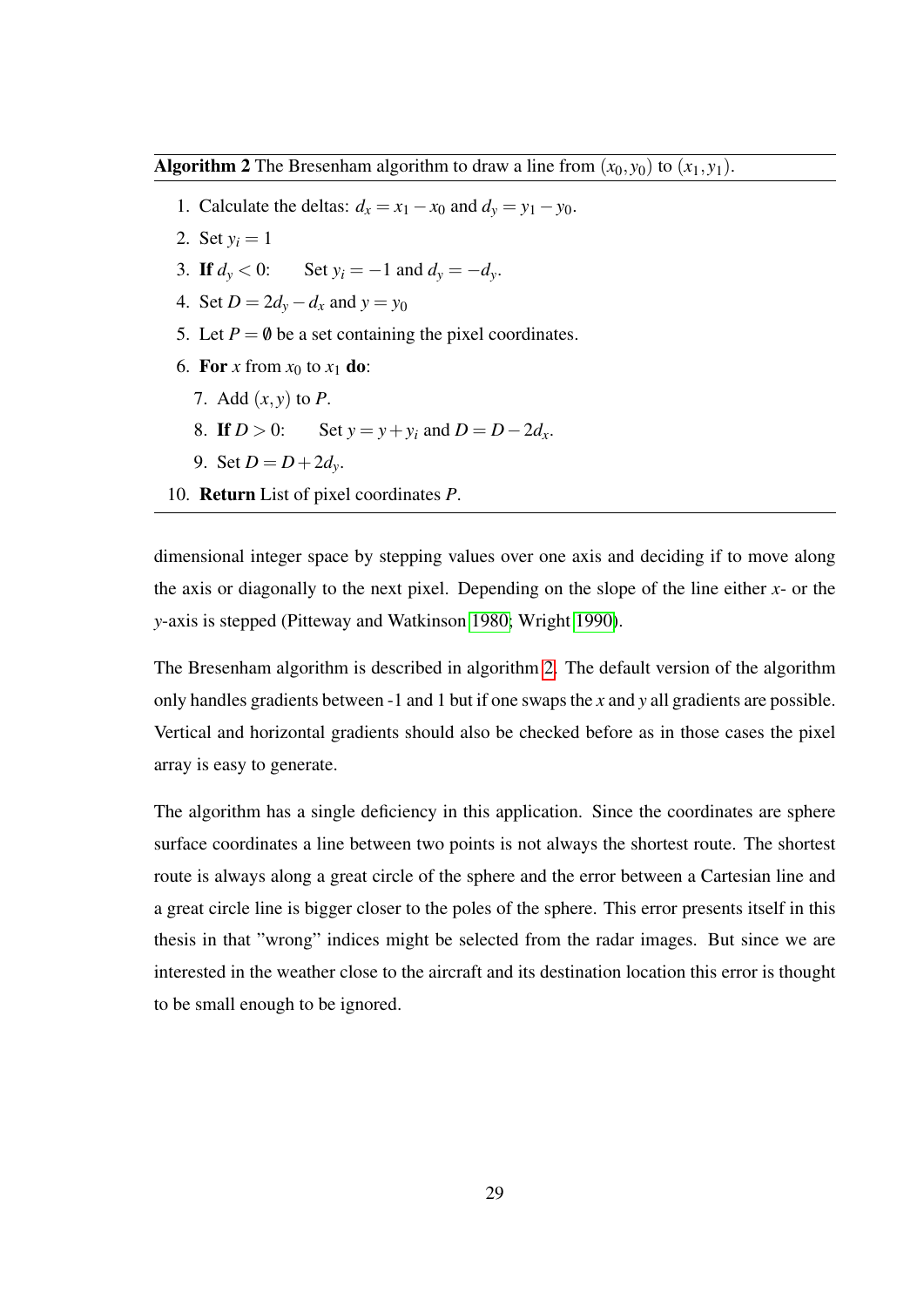#### <span id="page-36-1"></span>3.2.7 Delta encoding

The four time-position coordinates of the aircraft are converted to a delta list. In delta encoding the actual values are not used but the difference of the values. Delta encoding of a series of data  $\{v_1, v_2, \ldots, v_n\}$  can be calculated with the formula [3.2.](#page-36-3)

<span id="page-36-3"></span>
$$
\hat{v}_i = \begin{cases} v_i, & \text{if } i = 1 \\ v_i - v_{i-1}, & \text{otherwise.} \end{cases}
$$
\n(3.2)

For example the list  $[4,5,7,8,5]$  would be converted to  $[4,1,2,1,-3]$ . Delta encoding is used to compress data when the changes of the values in a series contain less information to store than the complete values (Smith [1997\)](#page-57-8). In this thesis the delta encoding is not used to compress the data but to extract the movement of the aircraft from the time-location series. Even though the aircraft observation location relative to the earth is important the way the aircraft moves is even more important and this is why delta encoding is used. When the observations are delta encoded only the first coordinate and time is left to the dataset and the rest of the observations are converted to deltas which represent the movement of the aircraft.

## <span id="page-36-2"></span>3.3 Resulting dataset

| #        | Description                                                 |
|----------|-------------------------------------------------------------|
| 1        | Distance to next waypoint in kilometers                     |
| 2        | Time of day in hours                                        |
| 3        | Wind speed on the route                                     |
| 4        | Precipitation on the route                                  |
| 5        | Mean velocity of the aircraft                               |
| 6        | Wake turbulence class of the aircraft                       |
| $7 - 22$ | Delta encoding of the last four observations time positions |

<span id="page-36-0"></span>Table 2. Description of the final dataset features.

The input data for the data generation consist of 49099 radar images, 13147 flight plans and 2610993 ADS-B observations that result in 2976 flight objects between the 29th of December 2019 and the sixth of March 2020. After processing the input data the result is 14258 data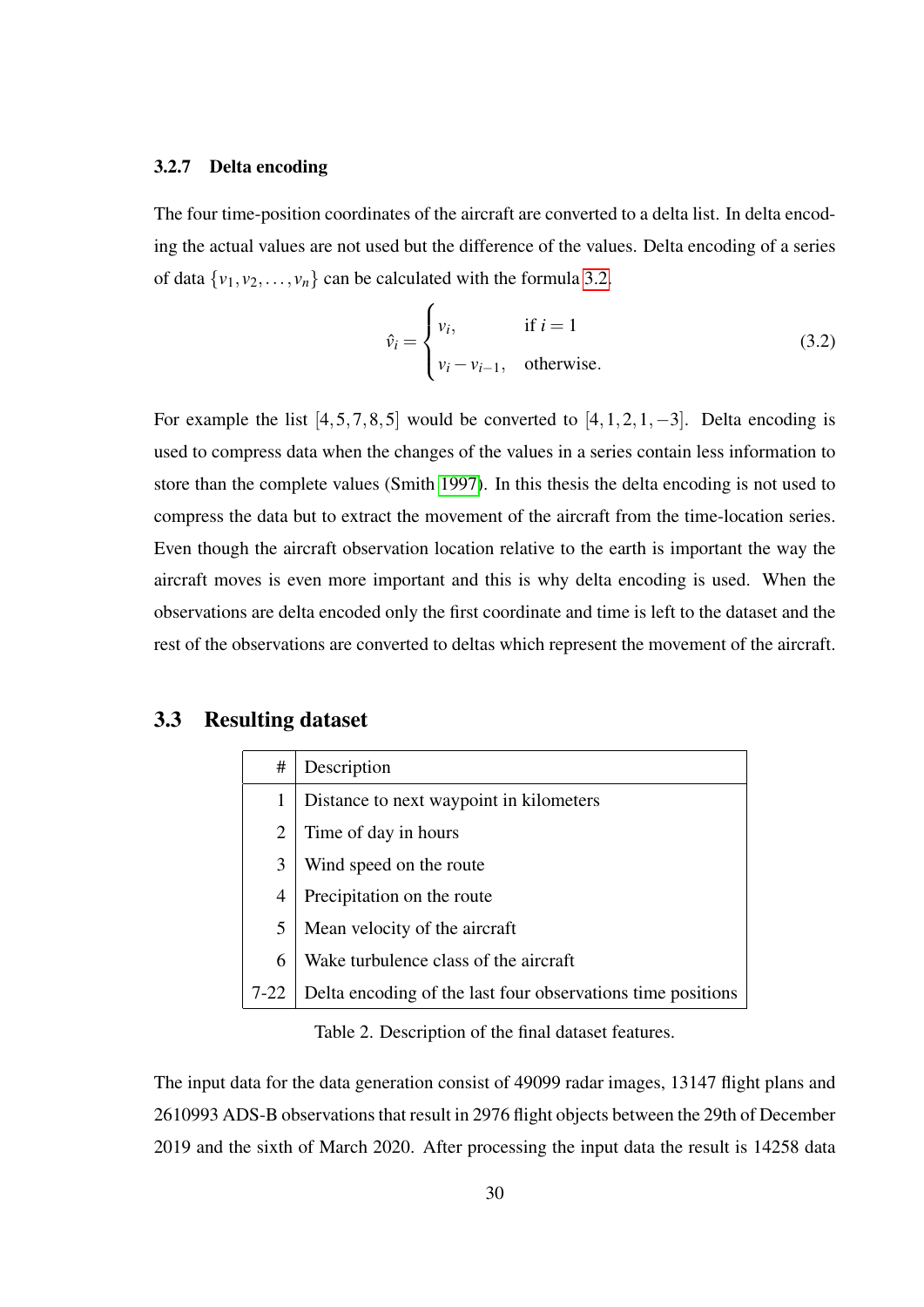elements which each have 22 features and a target value. 338 of the elements have target values that are over 2 hours or a mean velocity that is over 1200 km/h. Those elements are considered outliers and are removed leaving 13920 elements to the final dataset.



<span id="page-37-0"></span>Figure 8. Distribution of dataset target values.

Histogram of the target values can be seen in figure [8.](#page-37-0) From the figure can be seen that smaller values (aircraft reaching next waypoint sooner) are more common. The 22 features are described in table [2](#page-36-0) and an example data element is given in table [1.](#page-31-0) A more comprehensive description of how the values were generated can be found in section [3.2.](#page-29-1) Histograms of the features (excluding the delta feature) are plotted in figure [9.](#page-38-0)

As seen from figure [9](#page-38-0) the most common precipitation and wind velocity values are close to zero with only a fraction of the elements having larger values. Bad weather should increase the flight time as the aircraft speed should be lower. The wake turbulence has 4 possible values: none, light, medium and heavy. No data elements correspond to the light class, most aircraft being in the medium or heavy class with some having no classification. Heat map of the distance and time values of the dataset is plotted in figure [10.](#page-38-1) From the figure a diagonal trend can be seen which indicates that the distance feature is probably a good predictor of the travel time left. This is reasonable because as the aircraft gets closer to the waypoint the travel time should also decrease.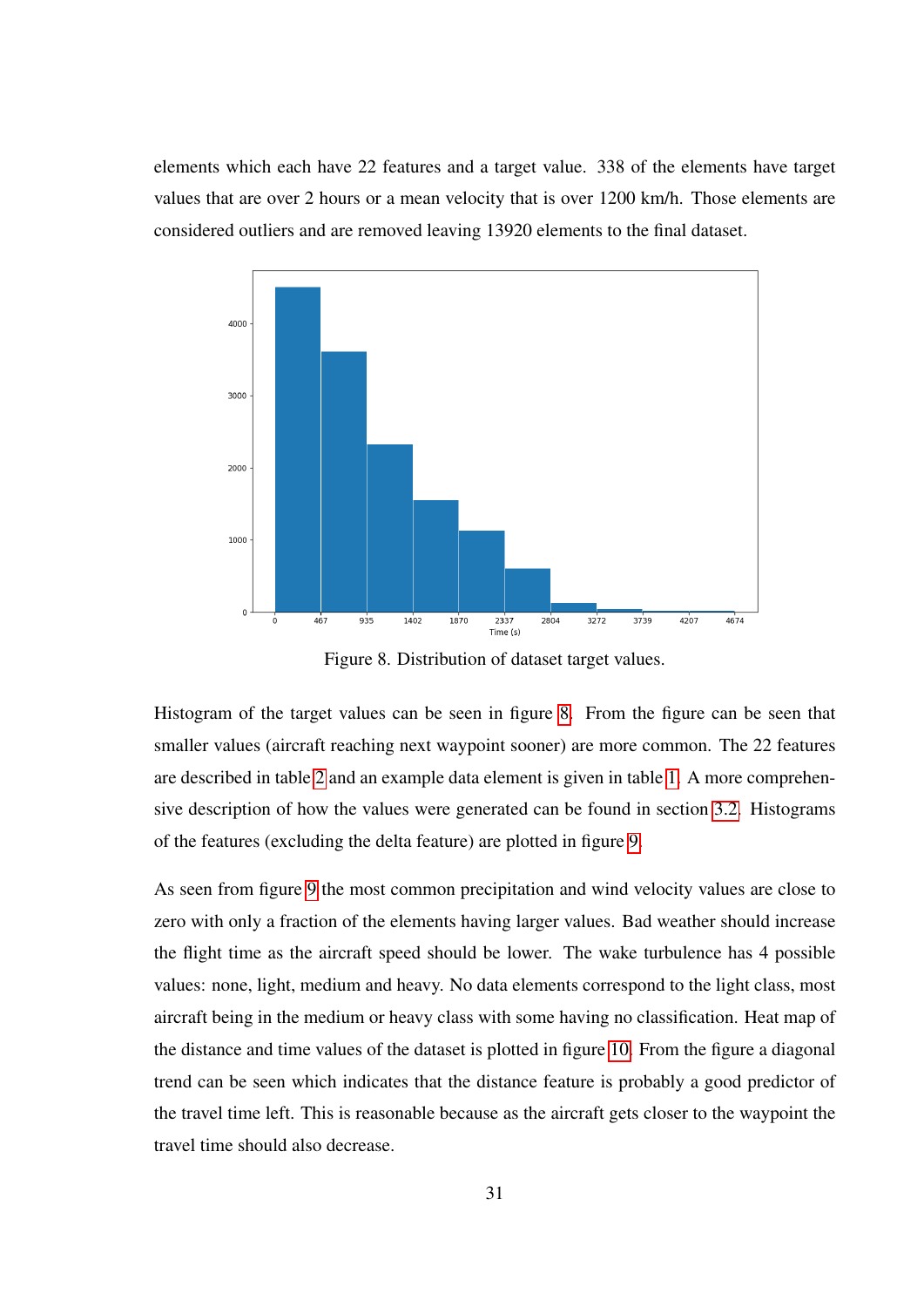

<span id="page-38-0"></span>Figure 9. Distribution of dataset feature values.



<span id="page-38-1"></span>Figure 10. A heat map of time to the next waypoint in the horizontal axis and distance to the next waypoint in the vertical axis.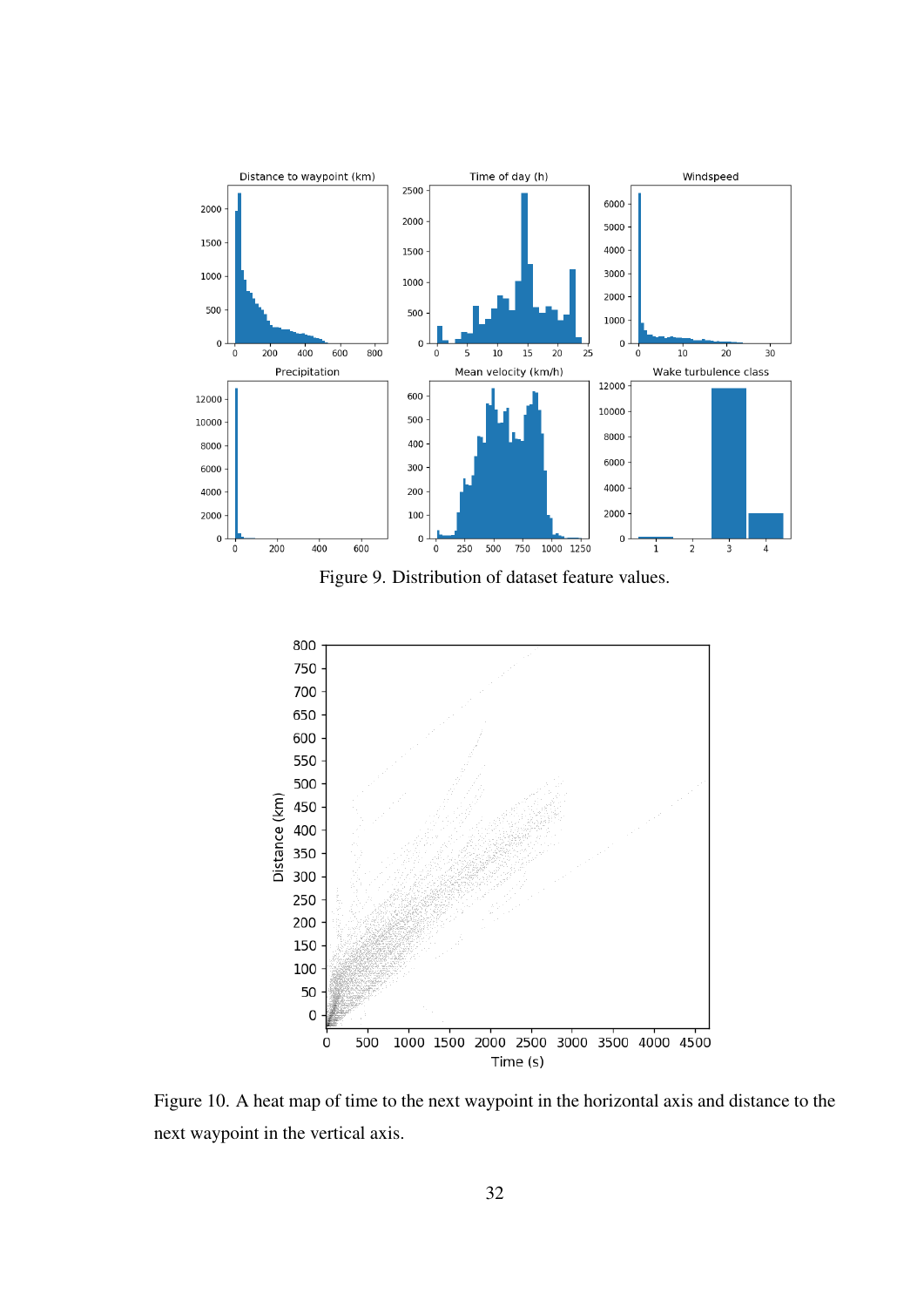## <span id="page-39-0"></span>4 Model search parameters and results

Three datasets are derived from the complete data for testing: all of the data, data without the precipitation and wind speed features and data without the delta feature. The different datasets are used to gain insight if the features actually contribute to the models having better predicting ability. 5% of the dataset (696 of 13920 samples) was set aside for testing and was not used in the model training.

Two metrics are used to measure the models' performance: the mean absolute error (MAE) and the  $r^2$ -score. Mean absolute error is defined as

<span id="page-39-1"></span>
$$
\frac{\sum_{i=1}^{N} |y_i - f_i|}{N},
$$
\n(4.1)

where  $y_i$  is the target value,  $f_i$  is the value predicted by the model and  $N$  is the number of samples. Mean absolute error is an interesting metric because it is often easy to interpret. As the target values are in seconds the absolute error of the model for that element is also in seconds. Therefore the mean absolute error tells how many seconds did the model err on average.

The  $r^2$  is also called the coefficient of determination. It is defined as

$$
r^{2} = 1 - \frac{\sum_{i=1}^{N} (y_{i} - f_{i})^{2}}{\sum_{i=1}^{N} (y_{i} - \bar{y})^{2}},
$$
\n(4.2)

where  $y_i$ ,  $f_i$  and  $N$  are the same as in equation [4.1](#page-39-1) and  $\bar{y}$  is the mean of the  $y_i$ . It is often used as a measure of goodness of the fit of a linear model and can be interpreted to estimate the percentage of the variance of the target values explained by the feature variables (Renaud and Victoria-Feser [2010;](#page-56-8) Barrett [1974\)](#page-53-6).

Before the dataset is used in the model training it is scaled. Scaling the features often improves the performance of the machine learning methods and some methods like supportvector methods actually require scaling because the method is not scale-invariant. Scaling is done so that the training data mean is moved to zero and then the features are divided by the feature's standard deviation. Features are scaled with the following formula:

$$
k_i' = \frac{k_i - \bar{k}}{s_k},\tag{4.3}
$$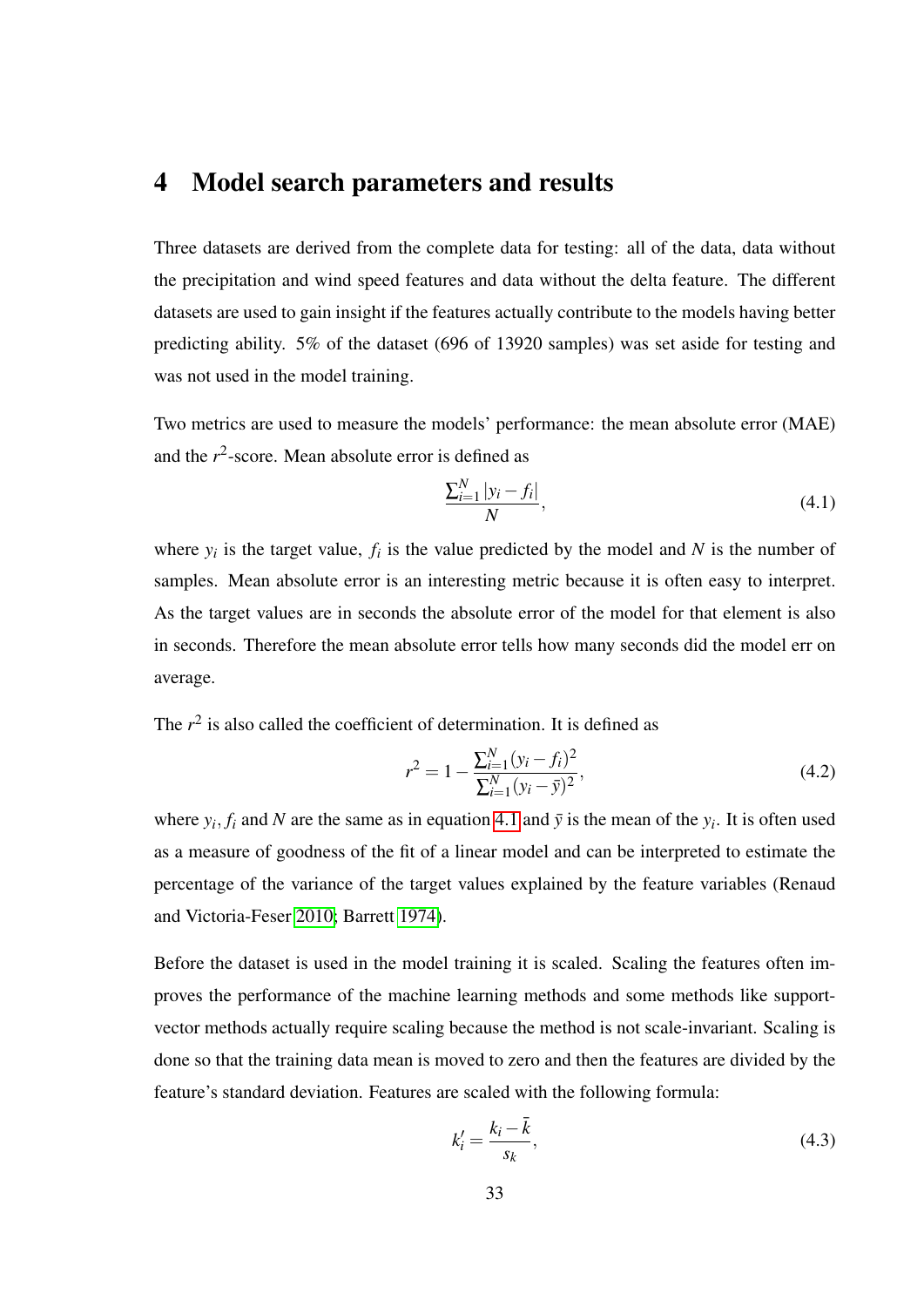where  $k_i$  is the *k*th feature of the *i*th data element,  $\bar{k}$  is the mean of the *k*th feature and  $s_k$  the standard deviation of the *k*th feature for the training set. An unfortunate side effect of the scaling is that all input values have to be scaled before they can be used by the model (Bring [1994\)](#page-54-11).

The testing environment selected for the thesis is the *Python*-programming environment because of the number of ready-made libraries and implementations. An important Python module used in this thesis is the *Jupyter notebook* module. It allows easy testing and visualization of different models and data exploration. For the machine learning methods tested in this thesis the *scikit-learn* library was used except for the artificial neural networks for which the *Keras* library was used.

## <span id="page-40-0"></span>4.1 Grid search and random search

Grid search is a brute force approach to the hyper-parameter problem (see [2.4.2\)](#page-22-0). It has multiple advantages that keep it relevant after years of research in alternative ways of finding good hyper-parameters. Its key advantages are that it is easy to understand and easy to implement in any programming environment and since the machine learning instances are independent of each other parallelization is usually trivial. The idea of the grid search is to select a set of parameter values for each of the hyper-parameters that one wants to try and then run the machine learning training with every combination of those selected values. This means that also grid search optimization suffers from the curse of dimensionality which is the method's greatest weakness. If  $(L^{(1)}, L^{(2)} \dots L^{(K)})$  is the set of selected values for parameters  $1, 2...K$  the number of variables in the grid search optimization is  $\Pi_{k=1}^K |L^{(k)}|$ . The number of combinations grows quickly when the number of parameters *K* is increased making the problem difficult (Bergstra and Bengio [2012\)](#page-53-4).

A natural extension to grid search is the random search. The parameter values are selected randomly from a distribution of values instead from a grid. Even though the random values are not distributed as evenly as in a grid the random search seems to perform better in practice than the grid search. One can select how many times the parameters are sampled from the distribution to control the number of models tried. This becomes very advantageous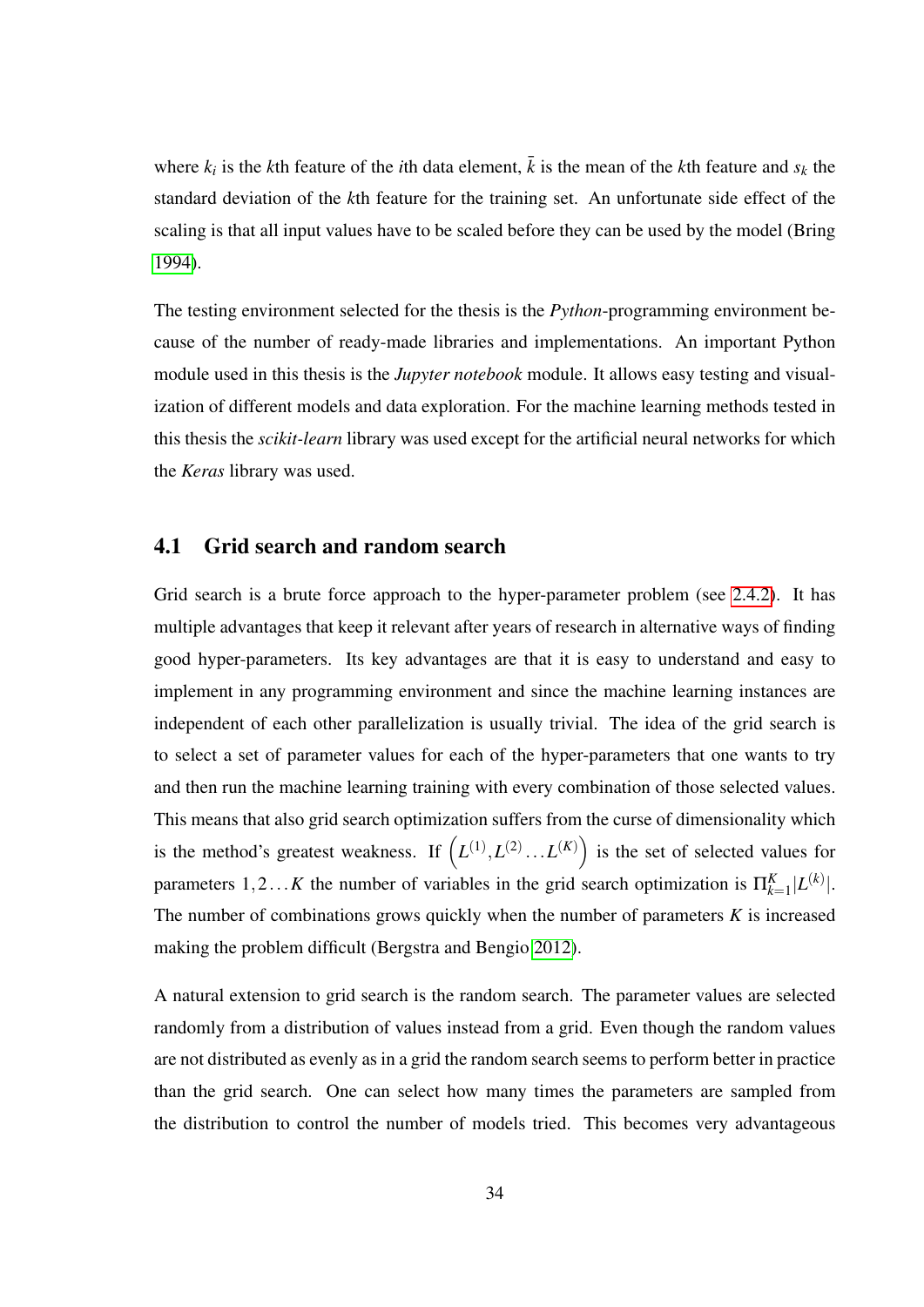especially when the number of possible combinations in grid search is large and it is not feasible to try them all with limited resources (Bergstra and Bengio [2012\)](#page-53-4).

In this thesis the random search is favored to the grid search. The implementation that is used is the *scikit-learn* library's implementation called "RandomizedSearchCV". The library is given a trainable model and a list of parameter distributions to be tried. Then the library deals with calling all the required functions for selecting the parameters and also training and evaluating the models.

The library uses cross-validation in the training of the models. Cross-validation works by splitting the training dataset to *S* different subsets. The model is trained with *S* −1 number of the subsets and then validated with the subset that was left out. Then a different subset is left out and the process is repeated until all subsets are left out once resulting in *S* iterations. Finally mean of the validations scores is taken as the final model performance score (Bishop [2006;](#page-54-2) Haykin [2009\)](#page-55-2).

### <span id="page-41-1"></span>4.2 Polynomial and linear regression models

| Parameter   | Values        |
|-------------|---------------|
| Degree      | $\{2,3,4,5\}$ |
| <b>Bias</b> | yes / no      |

<span id="page-41-0"></span>Table 3. Parameters for the polynomial regression model search.

Polynomial regression is used as a baseline model that the other models can be compared to. 24 different polynomial models and a simple linear model was tested. The linear model with only the distance feature used had a mean absolute error of 243.5 seconds and  $r^2$ -score of 0.7915. The parameters of polynomial models are in table [3.](#page-41-0) Performing grid search yields eight different combinations of the parameters to be used in the three datasets so random search is not necessary in this case. The degree refers to the maximum degree of the polynomial model and bias selects if the bias term is used in the model.

The results are in table [4.](#page-42-0) The best result was achieved with no delta features with MAE of about three minutes. The dataset without the delta feature has the lowest number of features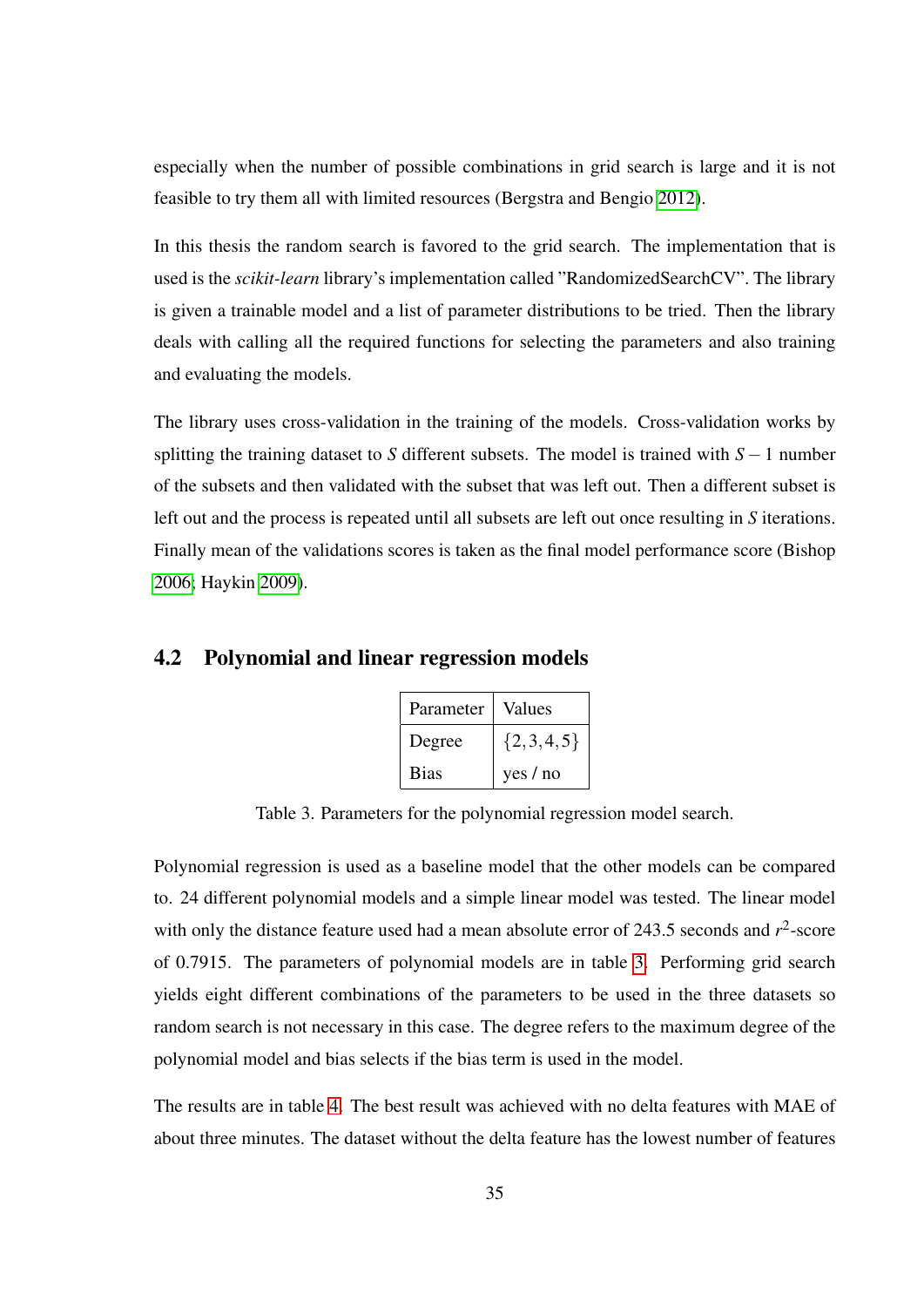|              |         | All features No weather No delta |         |
|--------------|---------|----------------------------------|---------|
| <b>MAE</b>   | 201.2 s | 207.4 s                          | 183.4 s |
| $r^2$ -score | 0.5159  | 0.4877                           | 0.6981  |
| degree       |         | $\mathcal{D}$                    |         |
| bias         | yes     | yes                              | no      |

<span id="page-42-0"></span>Table 4. The polynomial regression model search results.

in total and it seems that the polynomial models suffer from a high number of features so the best model was found with the lowest number of features.

## <span id="page-42-2"></span>4.3 Random forest

| Parameter                  | Values                                        |
|----------------------------|-----------------------------------------------|
| Number of estimators       | ${2^i : i = 3, 4, \ldots 9}$                  |
| α                          | Uniformly sampled from range $[0,2]$          |
| Maximum depth of the tree  | $\{8, 9, 10, 11, \ldots, 100\}$ or no limit   |
| Maximum number of features | All, square root of the number of features or |
| used for a split           | logarithm of the number of features           |

<span id="page-42-1"></span>Table 5. Parameters for the random forest model search.

Parameters used in the random forest model search are listed in table [5.](#page-42-1) The number of estimators refers to the number of trees generated and the maximum depth is the stopping rule for the tree growing. The parameter  $\alpha$  is the pruning parameter that controls the pruning process where zero value means no pruning. The maximum number of features sets the number of features used in the splitting. 250 candidates for each dataset were considered totaling 750 candidates.

Parameters and results of the best models found are in table [6.](#page-43-0) With all of the features the mean absolute error is a bit over one and half minutes. Without the weather feature the MAE was 2.6 % worse and without the delta feature 16.6 % worse.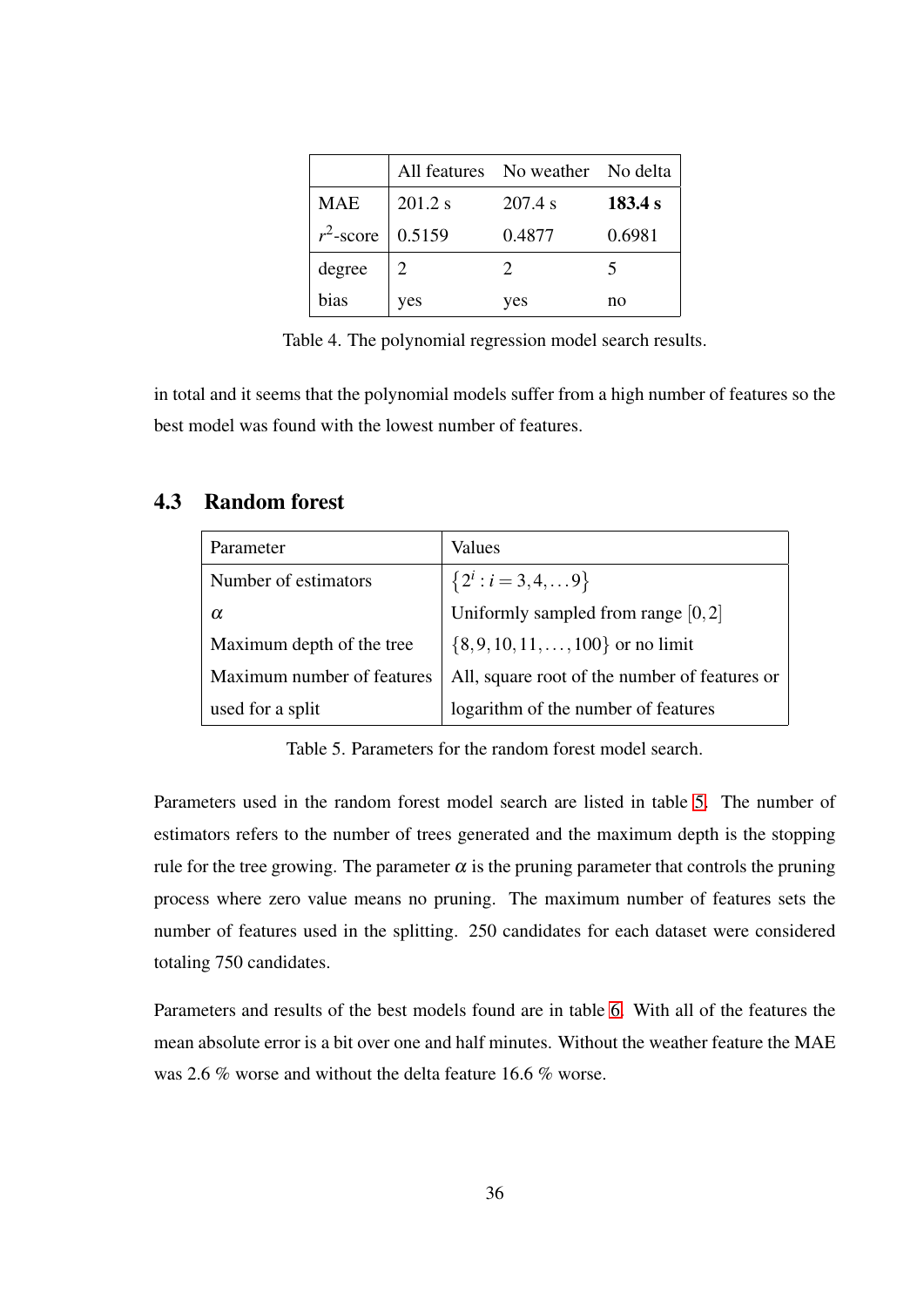|              | All features | No weather No delta |         |
|--------------|--------------|---------------------|---------|
| MAE          | 94.0 s       | 96.4 s              | 109.6 s |
| $r^2$ -score | 0.9511       | 0.9501              | 0.9433  |
| $\alpha$     | 0.6251       | 0.4991              | 0.2407  |
| $#$ of est.  | 512          | 512                 | 256     |
| Max feat.    | all          | all                 | sqrt    |
| Max depth    | 95           | 41                  | 39      |

<span id="page-43-0"></span>Table 6. The random forest model search results.

## <span id="page-43-2"></span>4.4 Boosting

| Parameter                | Values                                       |
|--------------------------|----------------------------------------------|
| Number of estimators     | $\left\{2^{i}, i \in 38\right\}$             |
| Loss function            | linear, squared or exponential               |
| Learning rate            | uniformly sampled from range [0.01, 1.0]     |
| Tree depth and alpha $1$ | $\{(10,0.0), (20,0.1), (40,0.5), (50,1.0)\}$ |

<span id="page-43-1"></span>Table 7. Parameters for the boosting model search.

The parameters used in the boosting model search are in table [7.](#page-43-1) The number of estimators is the number of trees used for model creation. The loss function is the function used to measure the model error when updating the weights. The learning rate is used to control the contribution of new regressors to limit overfitting. Tree depth and alpha are parameters for the decision tree growth similar to the random forest method. 500 different models were evaluated for each dataset totaling 1500 candidates. The results for the model search can be found in table [8.](#page-44-0) The best model using all of the features had a 4.27 % better score than without the weather features and 28.39 % better score than without the delta features.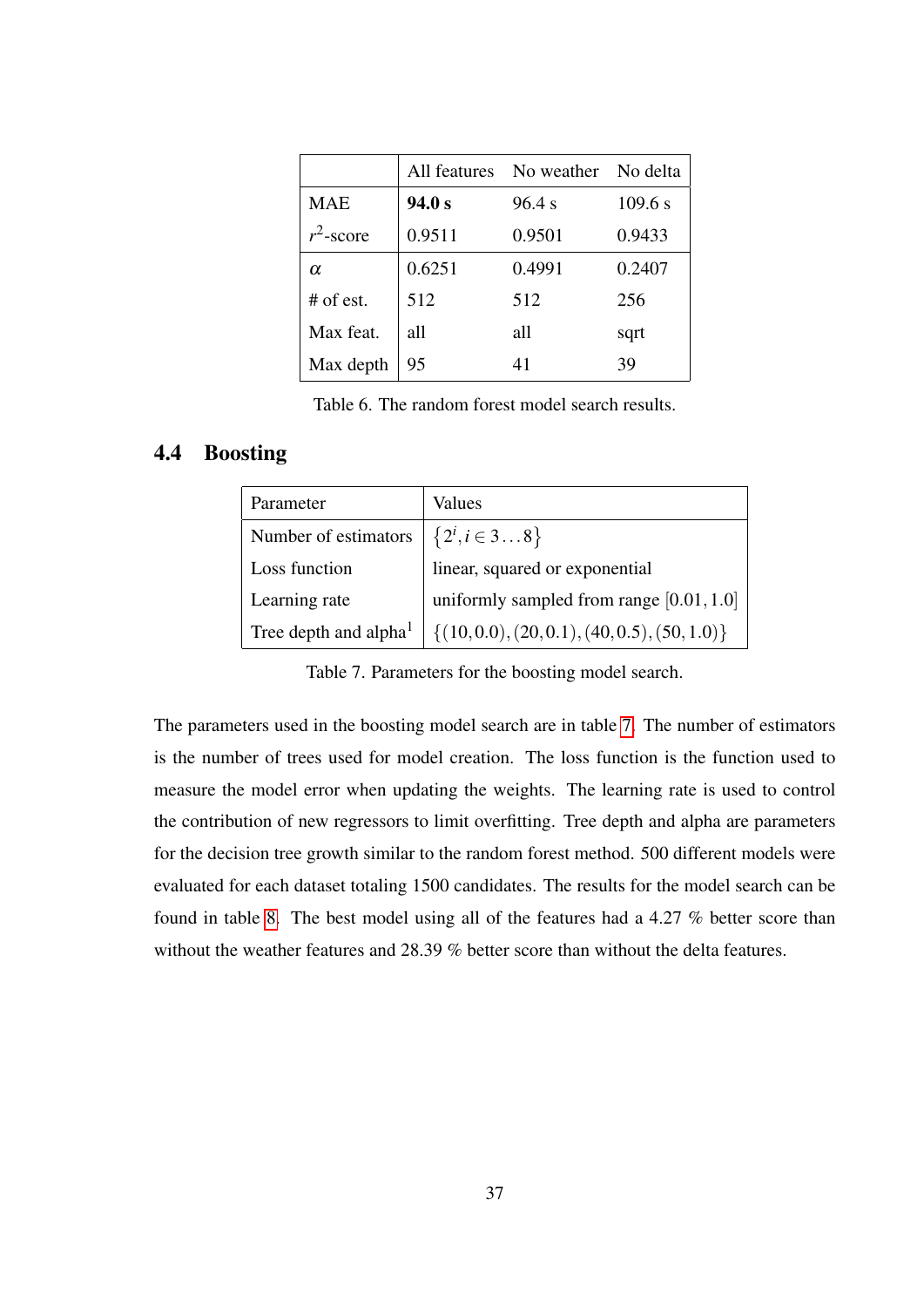|                         | All features     | No weather | No delta   |  |
|-------------------------|------------------|------------|------------|--|
| MAE                     | 39.8 s<br>41.5 s |            | 51.1 s     |  |
| $r^2$ -score            | 0.9940           | 0.9933     | 0.9858     |  |
| $#$ of est.             | 256              | 256        | 256        |  |
| Loss function           | squared          | squared    | linear     |  |
| Learning rate           | 0.5765           | 0.4694     | 0.8329     |  |
| Tree depth and $\alpha$ | 20 and 0.1       | 50 and 1.0 | 20 and 0.1 |  |

<span id="page-44-0"></span>Table 8. Results of the boosting model search.

## <span id="page-44-2"></span>4.5 Support-vector regression

| Parameter     | Values                                                          |
|---------------|-----------------------------------------------------------------|
| Kernel        | RBF: $K_r(x, x') = \exp(-\gamma   x - x'  ^2)$                  |
|               | Sigmoid: $K_s(x, x') = \tanh(\gamma \langle x, x' \rangle + r)$ |
|               | Polynomial: $K_p(x, x') = (\gamma \langle x, x' \rangle + r)^d$ |
| $\mathcal{E}$ | uniformly sampled from range $[0.1, 60.0]$                      |
| $\mathcal{C}$ | uniformly sampled from range $[0.1, 10.0]$                      |
| d             | $\{2,3,4,5\}$                                                   |
| γ             | uniformly sampled from range $[0.1, 1.0]$                       |
| r             | 0.0                                                             |

<span id="page-44-1"></span>Table 9. Parameters used in the SVR model search.

Parameters for the support-vector regression model search are in table [9.](#page-44-1) The kernel parameter is the *K*-function used in the equation [2.13.](#page-20-1) The  $\varepsilon$  is the error margin that the regressor is not punished for. *d*, γ and *r* are parameters of the kernel functions. *d* is used only for the polynomial kernel as it is the maximum polynomial power.  $\gamma$  is a coefficient used for scaling the input in the kernels. The *r*-parameter is an independent term used in the kernel. Parameter *C* controls the optimization to prefer either the estimation or the regularization.

The results and parameters of the best models are listed in table [10.](#page-45-0) Using all of the features produced a 2.1 % better model when measuring with the MAE than without the weather feature and 5.2 % than without the delta feature. The results are not very good since the best polynomial model has a performance very similar to the best SVR models found.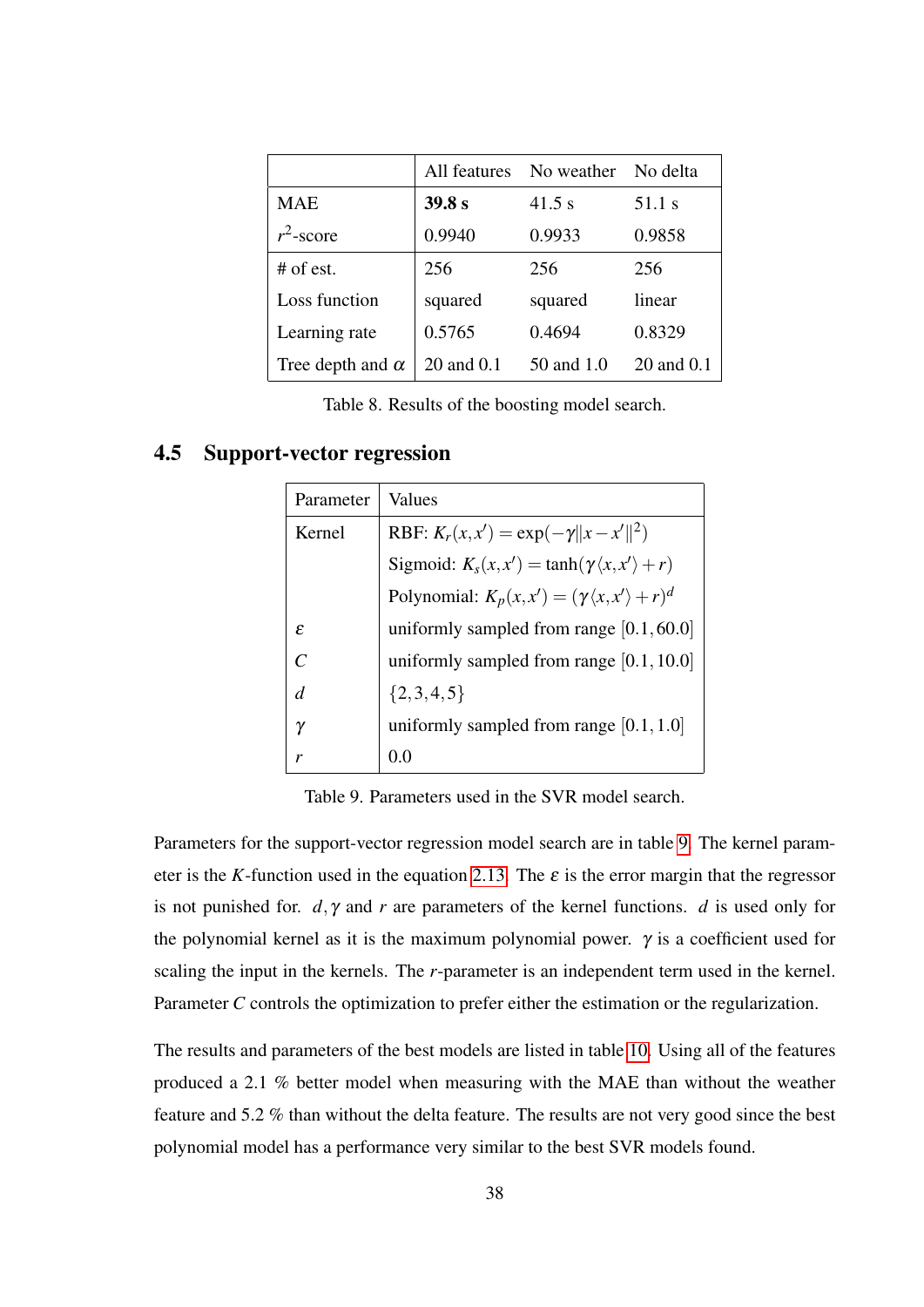|                | All features                | No weather No delta   |         |  |
|----------------|-----------------------------|-----------------------|---------|--|
| <b>MAE</b>     | 183.9 s                     | 187.8 s               | 193.5 s |  |
| $r^2$ -score   | 0.7983                      | 0.8246                | 0.8140  |  |
| Kernel         | poly                        | poly                  | poly    |  |
| $\mathcal{C}$  | 7.948                       | 3.060                 | 6.116   |  |
| $\overline{d}$ | $\mathcal{D}_{\mathcal{L}}$ | $\mathcal{D}_{\cdot}$ | 4       |  |
| r              | 1.714                       | 1.727                 | 1.701   |  |
| γ              | 0.353                       | 0.631                 | 0.382   |  |
| ε              | 5.65                        | 19.28                 | 17.43   |  |

<span id="page-45-0"></span>Table 10. Results of the SVR model search.

## <span id="page-45-1"></span>4.6 ANN

Parameters for the artificial neural network search are in table [11.](#page-46-0) The dropout parameter is the dropout probability of neurons in the training phase. Layers define the network's structure where each number represents a layer with that number of neurons in the layer. The learning rate is the  $\eta$  parameter of the back-propagation algorithm (see [2.3.1\)](#page-13-1). The activation function is the activation function used in the neurons. The epoch controls the number of training iterations for the network. For each dataset 150 different models were tried totaling 450 different models. Parameters and error scores of the model search are in table [12.](#page-46-1) Using all features produced 30.2 % better mean absolute error than without the weather features and 11.0 % better error score than without the delta features.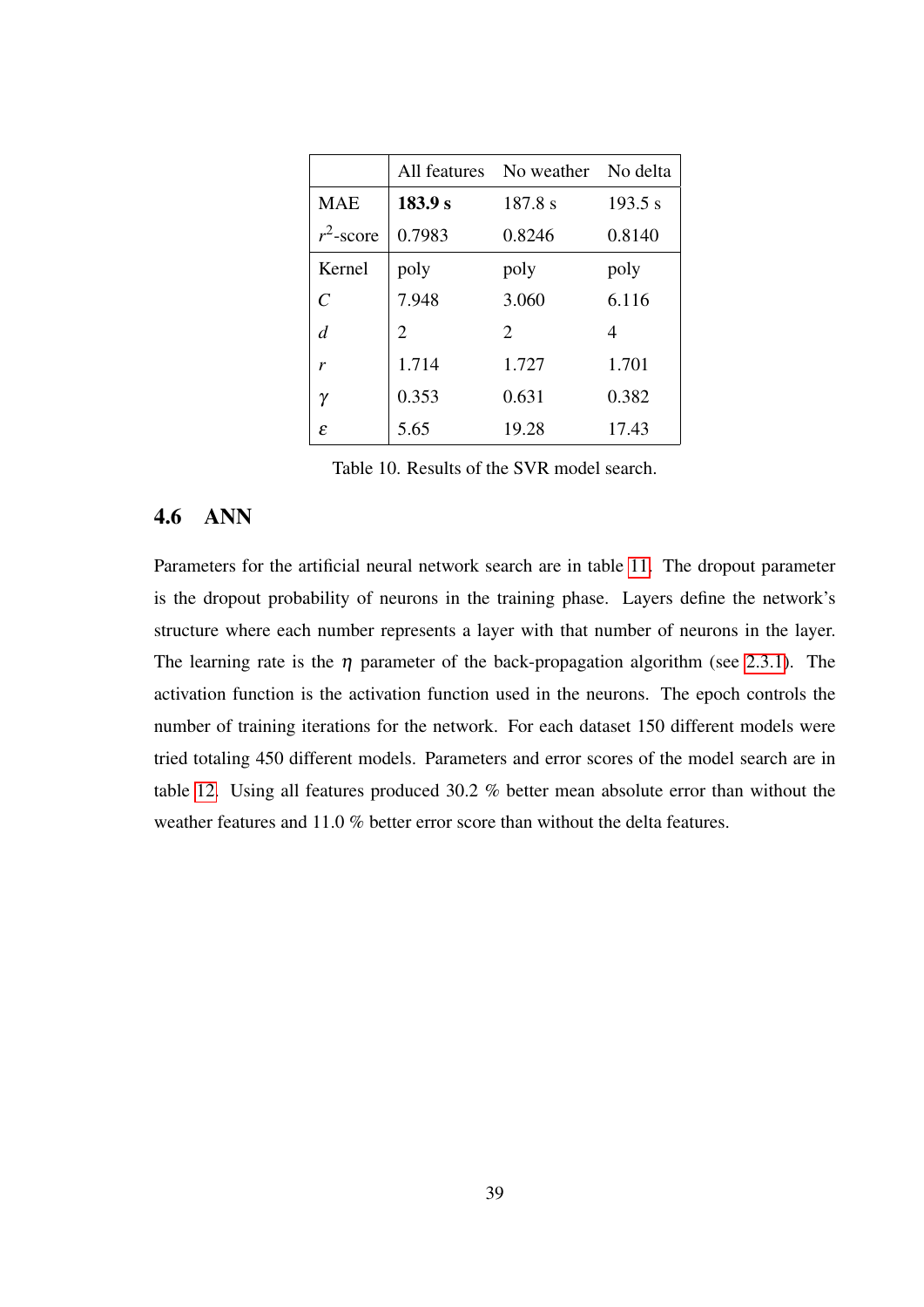| Parameter                  | Values                                                                                |  |  |
|----------------------------|---------------------------------------------------------------------------------------|--|--|
| Dropout probability        | $\{0.0, 0.01, 0.05, 0.1, 0.15, 0.2, 0.25, 0.3, 0.35, 0.4\}$                           |  |  |
| Learning rate              | $\{0.01, 0.05, 0.1, 0.15, 0.2, 0.25\}$                                                |  |  |
| <b>Activation function</b> | ReLU = $\varphi(x)$ = $\begin{cases} x, & x > 0 \\ 0, & \text{otherwise} \end{cases}$ |  |  |
|                            |                                                                                       |  |  |
|                            | linear = $\varphi(x) = x$<br>sigmoid = $\varphi(x) = \frac{1}{1 + e^{-x}}$            |  |  |
| Layers                     | $\{30, 20, 10\}$ or                                                                   |  |  |
|                            | $\{100, 100, 100\}$ or                                                                |  |  |
|                            | ${30, 35, 20, 15, 10}$ or                                                             |  |  |
|                            | $\{50, 50, 50, 20, 20, 10\}$ or                                                       |  |  |
|                            | $\{30, 40, 50, 40, 30, 10, 5\}$ or                                                    |  |  |
|                            | $\{100, 100, 100, 100, 100, 100\}$                                                    |  |  |

<span id="page-46-0"></span>Table 11. Parameters used in the ANN model search.

|               | All features        | No weather                   | No delta                 |
|---------------|---------------------|------------------------------|--------------------------|
| <b>MAE</b>    | 112.4 s             | 146.4 s                      | 124.8 s                  |
| $r^2$ -score  | 0.9180              | 0.9129                       | 0.9009                   |
| Activation    | sigmoid             | ReLU                         | ReLU                     |
| Drop out      | 0.2                 | 0.01                         | 0.0                      |
| Epochs        | 206                 | 263                          | 326                      |
| Learning rate | 0.025               | 0.05                         | 0.025                    |
| Layers        | $\{100, 100, 100\}$ | $\{50, 50, 50, 20, 20, 10\}$ | $\{30, 35, 20, 15, 10\}$ |

<span id="page-46-1"></span>Table 12. Results of the artificial neural network model search.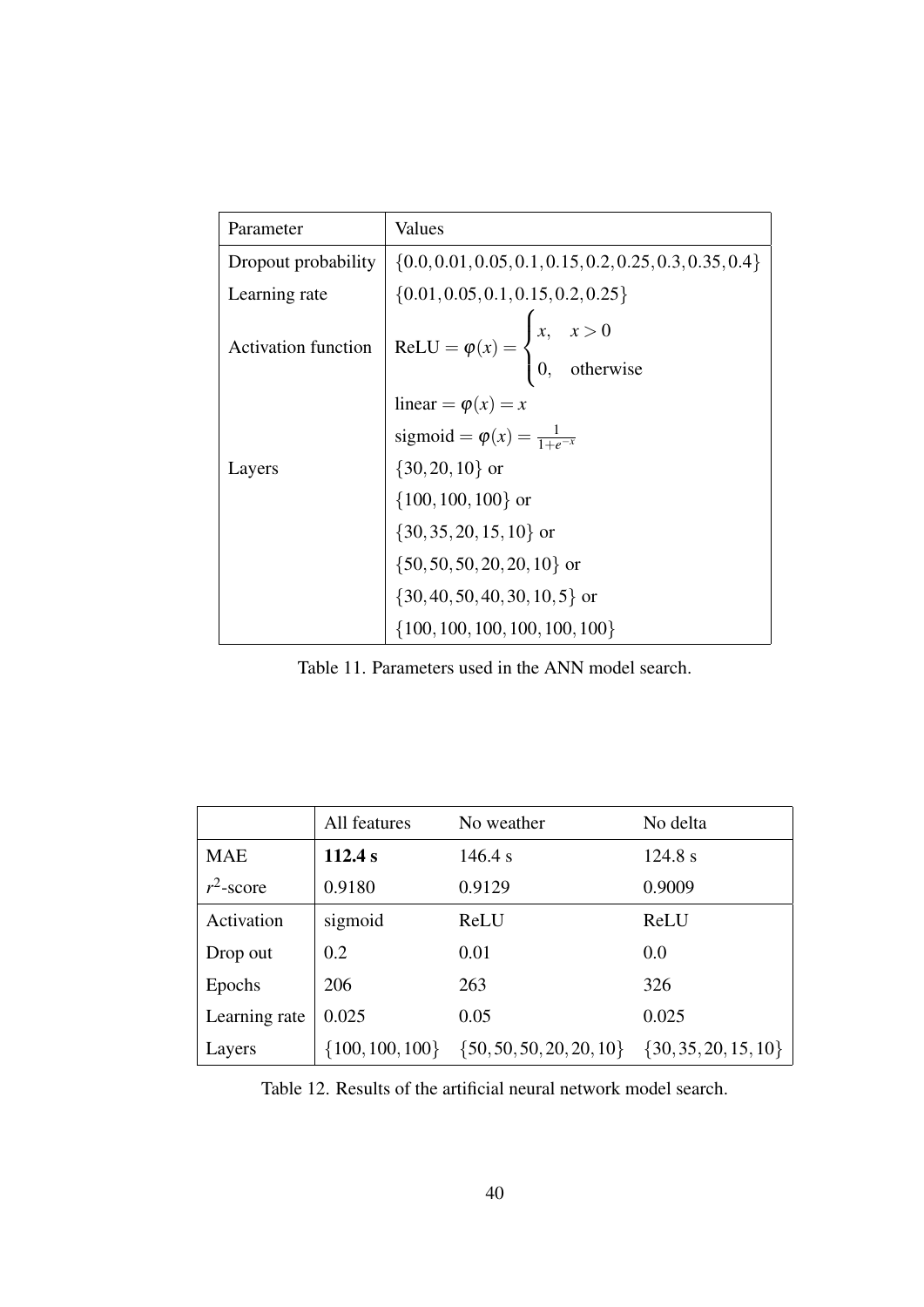## <span id="page-47-1"></span>5 Discussion

<span id="page-47-2"></span>The research questions posed in this thesis were:

- <span id="page-47-4"></span>1. Can aircraft travel times be reliably predicted from the available information?
- <span id="page-47-5"></span>2. How to preprocess and combine very different kinds of data from multiple sources?
- <span id="page-47-3"></span>3. How to vectorize the data for machine learning methods and what features to select?
- 4. Which machine learning methods could work best for this type of problem?

With the polynomial model the mean absolute error was around three minutes and with a simple linear model about four minutes setting the baseline results. Three minutes is not an impressive result as the mean for the target values is around 900 seconds and the median bit under 800 seconds. The machine learning regression model search results are promising and indicate that it is possible to predict the travel times with such an accuracy using these methods to give a positive answer to the question [1.](#page-47-2)

|                 | All features |        | No weather     |        | No delta   |        |
|-----------------|--------------|--------|----------------|--------|------------|--------|
|                 | <b>MAE</b>   | $r^2$  | <b>MAE</b>     | $r^2$  | <b>MAE</b> | $r^2$  |
| Polynomial      | $201.2$ s    | 0.5159 | 207.4 s 0.4877 |        | 183.4 s    | 0.6981 |
| <b>Boosting</b> | 39.8 s       | 0.9940 | 41.5 s         | 0.9933 | 51.1 s     | 0.9858 |
| Random forest   | 94.0 s       | 0.9511 | 96.4 s         | 0.9501 | 109.6 s    | 0.9433 |
| <b>SVR</b>      | 183.9 s      | 0.7983 | 187.8 s        | 0.8246 | 193.5 s    | 0.8140 |
| <b>ANN</b>      | 112.4 s      | 0.9180 | 146.4 s 0.9129 |        | 124.8 s    | 0.9009 |

<span id="page-47-0"></span>Table 13. A summary of the model search results.

Looking at the question [4](#page-47-3) the best model was a boosting model with a test set mean absolute error of well under one minute. If the model could make predictions of this accuracy in practice the model performance would be sufficient for real-world usage. Interestingly boosting performed much better than the random forests method even though both methods are based on the same regression tree learner. This may be attributed to the boosting methods ability to focus on the "difficult" data. The best random forest model had a mean absolute error of about one and half minutes and the artificial neural networks performed a bit worse with an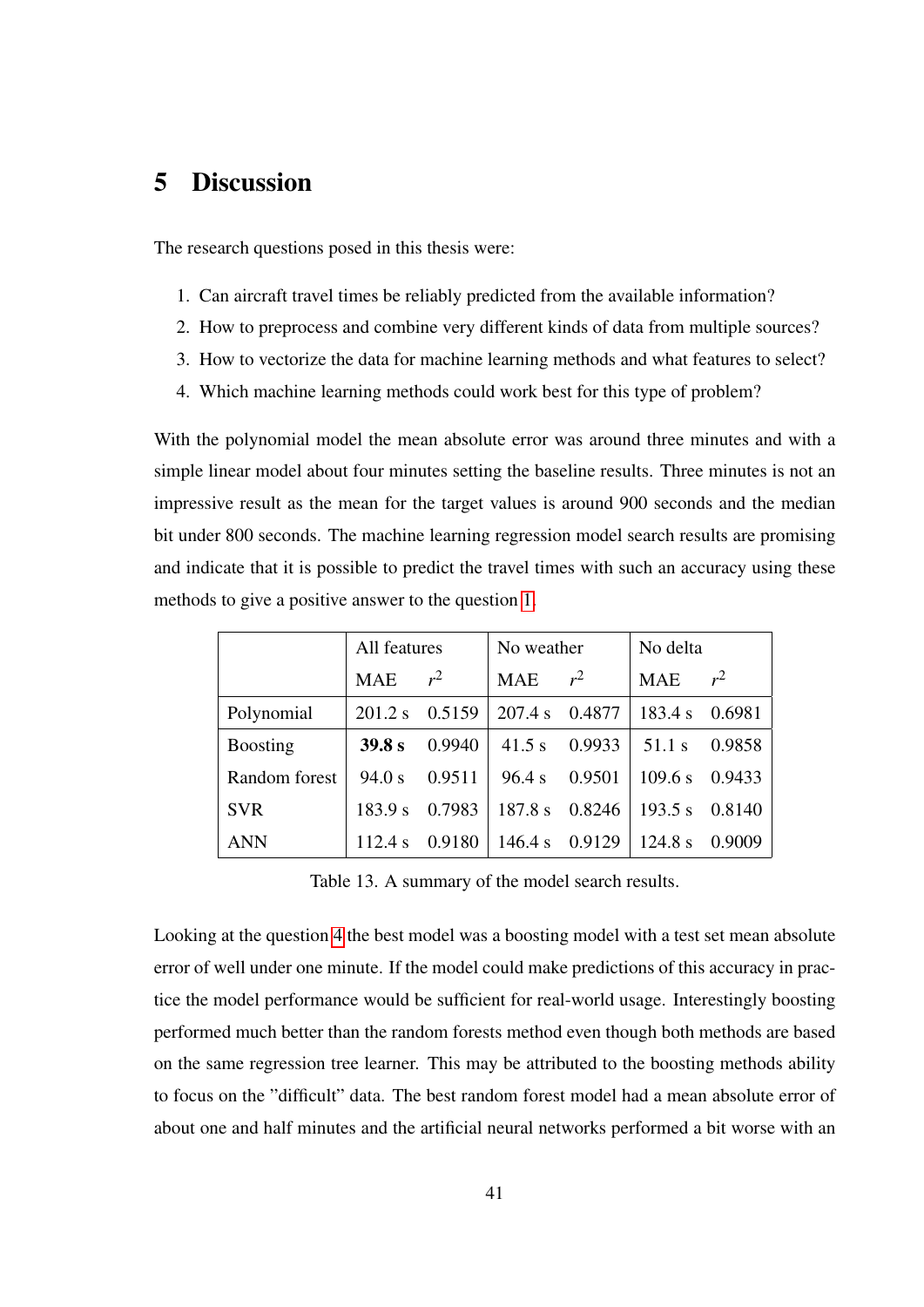MAE of about two minutes. Support-vector regression performed the worst of the four with an error of about 3 minutes making perform about as good as the polynomial model. The summary of the results can be found in the table [13.](#page-47-0)

## <span id="page-48-0"></span>5.1 Data preprocessing

Another objective of the thesis was to find how to prepare the data from multiple sources for the machine learning methods. Answering the research questions [2](#page-47-4) and [3](#page-47-5) required a considerable amount of effort and multiple heuristics were created to convert the separate data so that it could be used by the machine learning methods. Both combining the ADS-B data with the flight plan data and weather radar images consisted of multiple steps.

Flight plans were required to know when an aircraft has reached its waypoints. Since no official flight plan source was available an alternative source with identification information missing had to be used. This meant that there was no direct way to know which plan belongs to a flight if any. An algorithm had to be developed to select plans that fit the flight data in a realistic fashion.

The weather data was utilized to see if it would increase the prediction accuracy as the prevailing weather should affect air traffic. The input data used was weather radar images of radial wind velocity towards the radar and one hour precipitation detected by the radar. There were two problems to be solved with using the weather images. The first one was that the data was color mapped images without the original observation values. Thankfully a legend for the color map was provided which could be used to convert the color values back to the values measured by the radar. The second problem was how to combine the values of the images with the flight data. The selected solution was to use a line connecting the aircraft and the target waypoint to sample the data from the radar image.

The delta and weather features improved the regression with all of the methods except with the polynomial model which performed best with the lowest number of features. It seems clear that the delta feature is very important as it often improved the result significantly. The weather feature was also beneficial for the regression problem improving the result moderately compared to the delta feature.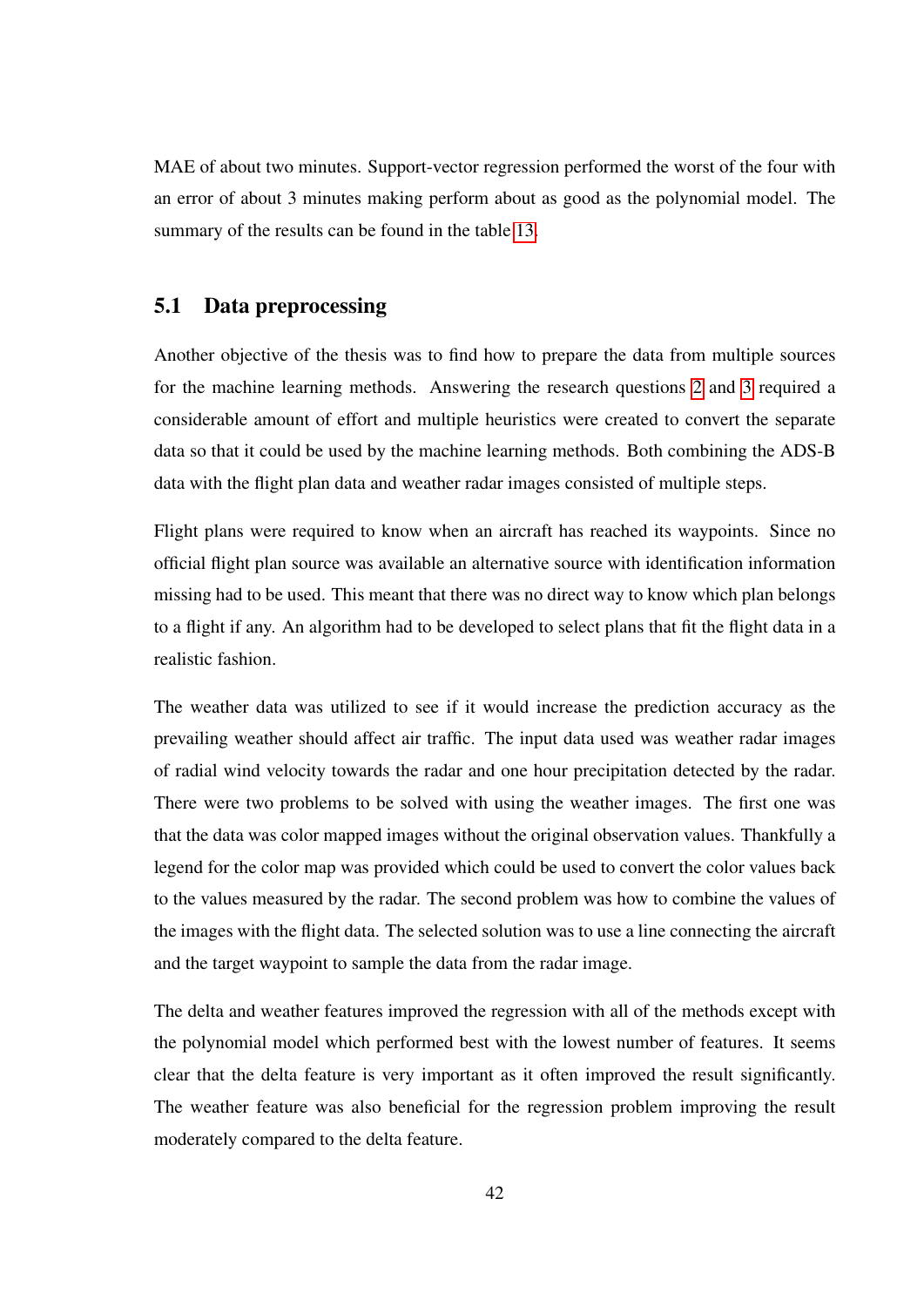## <span id="page-49-0"></span>5.2 Practical notes

Even though the goal of this thesis was not to evaluate these methods technically a small evaluation of the machine learning implementations and tools available was done before selecting the methods. This was done so that the effort required to test the methods would not be overwhelming since trying and comparing the methods was the goal. The *scikit-learn*library provided a great set of tools for testing and using different kinds of machine learning methods and processes. Implementations for all of the methods except the artificial neural network were available in the library which made testing them much more effortless.

A few problems were countered while testing the methods. The non-linear support-vector regression with polynomial kernel seemed to often not to converge or it converged really slowly. Therefore iteration cap of 500 000 iterations was set for the method. None of the other SVR kernels had this problem. Another problem was with using the artificial neural networks with the random search method. When concurrently testing multiple models, the search would run into concurrency error that would make the whole search fail. The problem seemed to be operating system-related because when the search was run on a Windows system it failed and with a Linux system it succeeded.

Of the three data APIs used the *ADS-B Exchange* API required the most effort. The API is available to anyone freely if one hosts an ADS-B feeder for the service and does not use the data for commercial purposes. Hosting a feeder requires a small computer like Raspberry Pi with an ADS-B antenna that is capable of listening for the aircraft SSR-pulses. After acquiring permission to use the API, its use is quite straight forward. The *Flight Plan Database* API is completely free except for a daily limit on some requests. Also the API was documented very clearly with examples of all of its capabilities. The *Finnish Meteorological Institute* API is also free and open for anyone. The problem with the data API was that it has a lot of data available with all kinds of different types of requests. There exists some documentation of the API online on the FMI website in Finnish and English with the content sometimes differing between the languages. The documentation is split to multiple pages with some of the documentation being integrated in the data queries itself making the use of the API a bit confusing at times.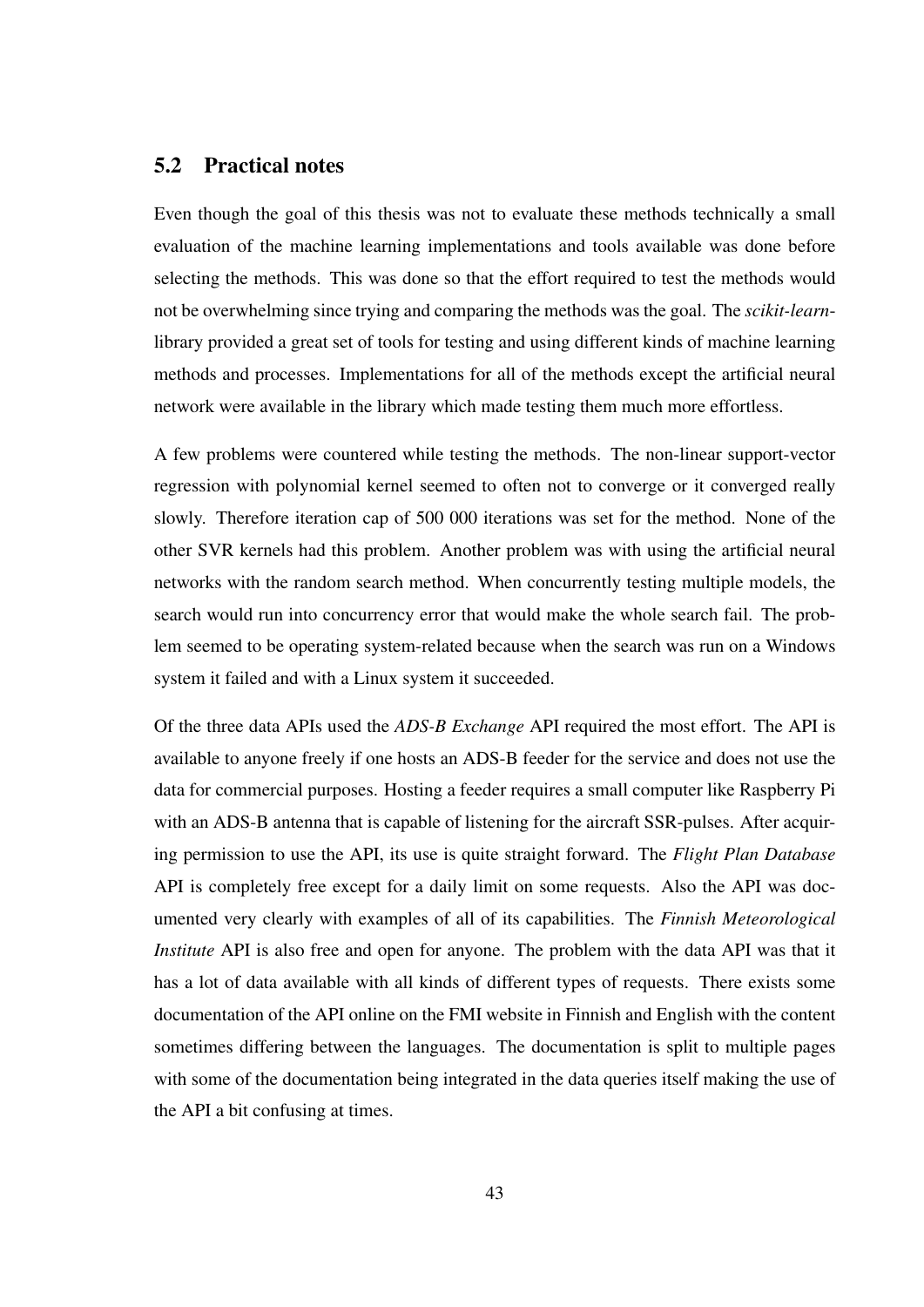## <span id="page-50-0"></span>5.3 Improvements and future research

A possible deficiency in the dataset produced in this thesis might lay in the recording of the data. The time of day, season of the year and many other factors affect the amount and type of air traffic. Recording for short periods might not capture all kinds of aviation as widely as one would hope, were the recording period longer. To give one example, no observations for the summer period are present in the dataset. This might affect the prediction quality during summer, since most of recreational aviation with small aircraft takes place during the summer when the flying weather is better. Thankfully the data was recorded before the COVID-19 crisis, which halted much of the civil air traffic.

Another obvious problem in this thesis was the lack of access to complete flight plan data. There was no comprehensive analysis of how well the flight plan association heuristic worked. It was just assumed that the easy cases were captured and more difficult associations were lost. Improving the research in this front would require either contacting the authorities having control of the complete flight plan data or improving the flight plan association algorithm. This was left out of this thesis because of time constraints and because an alternative source was available.

If the research was continued improvements and chances to the data features could be made. More weather features like thunderstorms or cloud cover could be easily derived from the available *Finnish Meteorological Institute* data which could improve the results even more. In addition to weather features, also new kinematic features could be developed like aircraft flight level or difference of aircraft travel direction and direction to the next waypoint. Also the possibility of other, additional data sources could be explored.

To find better prediction models, firstly new types of models could be researched and tried. Moreover each of the methods selected in this thesis could be explored more closely. Even the methods that did not perform optimally could be given a second change because transformations of the input data and better hyper-parameters could improve the performance of the models. Artificial neural networks would have especially many options to explore as the network structures tried in this work were relatively simple and not too many training iterations of the networks were executed. But this was out of the scope of this thesis since the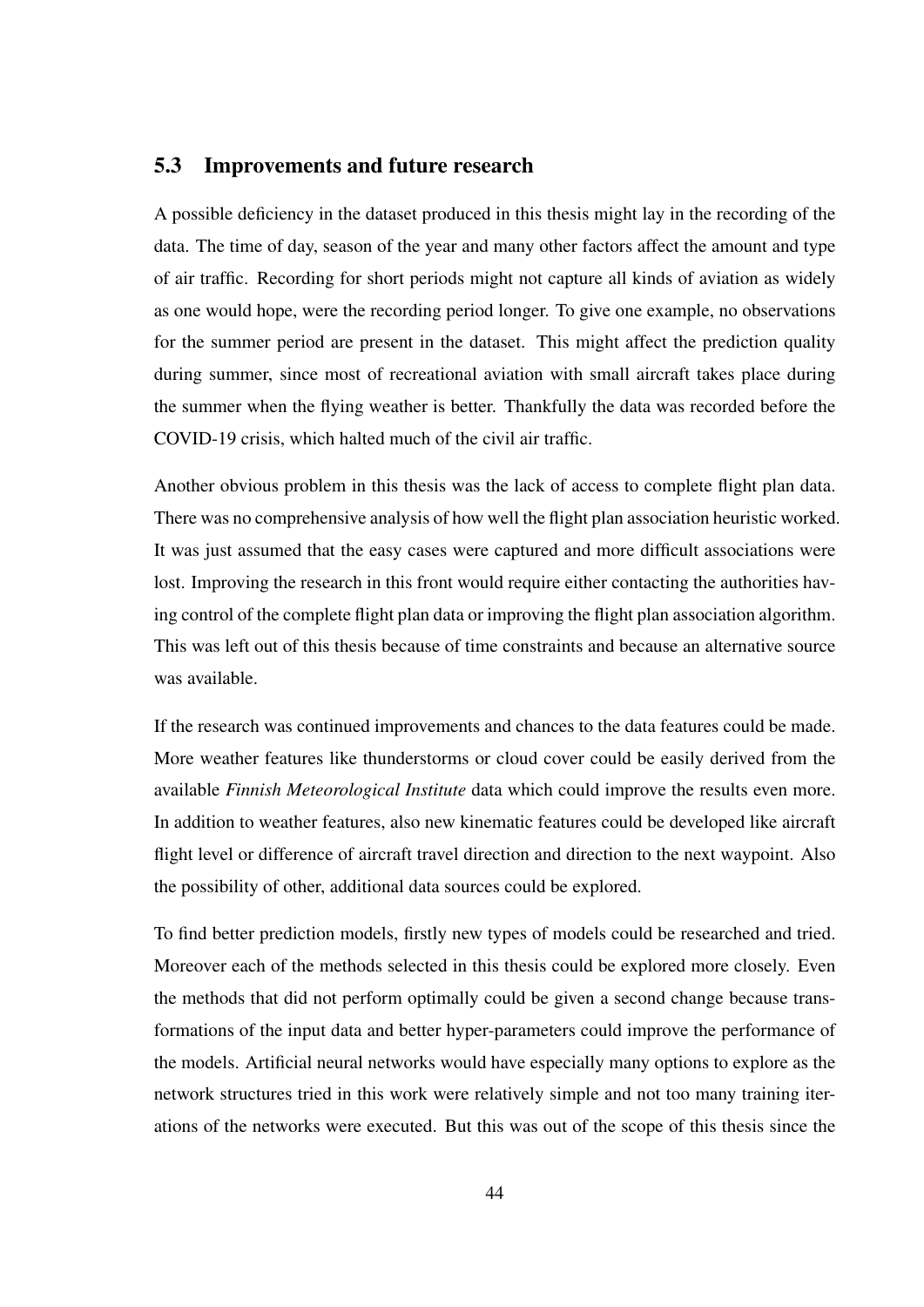goal was to test the viability of this kind of system to gain insight into what works, if anything. Randomized grid search was used to search for the models, which is a well tested and established method to find hyper-parameters for the models. A next step in improving the model search would be to try genetic methods briefly mentioned in the section on machine learning to optimize the hyper-parameters. Also a more formal approach to the number of models could be used as now the amount of models tried was loosely based on the time it took to execute the search.

Instead of estimating the remaining travel time the data could be also used to make travel delay predictions. The overall traffic amount and the data that was used in this thesis could be used to estimate the change in travel time compared to average. Estimating the delay or arrival ahead of time could be more useful than knowing the remaining flight time in some applications.

Finally a prototype of the prediction system could be built. The prototype should be made in a way that it is possible to change the machine learning model. This prototype would be fed data as it becomes available and predictions would be made. Later when the aircraft reaches their waypoints the predictions could be checked.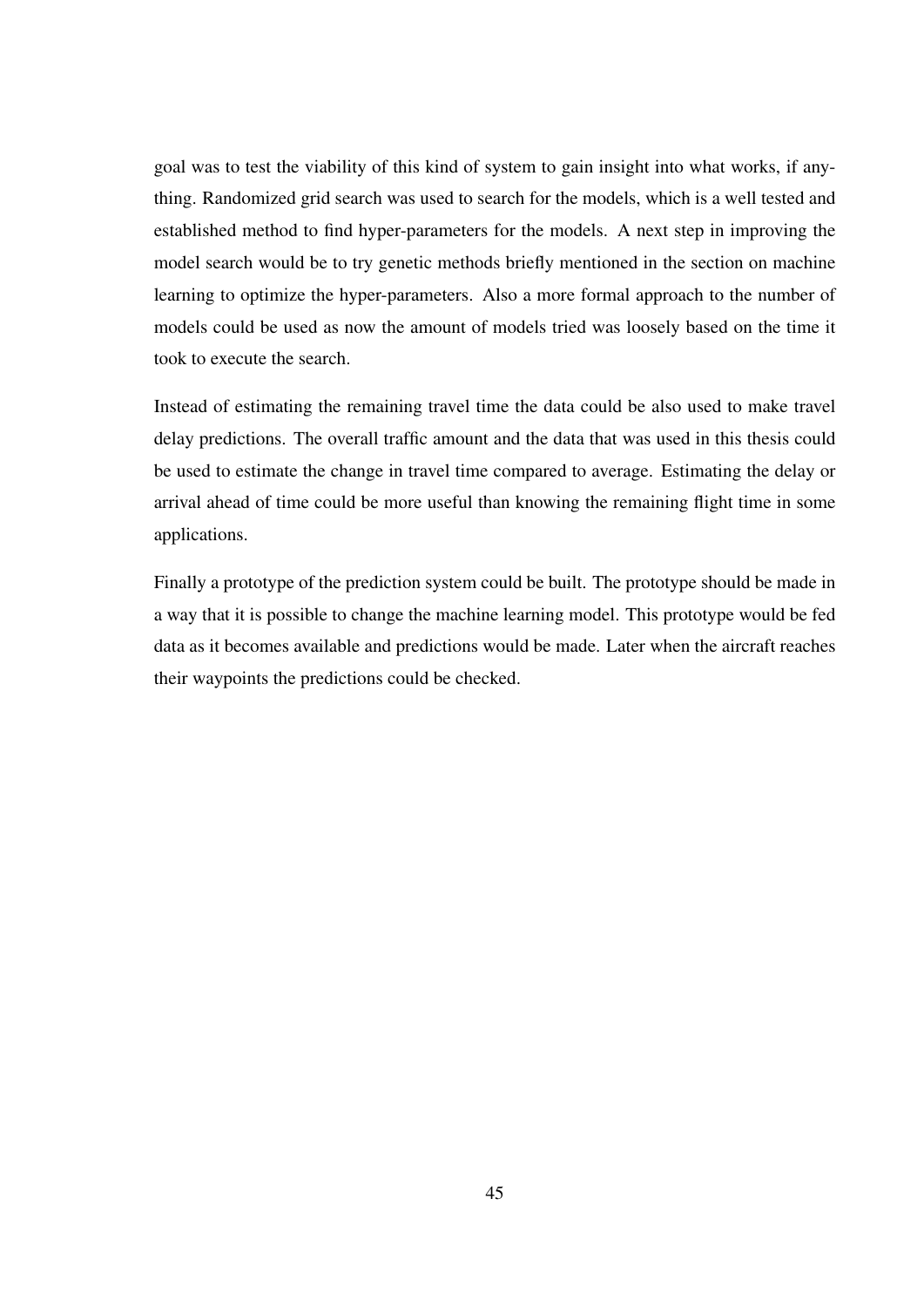# <span id="page-52-0"></span>6 Conclusion

Air traffic control and air space surveillance are time-consuming and important tasks. Better predictability of air traffic would allow resources to be directed better. Historical flight data and weather data could be used to estimate future aircraft flight durations.

Machine learning methods can be used to create regression models that can estimate relationships between variables. Many different methods exist that have their strengths and weaknesses and selecting the best method for the required task can be difficult.

In this thesis data from three different sources for aircraft flight data, aircraft flight plans and weather data were combined to create a dataset for predicting aircraft flight durations. Then the data was used to generate regression models with four different machine learning methods: support vector regression, boosting, random forests and artificial neural networks. The different methods' performance in the flight duration estimation was evaluated. Also the effects of a weather- and a delta feature were evaluated.

Based on the regression model evaluation results it is possible to use these methods and data to estimate aircraft travel time with a reasonable accuracy. The results also show that the weather- and the delta feature improved the estimation accuracy. The improvement was substantial enough that it can be concluded that these features are beneficial for the estimation task.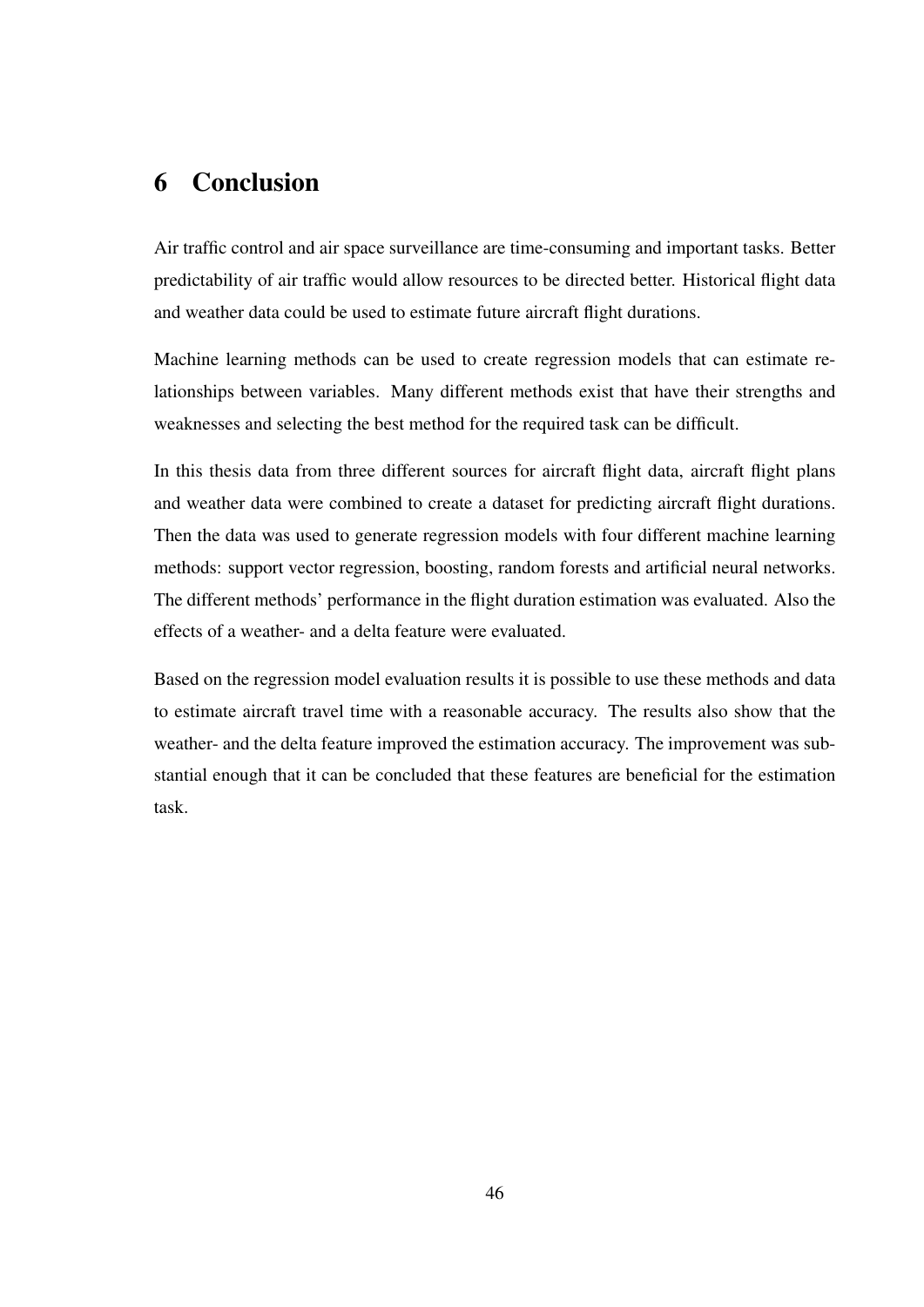# Bibliography

<span id="page-53-0"></span>*ADS-B Exchange.* <https://adsbexchange.com/>.

<span id="page-53-5"></span>Alam, C. N., K. Manaf, A. R. Atmadja, and D. K. Aurum. 2016. "Implementation of haversine formula for counting event visitor in the radius based on Android application". In *2016 4th International Conference on Cyber and IT Service Management,* 1–6. doi:[10.1109/](http://dx.doi.org/10.1109/CITSM.2016.7577575) [CITSM.2016.7577575](http://dx.doi.org/10.1109/CITSM.2016.7577575).

<span id="page-53-1"></span>Alligier, R., D. Gianazza, and N. Durand. 2015. "Machine Learning and Mass Estimation Methods for Ground-Based Aircraft Climb Prediction". *IEEE Transactions on Intelligent Transportation Systems* 16, number 6 (): 3138–3149. ISSN: 1558-0016. doi:[10 . 1109 /](http://dx.doi.org/10.1109/TITS.2015.2437452) [TITS.2015.2437452](http://dx.doi.org/10.1109/TITS.2015.2437452).

<span id="page-53-3"></span>Ba, Jimmy, and Brendan Frey. 2013. "Adaptive dropout for training deep neural networks". In *Advances in Neural Information Processing Systems 26,* edited by C. J. C. Burges, L. Bottou, M. Welling, Z. Ghahramani, and K. Q. Weinberger, 3084–3092. Curran Associates, Inc. [http : / / papers . nips . cc / paper / 5032 - adaptive - dropout - for](http://papers.nips.cc/paper/5032-adaptive-dropout-for-training-deep-neural-networks.pdf)  [training-deep-neural-networks.pdf](http://papers.nips.cc/paper/5032-adaptive-dropout-for-training-deep-neural-networks.pdf).

<span id="page-53-6"></span>Barrett, James P. 1974. "The Coefficient of Determination - Some Limitations". *The American Statistician* 28 (1): 19–20. doi:[10.1080/00031305.1974.10479056](http://dx.doi.org/10.1080/00031305.1974.10479056). eprint: <https://doi.org/10.1080/00031305.1974.10479056>. [https://doi.](https://doi.org/10.1080/00031305.1974.10479056) [org/10.1080/00031305.1974.10479056](https://doi.org/10.1080/00031305.1974.10479056).

<span id="page-53-4"></span>Bergstra, James, and Yoshua Bengio. 2012. "Random Search for Hyper-Parameter Optimization". *J. Mach. Learn. Res.* 13, number 1 (): 281–305. ISSN: 1532-4435.

<span id="page-53-2"></span>Bini, Stefano A. 2018. "Artificial Intelligence, Machine Learning, Deep Learning, and Cognitive Computing: What Do These Terms Mean and How Will They Impact Health Care?" *The Journal of Arthroplasty* 33 (8): 2358-2361. ISSN: 0883-5403. doi:[https://doi.](http://dx.doi.org/https://doi.org/10.1016/j.arth.2018.02.067) [org/10.1016/j.arth.2018.02.067](http://dx.doi.org/https://doi.org/10.1016/j.arth.2018.02.067). [http://www.sciencedirect.com/](http://www.sciencedirect.com/science/article/pii/S0883540318302158) [science/article/pii/S0883540318302158](http://www.sciencedirect.com/science/article/pii/S0883540318302158).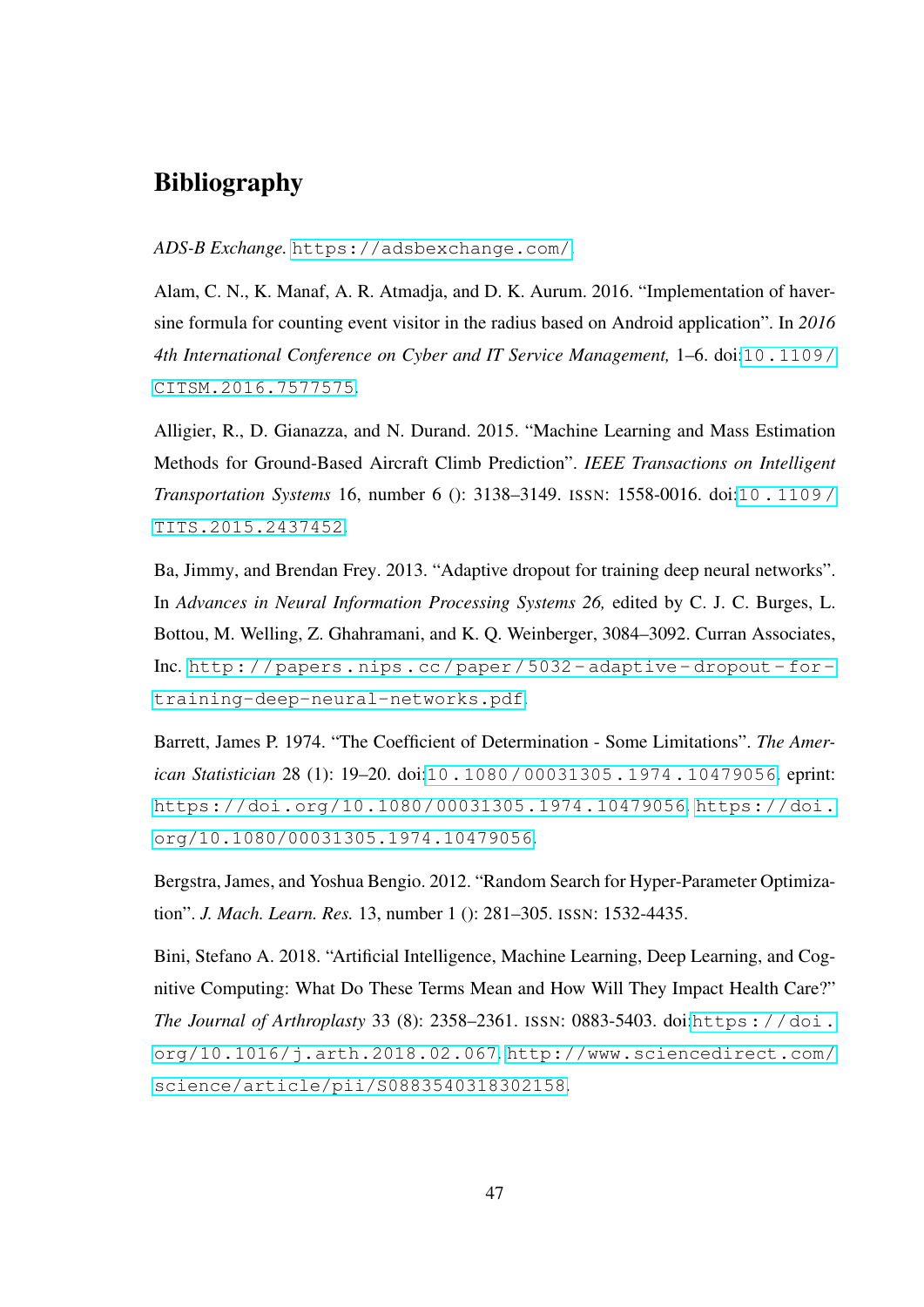<span id="page-54-2"></span>Bishop, C. M. 2006. *Pattern Recognition and Machine Learning.* Springer-Verlag. ISBN: 0387310738.

<span id="page-54-4"></span>Breiman, Leo. 2001. "Random Forests". *Machine Learning* 45 (): 5–32.

<span id="page-54-5"></span>Breiman, Leo, Jerome Friedman, Charles J. Stone, and R.A. Olshen. 1984. *Classification and Regression Trees.*

<span id="page-54-11"></span>Bring, Johan. 1994. "How to standardize Regression Coefficients". *The American Statistician* 38 (3). doi:[10.1080/00031305.1994.10476059](http://dx.doi.org/10.1080/00031305.1994.10476059).

<span id="page-54-10"></span>Brummelen, Glen Van. 2013. *Heavenly Mathematics: The Forgotten Art of Spherical Trigonometry.* Princeton University Press. ISBN: 9780691148922. [http://www.jstor.org/](http://www.jstor.org/stable/j.ctt1r2fvb) [stable/j.ctt1r2fvb](http://www.jstor.org/stable/j.ctt1r2fvb).

<span id="page-54-1"></span>Buchanan, B. 2006. "A (Very) Brief History of Artificial Intelligence". *AI Magazine* 26 (4).

<span id="page-54-8"></span>Burnham, K. P., and D. R. Anderson. 2002. *Model Selection and Multinmodal Inference.* Springer-Verlag. ISBN: 978-0-387-22456-5.

<span id="page-54-9"></span>Chopde, Prof. Nitin R., and Mr. Mangesh K. Nichat. 2013. "Landmark Based Shortest Path Detection by Using A\* and Haversine Formula". *International Journal of Innovative Research in Computer and Communication Engineering* 1, number 2 ().

<span id="page-54-6"></span>Cortes, C., and V. Vapnik. 1995. "Support-vector networks". *Machine Learning* 20, number 3 (): 273–297. ISSN: 1573-0565. doi:[10.1007/BF00994018](http://dx.doi.org/10.1007/BF00994018).

<span id="page-54-0"></span>Domingos, P. 2012. "A Few Useful Things to Know About Machine Learning". *Commun. ACM* (New York, NY, USA) 55, number 10 (): 78–87. ISSN: 0001-0782. doi:[10.1145/](http://dx.doi.org/10.1145/2347736.2347755) [2347736.2347755](http://dx.doi.org/10.1145/2347736.2347755).

<span id="page-54-3"></span>Drucker, Harris. 1997. "Improving Regressors using Boosting Techniques".

<span id="page-54-7"></span>Drucker, Harris, Chris J.C. Burges, Linda Kaufman, Alex Smola, and Vladimir Vapnik. 1996. "Support Vector Regression Machines". *Advances in Neural Information Processing Systems.* ISSN: 1049-5258.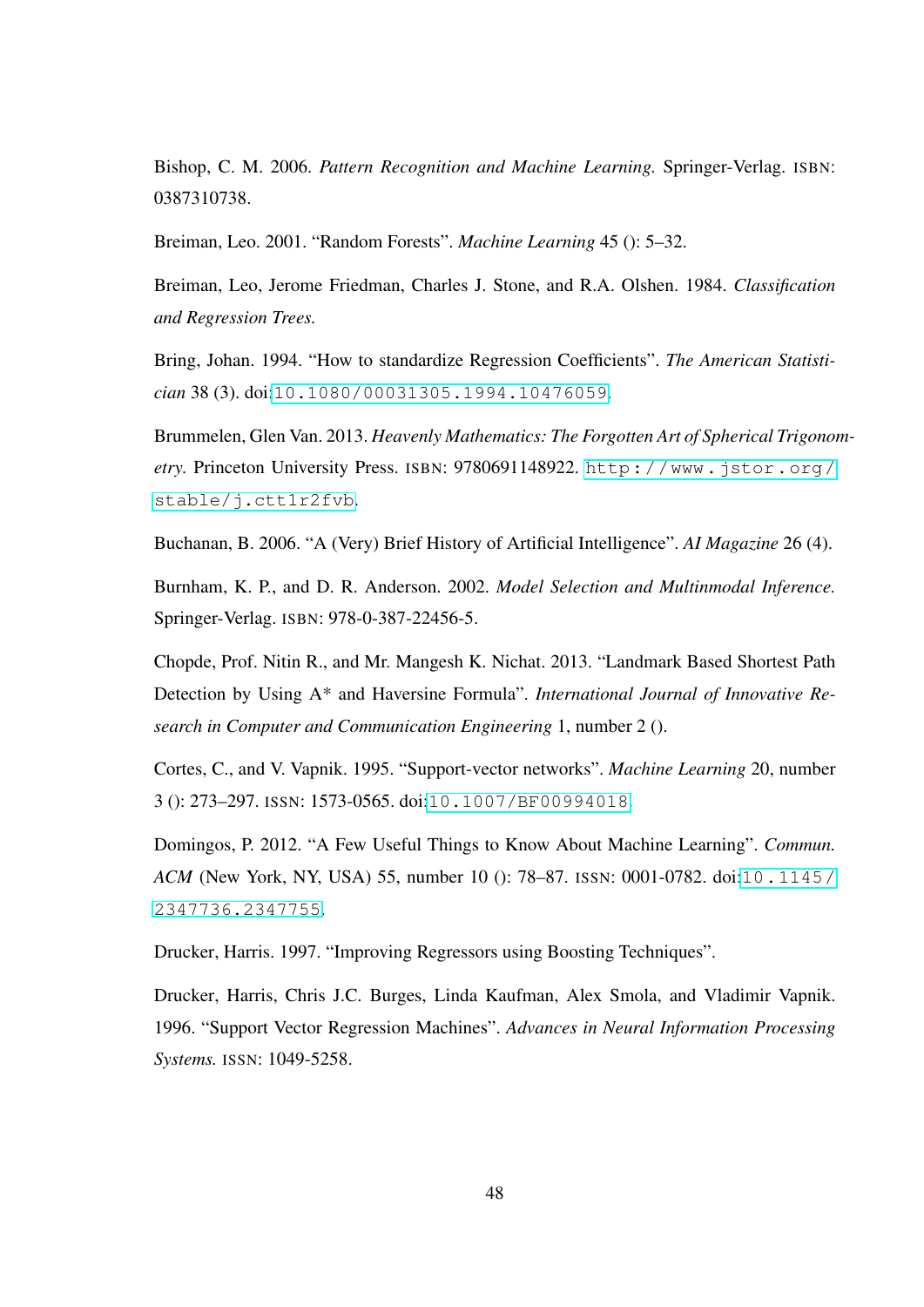<span id="page-55-8"></span>Fielding, R., J. Gettys, J. Mogul, H. Frystyk, L. Masinter, P. Leach, and T. Berners-Lee. 1999. *Hypertext Transfer Protocol – HTTP/1.1.* RFC. [https://tools.ietf.org/](https://tools.ietf.org/html/rfc2616) [html/rfc2616](https://tools.ietf.org/html/rfc2616).

*Finnish Meteorological Institute.* [https://en.ilmatieteenlaitos.fi/open](https://en.ilmatieteenlaitos.fi/open-data)[data](https://en.ilmatieteenlaitos.fi/open-data).

*Flight Plan Database.* <https://flightplandatabase.com/>.

<span id="page-55-3"></span>Freund, Y., and R. E. Schapire. 1997. "A Decision-Theoretic Generalization of On-Line Learning". *Journal of Computer and System Sciences* 55 (1): 119–139. ISSN: 0022-0000.

<span id="page-55-4"></span>Friedman, Jerome H. 2001. "Greedy Function Approximation: A Gradient Boosting Machine". *The Annals of Statistics* 29 (5): 1189–1232. ISSN: 00905364. [http : / / www .](http://www.jstor.org/stable/2699986) [jstor.org/stable/2699986](http://www.jstor.org/stable/2699986).

<span id="page-55-1"></span>Glorot, X., A. Bordes, and Y. Bengio. 2011. "Deep Sparse Rectifier Neural Networks". In *Proceedings of the 14th International Conference on Artificial Intelligence and Statistic (AISTATS).*

<span id="page-55-2"></span>Haykin, Simon. 2009. *Neural Networks and Learning Machines: Third Edition.*

<span id="page-55-5"></span>Hofmann, Martin. 2006. "Support Vector Machines — Kernels and the Kernel Trick An elaboration for the Hauptseminar " Reading Club : Support Vector Machines "".

<span id="page-55-9"></span>International Civil Aviation Organization. 2005. *Rules of the air.*

*Jupyter notebook.* <https://jupyter.org/>.

<span id="page-55-0"></span>Kaelbling, L., M. Littman, and A. Moore. 1996. "Reinforcement Learning: A Survey". *Journal of Artificial Intelligence Research* 4:237–285.

<span id="page-55-6"></span>Kanevski, Mikhail, Alexei Pozdnoukhov, and Vadim Timonin. 2009. *Machine learning for spatial environmental data. Theory, applications and software.* 1st. 368. EPFL Press. ISBN: 978-2-940222-24-7.

*Keras.* <https://keras.io/>.

<span id="page-55-7"></span>Klein, A., S. Falkner, S. Bartels, P. Hennig, and F. Hutter. 2016. "Fast Bayesian Optimization of Machine Learning Hyperparameters on Large Datasets". *CoRR.*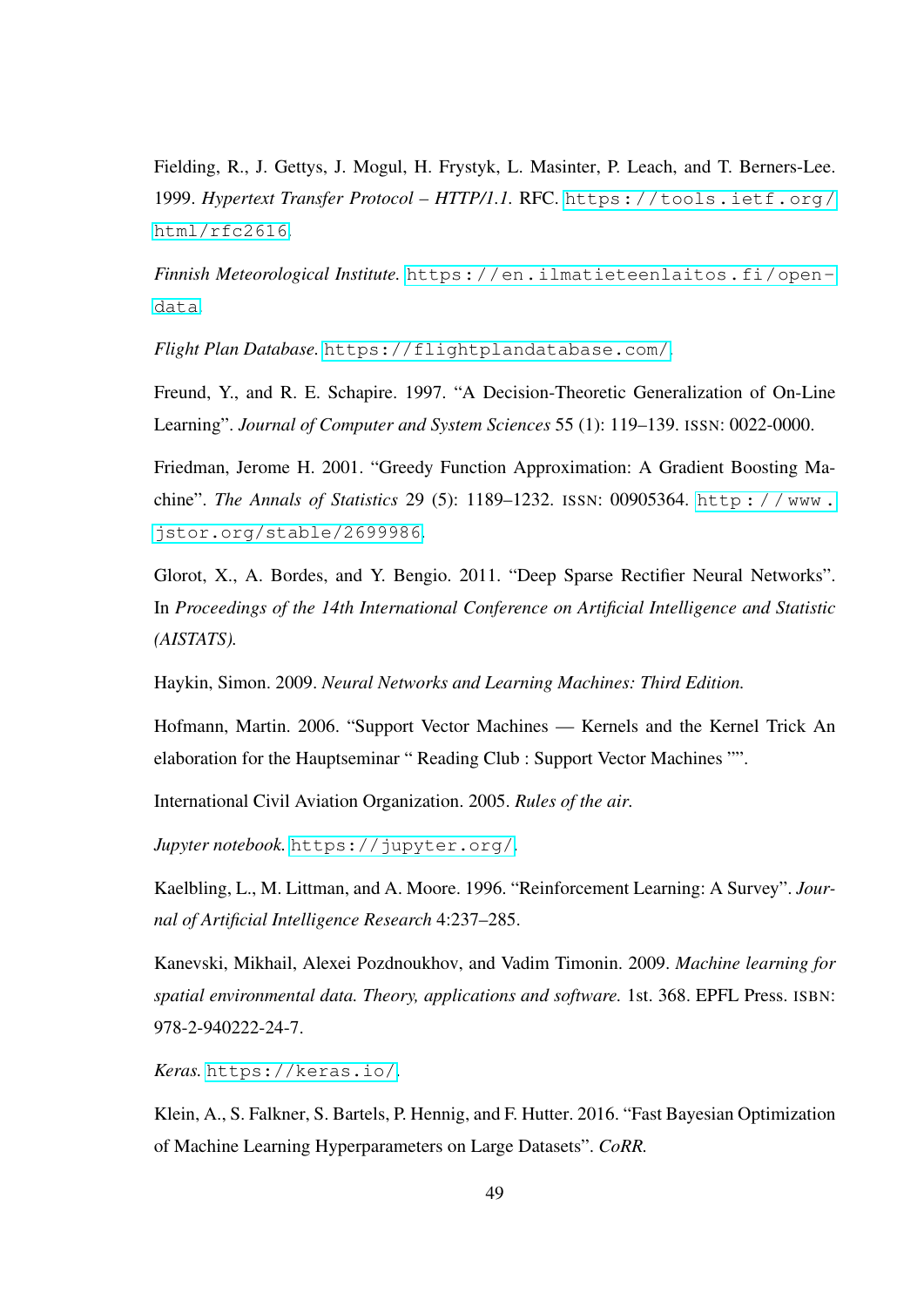<span id="page-56-6"></span>Kotsiantis, S. B. 2007. "Supervised Machine Learning: A Review of Classification Techniques". In *Proceedings of the 2007 Conference on Emerging Artificial Intelligence Applications in Computer Engineering: Real Word AI Systems with Applications in eHealth, HCI, Information Retrieval and Pervasive Technologies,* 3–24. IOS Press.

<span id="page-56-0"></span>Leege, Arjen de, Marinus van Paassen, and Max Mulder. 2013. "A Machine Learning Approach to Trajectory Prediction". In *AIAA Guidance, Navigation, and Control (GNC) Conference.* doi:[10.2514/6.2013- 4782](http://dx.doi.org/10.2514/6.2013-4782). eprint: [https://arc.aiaa.org/doi/](https://arc.aiaa.org/doi/pdf/10.2514/6.2013-4782) [pdf/10.2514/6.2013-4782](https://arc.aiaa.org/doi/pdf/10.2514/6.2013-4782). [https://arc.aiaa.org/doi/abs/10.2514/](https://arc.aiaa.org/doi/abs/10.2514/6.2013-4782) [6.2013-4782](https://arc.aiaa.org/doi/abs/10.2514/6.2013-4782).

<span id="page-56-4"></span>Liaw, Andy, and Matthew Wiener. 2002. "Classification and Regression by randomForest". 2 (). ISSN: 1609-3631.

<span id="page-56-3"></span>McCordyck, P. 2004. *Machines who think: A personal inquiry into the history and prospects of artificial intelligence.* 2nd. ISBN: 9780429258985.

<span id="page-56-7"></span>Pitteway, M. L. V., and D. J. Watkinson. 1980. "Bresenham's Algorithm with Grey Scale". *Commun. ACM* (New York, NY, USA) 23, number 11 (): 625–626. ISSN: 0001-0782. doi:[1](http://dx.doi.org/10.1145/359024.359027) [0.1145/359024.359027](http://dx.doi.org/10.1145/359024.359027).

<span id="page-56-5"></span>Polikar, Robi. 2012. "Ensemble Learning". Chapter 1 in *Ensemble Machine Learning,* edited by Cha Zhang and Yungian Ma, 1–34. ISBN: 978-1-4419-9326-7.

<span id="page-56-1"></span>Puolustusvoimat, Suomen. 2012. Puolustusvoimien teknologiastrategia. [https://puolu](https://puolustusvoimat.fi/asiointi/aineistot/julkaisut-ja-esitteet) [stusvoimat.fi/asiointi/aineistot/julkaisut-ja-esitteet](https://puolustusvoimat.fi/asiointi/aineistot/julkaisut-ja-esitteet).

*Python.* <https://python.org/>.

<span id="page-56-8"></span>Renaud, Olivier, and Maria-Pia Victoria-Feser. 2010. "A robust coefficient of determination for regression". *Journal of Statistical Planning and Inference* 140 (7): 1852–1862. ISSN: 0378-3758. doi:[https://doi.org/10.1016/j.jspi.2010.01.008](http://dx.doi.org/https://doi.org/10.1016/j.jspi.2010.01.008). [http://](http://www.sciencedirect.com/science/article/pii/S0378375810000194) [www.sciencedirect.com/science/article/pii/S0378375810000194](http://www.sciencedirect.com/science/article/pii/S0378375810000194).

<span id="page-56-2"></span>Russell, Stuart, and Peter Norvig. 2009. *Artificial Intelligence: A Modern Approach.* 3rd. Upper Saddle River, NJ, USA: Prentice Hall Press. ISBN: 0136042597, 9780136042594.

*scikit-learn.* <https://scikit-learn.org/>.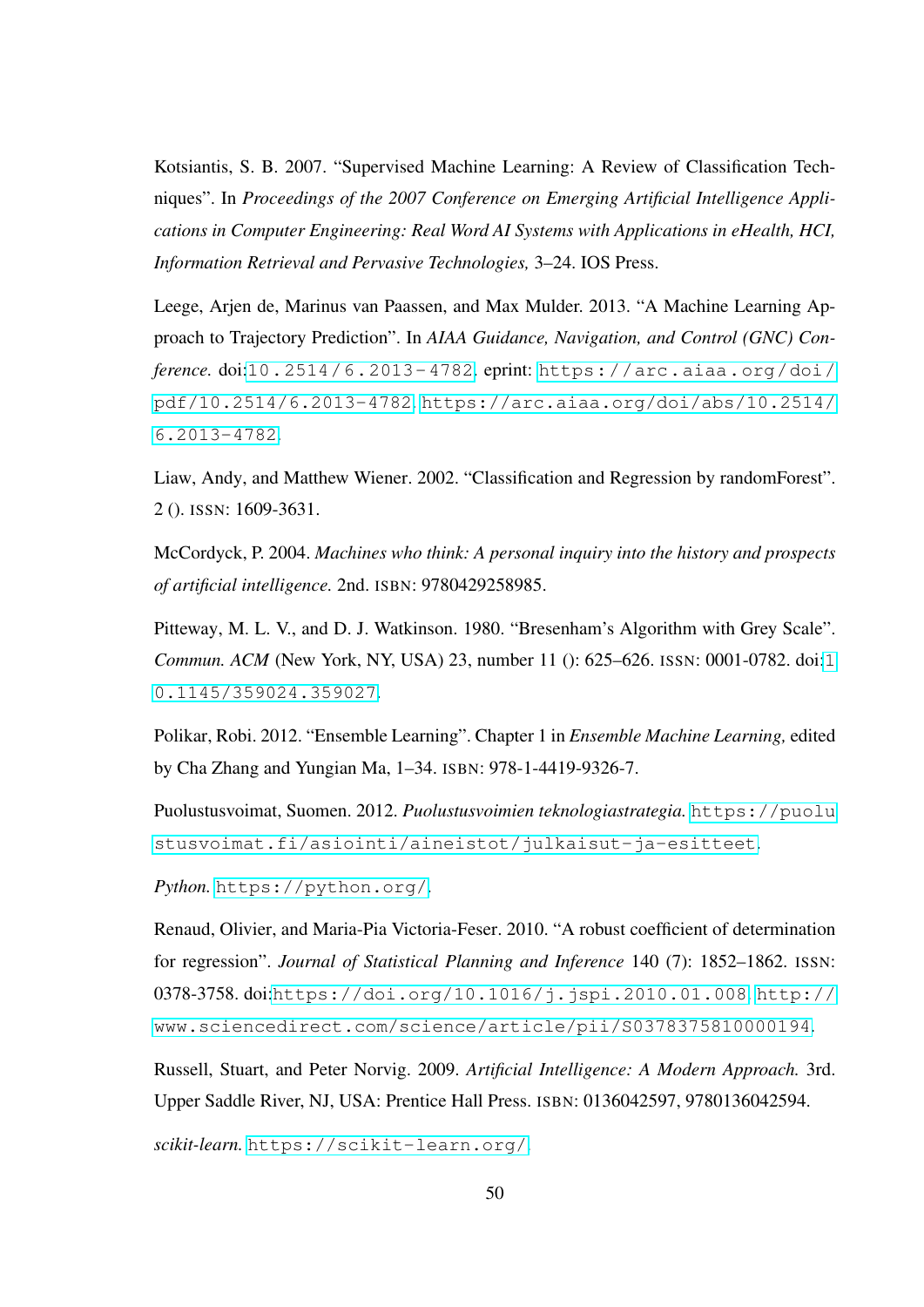<span id="page-57-1"></span>Simon, Herbert A., and Allen Newell. 1958. "Heuristic Problem Solving: The Next Advance in Operations Research". *Operations Research* 6 (1): 1–10. ISSN: 0030364X, 15265463. <http://www.jstor.org/stable/167397>.

<span id="page-57-8"></span>Smith, Steven W. 1997. *The Scientist and Engineer's Guide to Digital Signal Processing.* <www.DSPguide.com>.

<span id="page-57-4"></span>Steinberg, Dan. 2009. "CART: Classification and Regression Trees" (): 179–201.

<span id="page-57-5"></span>Suykens, J.A.K., and J. Vandewalle. 1999. "Least Squares Support Vector Machine Classifiers". *Neural Processing Letters* 9, number 3 (): 293–300. ISSN: 1573-773X. doi:[10 .](http://dx.doi.org/10.1023/A:1018628609742) [1023/A:1018628609742](http://dx.doi.org/10.1023/A:1018628609742).

<span id="page-57-3"></span>Weisberg, Sanford. 2005. *Applied Linear Regression.* Third edition. ISBN: 0-471-66379-4.

<span id="page-57-0"></span>Witten, I. H., and E. Frank. 2005. *Data Mining: Practical Machine Learning Tools and Tecchniques.* Second Edition. ISBN: 0-12-088407-0.

<span id="page-57-7"></span>Wright, W. E. 1990. "Parallelization of Bresenham's line and circle algorithms". *IEEE Computer Graphics and Applications* 10, number 5 (): 60–67. ISSN: 1558-1756. doi:[10.1109/](http://dx.doi.org/10.1109/38.59038) [38.59038](http://dx.doi.org/10.1109/38.59038).

<span id="page-57-2"></span>Zaki, Mohammed J., and Jr. Wagner Meira. 2014. *Data Mining and Analysis: Fundamental Concepts and Algorithms.* Cambridge University Press. ISBN: 9780521766333.

<span id="page-57-6"></span>Zhou, Y., Jun Li, and L. Lamont. 2012. "Multilateration localization in the presence of anchor location uncertainties". In *2012 IEEE Global Communications Conference (GLOBECOM),* 309–314. doi:[10.1109/GLOCOM.2012.6503131](http://dx.doi.org/10.1109/GLOCOM.2012.6503131).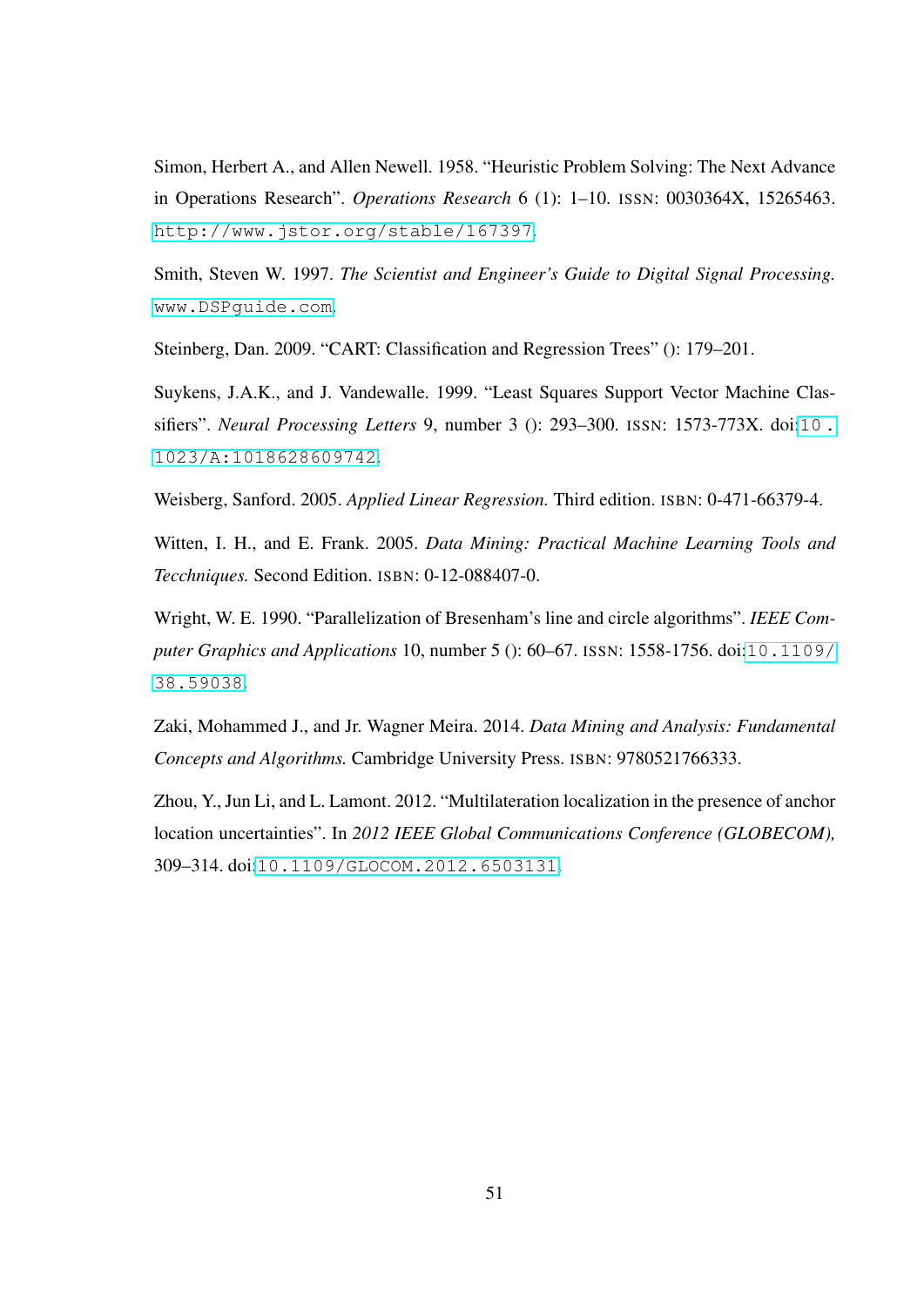# Appendices

## <span id="page-58-0"></span>A Flight plan selection algorithm

<span id="page-58-1"></span>Algorithm 3 Heuristic for finding the "closest" flight plan from flight plans *F* for an aircraft flight path *P*.

- 1. Let  $D = \emptyset$  be the set of distances from flight path to the flight plans.
- 2. For each flight plan  $f_i$  in  $F$  do:
	- 3. Let  $d_i = 0$  be the total distance for the flight plan  $f_i$ .
	- 4. For observation  $o_j$  in flight path *P* do:
		- 5. Let  $e = \emptyset$  be the set of distance from observation  $o_j$  to the flight plan line segments.
		- 6. For Segment  $s_l$  in  $f_i$  do:
			- 7. Find the distance *t* between the observation  $o_j$  and the line segment  $s_l$  with the algorithm [4.](#page-59-1) Take logarithm of the distance:

<span id="page-58-2"></span>
$$
e_l = \log(1+t) \tag{6.1}
$$

Add the distance to the list of segment distances  $e = e \cup \{e_l\}.$ 

- 8. Add the shortest segment-observation distance to the total flight path-flight plan distance  $d_i = d_i + \min(e)$ .
- 9. Add the flight plan *f*<sup>*i*</sup>s distance to the set of distances  $D = D \cup \{d_i\}$ .
- 10. **Return** the flight plan  $f_i$  that corresponds to shortest distance  $\min_{d_i \in D} d_i$ .